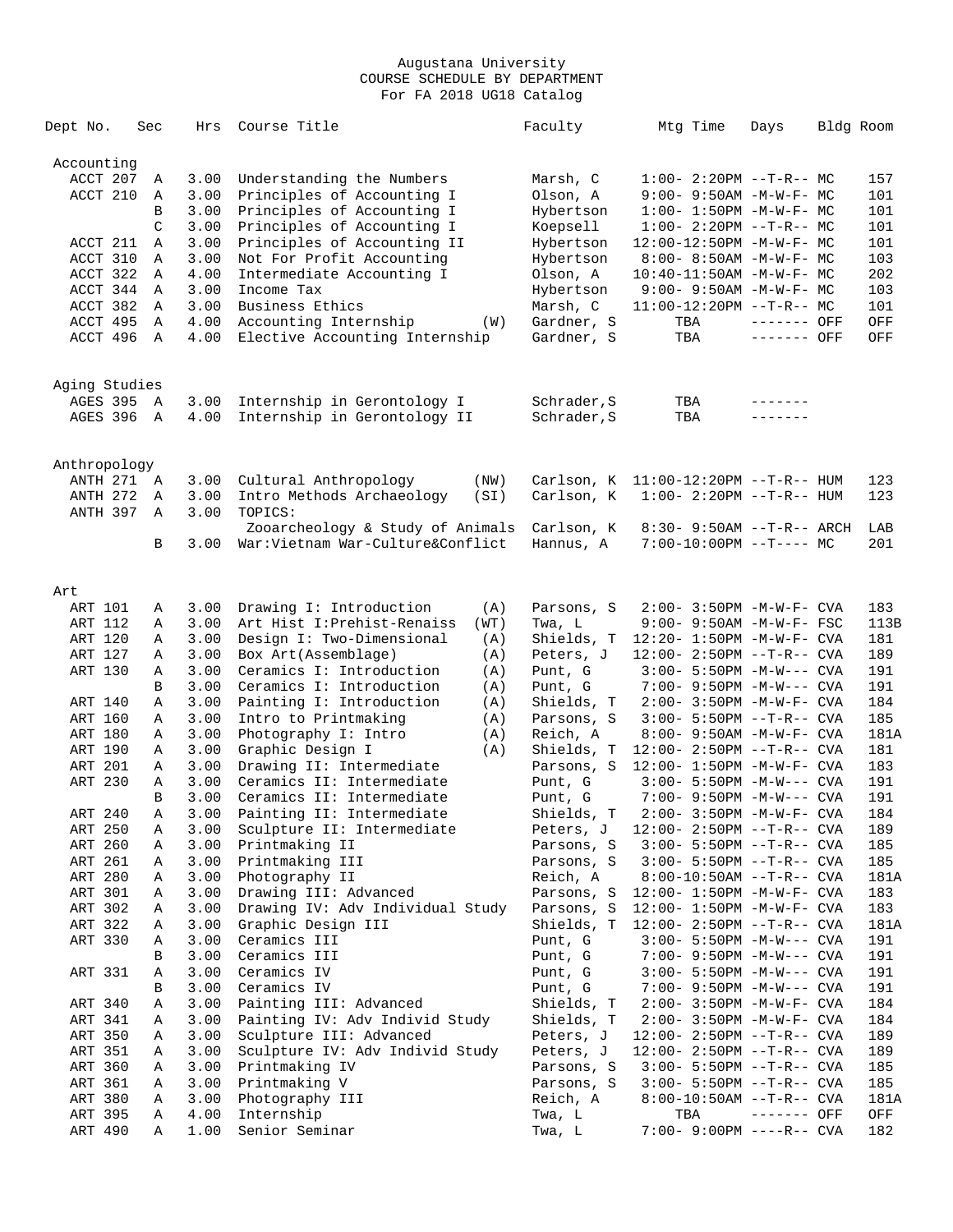| Dept No.               | Sec | Hrs  | Course Title                                                                      |      | Faculty               | Mtg Time                          | Days        | Bldg Room  |
|------------------------|-----|------|-----------------------------------------------------------------------------------|------|-----------------------|-----------------------------------|-------------|------------|
| American Sign Language |     |      |                                                                                   |      |                       |                                   |             |            |
| ASL 101                | Α   | 3.00 | Foundations in Amer Deaf Culture<br>-ASL 101: OFFERED AS A HYBRID/BLENDED COURSE. |      | Soukup, M             | $6:00-9:00PM$ --T---- MC          |             | 264        |
| <b>ASL 110</b>         | Α   | 3.00 | American Sign Language I                                                          | (L1) | Gundersn, C           | $1:00-2:20PM -T-R--MC$            |             | 202        |
|                        | B   | 3.00 | American Sign Language I                                                          | (L1) | Steen, C              | 12:00-12:50PM -M-W-F- MC          |             | 202        |
|                        | C   | 3.00 | American Sign Language I                                                          | (L1) | Bergeron              | $1:00 - 1:50PM - M - W - F - MC$  |             | 201        |
| <b>ASL 210</b>         | Α   | 3.00 | American Sign Language III                                                        |      | Steen, C              | $1:00 - 1:50PM - M - W - F - MC$  |             | 202        |
|                        | В   | 3.00 | American Sign Language III                                                        |      | Steen, C              | $2:00 - 2:50PM -M-W-F - MC$       |             | 202        |
| ASL 310                | Α   | 3.00 | American Sign Language V                                                          |      | Dyce, M               | $10:40-11:50AM$ -M-W--- MC        |             | 201        |
| Athletic Training      |     |      |                                                                                   |      |                       |                                   |             |            |
| AT 001                 | Α   | 0.00 | Athletic Training Observation                                                     |      | Day, J                | TBA                               | ------- OFF | OFF        |
| Biology                |     |      |                                                                                   |      |                       |                                   |             |            |
| BIOL 110               | A   | 4.00 | Biology & Human Concerns                                                          | (NS) | Mallowa<br>Lewis, A   | 2:00- 2:50PM -M-W-F- FSC          |             | 113B       |
|                        |     |      |                                                                                   |      | Mallowa               | 8:30-10:20AM ----R-- FSC          |             | 212        |
|                        | В   | 4.00 | Biology & Human Concerns                                                          | (NS) | Mallowa               | 2:00- 2:50PM -M-W-F- FSC          |             | 113B       |
|                        |     |      |                                                                                   |      | Lewis, A              |                                   |             |            |
|                        |     |      |                                                                                   |      | Mallowa               | 11:30- 1:20PM ----R-- FSC         |             | 212        |
|                        | C   | 4.00 | Biology & Human Concerns                                                          | (NS) | Mallowa               | $2:00 - 2:50PM - M - W - F - FSC$ |             | 113B       |
|                        |     |      |                                                                                   |      | Lewis, A              |                                   |             |            |
|                        |     |      |                                                                                   |      | Mallowa               | $2:00-3:50PM$ ----R-- FSC         |             | 212        |
| BIOL 120 A1 4.00       |     |      | Biological Principles I                                                           | (NS) | Kloth                 | 8:00- 8:50AM -M-W-F- FSC          |             | 113A       |
|                        |     |      |                                                                                   |      | Spencer, C            |                                   |             |            |
|                        |     |      |                                                                                   |      | Kloth                 | $8:30-10:20AM$ --T---- FSC        |             | 211        |
|                        | A2  | 4.00 | Biological Principles I                                                           | (NS) | Kloth                 | 8:00- 8:50AM -M-W-F- FSC          |             | 113A       |
|                        |     |      |                                                                                   |      | Spencer, C            |                                   |             |            |
|                        |     |      |                                                                                   |      | Spencer, C            | $10:40-12:30PM$ --T---- FSC       |             | 211        |
|                        | B1  | 4.00 | Biological Principles I                                                           | (NS) | Gubbels               | $9:00 - 9:50AM - M - W - F - FSC$ |             | 113A       |
|                        |     |      |                                                                                   |      | Matzner, S            |                                   |             |            |
|                        |     |      |                                                                                   |      | Matzner, S            | $1:00-2:50PM$ --T---- FSC         |             | 211        |
|                        | B2  | 4.00 | Biological Principles I                                                           | (NS) | Gubbels               | 9:00- 9:50AM -M-W-F- FSC          |             | 113A       |
|                        |     |      |                                                                                   |      | Matzner, S<br>Beraldi | $3:40-5:30PM$ --T---- FSC         |             |            |
|                        | C1  | 4.00 | Biological Principles I                                                           | (NS) | Lewis, A              | 8:00- 8:50AM -M-W-F- FSC          |             | 211<br>114 |
|                        |     |      |                                                                                   |      | Jhnsn, Jes            |                                   |             |            |
|                        |     |      |                                                                                   |      | Beraldi               | $8:00 - 9:50AM$ ----R-- FSC       |             | 211        |
|                        | C2  | 4.00 | Biological Principles I                                                           | (NS) | Lewis, A              | 8:00- 8:50AM -M-W-F- FSC          |             | 114        |
|                        |     |      |                                                                                   |      | Jhnsn, Jes            |                                   |             |            |
|                        |     |      |                                                                                   |      | Lewis, A              | 10:40-12:30PM ----R-- FSC         |             | 211        |
|                        | C3  |      | 4.00 Biological Principles I                                                      | (NS) | Lewis, A              | $8:00 - 8:50AM$ -M-W-F- FSC       |             | 114        |
|                        |     |      |                                                                                   |      | Jhnsn, Jes            |                                   |             |            |
|                        |     |      |                                                                                   |      | Lewis, A              | $1:30 - 3:20PM$ ----R-- FSC       |             | 211        |
|                        | D1  | 4.00 | Biological Principles I                                                           | (NS) | Lewis, A              | 9:00- 9:50AM -M-W-F- FSC          |             | 114        |
|                        |     |      |                                                                                   |      | Beraldi               |                                   |             |            |
|                        |     |      |                                                                                   |      | Beraldi               | $8:30-10:20AM$ --T---- FSC        |             | 212        |
|                        | D2  | 4.00 | Biological Principles I                                                           | (NS) | Lewis, A              | $9:00 - 9:50AM - M-W-F - FSC$     |             | 114        |
|                        |     |      |                                                                                   |      | Beraldi               |                                   |             |            |
|                        |     |      |                                                                                   |      | Beraldi               | $11:00-12:50PM$ --T---- FSC       |             | 212        |
|                        | D3  | 4.00 | Biological Principles I                                                           | (NS) | Lewis, A              | $9:00 - 9:50AM - M - W - F - FSC$ |             | 114        |
|                        |     |      |                                                                                   |      | Beraldi               |                                   |             |            |
|                        |     |      |                                                                                   |      | Beraldi               | $1:30-3:20PM -T---FSC$            |             | 212        |
| BIOL 150               | Α   | 4.00 | Human Anatomy                                                                     |      | Jhnsn, Jes            | 12:00-12:50PM -M-W-F- FSC         |             | 114        |
|                        |     |      |                                                                                   |      | Jhnsn, Jes            | $10:40-12:30PM$ ----R-- FSC       |             | 216        |
|                        | В   | 4.00 | Human Anatomy                                                                     |      | Jhnsn, Jes            | 12:00-12:50PM -M-W-F- FSC         |             | 114        |
|                        |     |      |                                                                                   |      | Jhnsn, Jes            | $1:00-2:50PM$ ----R-- FSC         |             | 216        |
| BIOL 225               | Α   | 4.00 | Human Physiology                                                                  |      | Gubbels               | $10:40-11:50AM$ -M-W-F- FSC       |             | 113B       |
|                        |     |      |                                                                                   |      | Gubbels               | $9:00-10:50AM$ --T---- FSC        |             | 118        |
|                        | B   | 4.00 | Human Physiology                                                                  |      | Gubbels               | $10:40-11:50AM$ -M-W-F- FSC       |             | 113B       |
|                        |     |      |                                                                                   |      | Jhnsn, Jes            | $11:20 - 1:10PM -T--- FSC$        |             | 118        |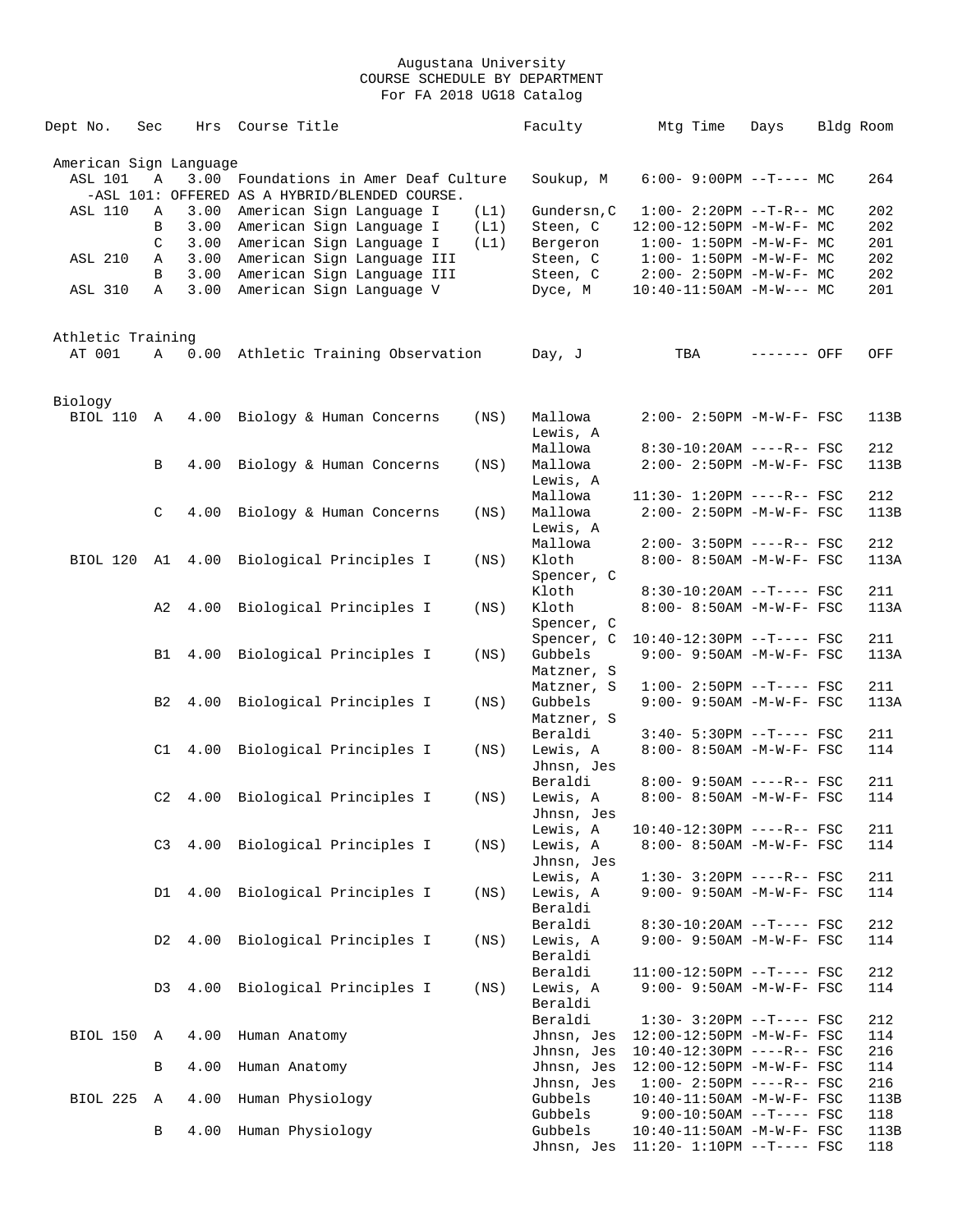| Dept No.                | Sec |              | Hrs  | Course Title                     | Faculty    | Mtg Time                         | Days        | Bldg Room |
|-------------------------|-----|--------------|------|----------------------------------|------------|----------------------------------|-------------|-----------|
|                         |     | C            | 4.00 | Human Physiology                 | Gubbels    | 10:40-11:50AM -M-W-F- FSC        |             | 113B      |
|                         |     |              |      |                                  | Jhnsn, Jes | $8:00 - 9:50AM$ ----R-- FSC      |             | 118       |
|                         |     | D            | 4.00 | Human Physiology                 | Gubbels    | $10:40 - 11:50$ AM $-M-W-F-$ FSC |             | 113B      |
|                         |     |              |      |                                  | Beraldi    | 10:30-12:20PM ----R-- FSC        |             | 118       |
|                         |     | $\mathbf E$  | 4.00 | Human Physiology                 | Gubbels    | 10:40-11:50AM -M-W-F- FSC        |             | 113B      |
|                         |     |              |      |                                  | Beraldi    | $1:30 - 3:20PM$ ----R-- FSC      |             | 118       |
| <b>BIOL 233</b>         |     | A            | 4.00 | Genetics                         | Olson-Mann | 12:00-12:50PM -M-W-F- FSC        |             | 113B      |
|                         |     |              |      |                                  | Baye, L    |                                  |             |           |
|                         |     |              |      |                                  | Baye, L    | $8:30-11:20AM$ --T---- FSC       |             | 253       |
|                         |     | В            |      | 4.00 Genetics                    | Olson-Mann | 12:00-12:50PM -M-W-F- FSC        |             | 113B      |
|                         |     |              |      |                                  | Baye, L    |                                  |             |           |
|                         |     |              |      |                                  | Mallowa    | $12:30 - 3:20PM -T--- FSC$       |             | 253       |
|                         |     | C            | 4.00 | Genetics                         | Olson-Mann | 12:00-12:50PM -M-W-F- FSC        |             | 113B      |
|                         |     |              |      |                                  |            |                                  |             |           |
|                         |     |              |      |                                  | Baye, L    |                                  |             |           |
|                         |     |              |      |                                  | Baye, L    | $8:30-11:20AM$ ----R-- FSC       |             | 253       |
|                         |     | D            | 4.00 | Genetics                         | Olson-Mann | 12:00-12:50PM -M-W-F- FSC        |             | 113B      |
|                         |     |              |      |                                  | Baye, L    |                                  |             |           |
|                         |     |              |      |                                  | Baye, L    | 12:30- 3:20PM ----R-- FSC        |             | 253       |
|                         |     | Е            | 4.00 | Genetics                         | Olson-Mann | 12:00-12:50PM -M-W-F- FSC        |             | 113B      |
|                         |     |              |      |                                  | Baye, L    |                                  |             |           |
|                         |     |              |      |                                  | Mallowa    | $5:00 - 7:50PM$ ----R-- FSC      |             | 253       |
| BIOL 344                |     | A            | 3.00 | General Microbiology             | King, L    | $8:30-10:20AM$ --T-R-- FSC       |             | 255       |
|                         |     | B            |      | 3.00 General Microbiology        | King, L    | $1:00 - 2:50PM -T-R--FSC$        |             | 255       |
|                         |     |              |      | BIOL 344: LECTURE/LAB HYBRID.    |            |                                  |             |           |
| BIOL 348                |     | A            | 4.00 | Principles of Ecology<br>(SI)    | Spencer, C | 2:00- 2:50PM -M-W-F- FSC         |             | 215       |
|                         |     |              |      |                                  | Spencer, C | $1:00-4:50PM$ ----R-- FSC        |             | 215       |
| BIOL 352                |     | A            | 4.00 | Terrestrial Plant Ecology(W)(SI) | Matzner, S | 11:00-11:50AM -M-W-F- FSC        |             | 119       |
|                         |     |              |      |                                  |            |                                  |             |           |
|                         |     |              |      |                                  | Matzner, S | $8:00-10:50AM$ --T---- FSC       |             | 119       |
| BIOL 354                |     | A            | 4.00 | Biological Chemistry<br>(W)      | Larson, Mk | $8:00 - 9:20PM -M-W--- FSC$      |             | 114       |
|                         |     |              |      |                                  | Larson, Mk | $8:00-10:50AM$ --T---- FSC       |             | 251       |
|                         |     | В            | 4.00 | Biological Chemistry<br>(W)      | Larson, Mk | 8:00- 9:20PM -M-W--- FSC         |             | 114       |
|                         |     |              |      |                                  | Larson, Mk | $1:00-3:50PM --T---FSC$          |             | 251       |
|                         |     | $\mathsf{C}$ | 4.00 | Biological Chemistry<br>(W)      | Larson, Mk | 8:00- 9:20PM -M-W--- FSC         |             | 114       |
|                         |     |              |      |                                  | Larson, Mk | $8:00-10:50AM$ ----R-- FSC       |             | 251       |
| BIOL 392                |     | $\mathbb{A}$ | 4.00 | Directed Research                | Staff      | TBA                              | ------- OFF | OFF       |
| BIOL 395                |     | A            | 4.00 | Internship                       | Staff      | TBA                              | $-----$ OFF | OFF       |
| BIOL 397 A              |     |              | 4.00 | TOPICS:                          |            |                                  |             |           |
|                         |     |              |      | Neurobiology                     | Kloth      | 12:00-12:50PM -M-W-F- FSC        |             | 214       |
|                         |     |              |      |                                  | Kloth      | $6:00 - 8:50PM -T--- FSC$        |             | 118       |
|                         |     |              | 1.00 | Biology Seminar                  | Lewis, A   | 7:00- 7:50PM ----R-- FSC         |             | 114       |
| BIOL 490 A              |     |              |      |                                  |            |                                  |             |           |
| Business Administration |     |              |      |                                  |            |                                  |             |           |
| BSAD 205                |     | A            | 3.00 | Management Information Systems I | Entwistle  | $8:30 - 9:50AM -T-R--MC$         |             | 002       |
|                         |     | B            | 3.00 | Management Information Systems I | Entwistle  | $11:00-12:20PM$ --T-R-- MC       |             | 002       |
| BSAD 241                |     | A            | 3.00 |                                  |            |                                  |             | 002       |
|                         |     |              |      | Management Information System II | Mournet    | 2:00- 2:50PM -M-W-F- MC          |             |           |
| BSAD 310                |     | Α            | 3.00 | Principles of Marketing          | Keltgen, J | $8:00 - 8:50AM - M - W - F - MC$ |             | 264       |
|                         |     | B            | 3.00 | Principles of Marketing          | Keltgen, J | 9:00- 9:50AM -M-W-F- MC          |             | 264       |
| BSAD 315                |     | Α            | 3.00 | Data Analytics                   | Steinwand  | $8:30 - 9:50AM -T-R--FSC$        |             | 372       |
| BSAD 320                |     | $\mathbb{A}$ | 3.00 | Principles of Management         | Gardner, S | 12:00-12:50PM -M-W-F- MC         |             | 103       |
|                         |     | B            | 3.00 | Principles of Management         | Gardner, S | $11:00-11:50AM$ -M-W-F- MC       |             | 103       |
| BSAD 330                |     | Α            | 3.00 | Principles of Finance            | Koepsell   | $2:00-2:50PM -M-W-F-MC$          |             | 201       |
| BSAD 340                |     | Α            | 3.00 | Business Law I                   | Harris, J  | $8:30-9:50AM -T-R--MC$           |             | 103       |
|                         |     | B            | 3.00 | Business Law I                   | Harris, J  | $11:00-12:20PM$ --T-R-- MC       |             | 103       |
| BSAD 382                |     | Α            | 3.00 | Business Ethics                  | Marsh, C   | $11:00-12:20PM$ --T-R-- MC       |             | 101       |
| BSAD 413                |     | Α            | 3.00 | Marketing Promotions             | Keltgen, J | $11:00-12:20PM -T-R-- MC$        |             | 157       |
| BSAD 421                |     | Α            | 3.00 | Human Resource Management        | Harris, J  |                                  |             | 255       |
|                         |     |              |      |                                  |            | $1:00-2:20PM -T-R--MC$           |             |           |
| BSAD 425                |     | Α            | 3.00 | Small Business Management        | Gardner, S | $8:00 - 8:50AM$ -M-W-F- MC       |             | 002       |
| BSAD 428                |     | Α            | 3.00 | International Strategic Mgmt     | Marsh, C   | 8:30- 9:50AM --T-R-- MC          |             | 264       |
| BSAD 431                |     | Α            | 3.00 | Advanced Finance                 | Koepsell   | 12:00-12:50PM -M-W-F- MC         |             | 201       |
| BSAD 495                |     | Α            | 3.00 | Business Internship<br>(W)       | Gardner, S | TBA                              | ------- OFF | OFF       |
| BSAD 496                |     | Α            | 4.00 | Business Internship              | Gardner, S | TBA                              | ------- OFF | OFF       |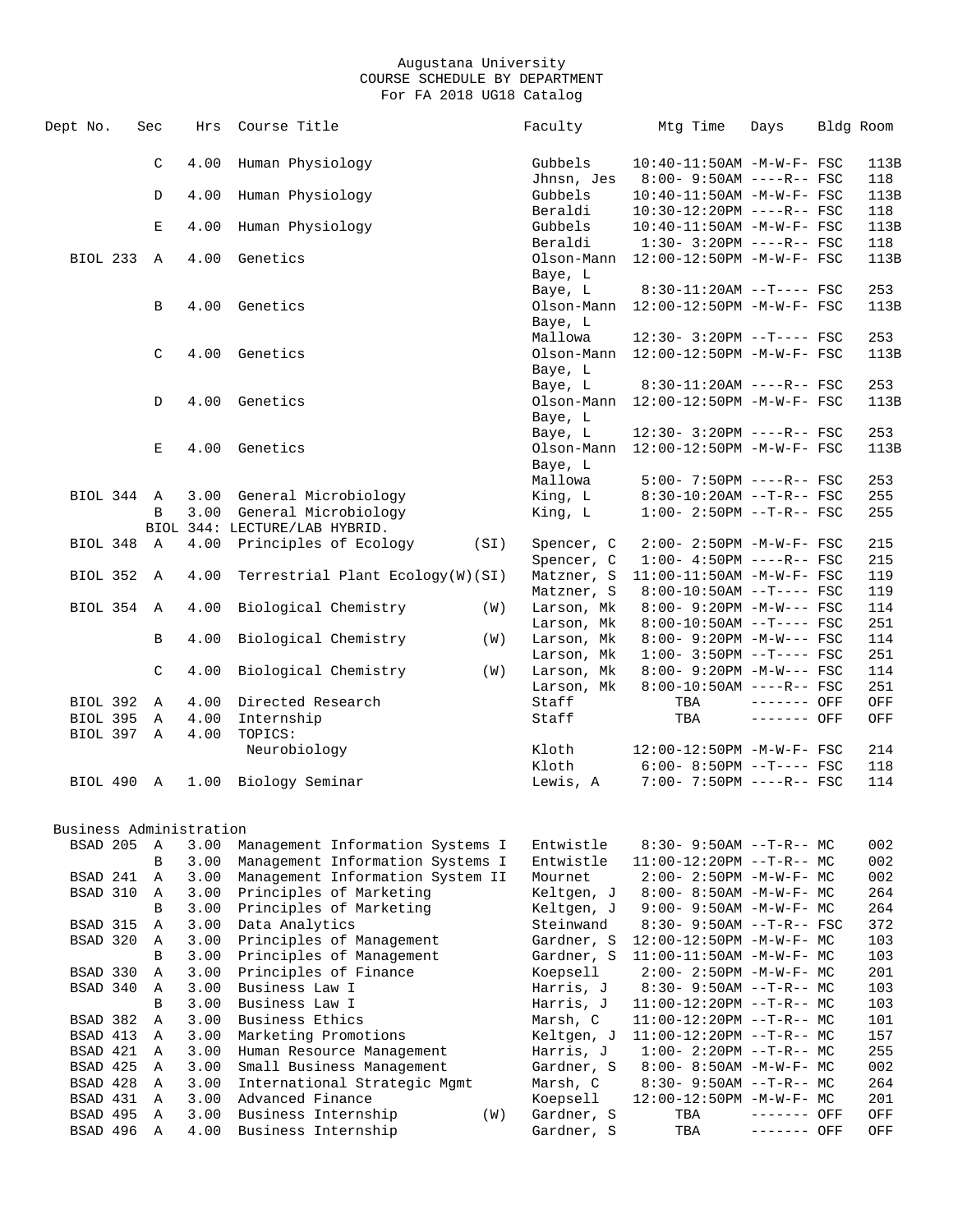| Dept No.   | Sec            | Hrs  | Course Title                 |                                      |                                                                                             | Faculty               |                                       | Mtg Time | Days                                                     | Bldg Room  |
|------------|----------------|------|------------------------------|--------------------------------------|---------------------------------------------------------------------------------------------|-----------------------|---------------------------------------|----------|----------------------------------------------------------|------------|
| Chemistry  |                |      |                              |                                      |                                                                                             |                       |                                       |          |                                                          |            |
| CHEM 102 A |                | 0.00 |                              |                                      | Trustee's Fellowshp in Chemistry Eichler                                                    |                       |                                       |          | $10:00-10:50AM$ --T---- FSC                              | 371        |
|            |                |      |                              |                                      | -CHEM 102: BY INVITATION FROM DEPT ONLY. 1 CREDIT COURSE BUT MUSTATTEND BOTH SEMESTERS TO   |                       |                                       |          |                                                          |            |
|            |                |      | RECEIVE THE CREDIT.          |                                      |                                                                                             |                       |                                       |          |                                                          |            |
| CHEM 116   |                |      |                              | Al 4.00 General Chemistry I          | (NS)                                                                                        | Weiss                 |                                       |          | $1:00 - 1:50PM - M - W - F - FSC$                        | 114        |
|            |                |      |                              |                                      |                                                                                             | Weiss                 |                                       |          | 10:30-12:20PM --T---- FSC                                | 313        |
|            | A2             | 4.00 |                              | General Chemistry I                  | (NS)                                                                                        | Weiss                 |                                       |          | $1:00 - 1:50PM - M - W - F - FSC$                        | 114        |
|            |                |      |                              |                                      |                                                                                             | Weiss                 |                                       |          | $3:30 - 5:20PM -T--- FSC$                                | 313        |
|            | A3             | 4.00 |                              | General Chemistry I                  | (NS)                                                                                        | Weiss                 |                                       |          | $1:00 - 1:50PM - M - W - F - FSC$                        | 114        |
|            |                |      |                              |                                      |                                                                                             | Staff                 |                                       |          | $3:00 - 4:50PM$ ---W--- FSC                              | 316        |
|            | B1             | 4.00 |                              | General Chemistry I                  | (NS)                                                                                        | Eichler               |                                       |          | $1:00 - 1:50PM - M - W - F - FSC$                        | 370        |
|            | B <sub>2</sub> | 4.00 |                              |                                      |                                                                                             | Eichler<br>Eichler    |                                       |          | $8:00 - 9:50AM -T--- FSC$<br>$1:00 - 1:50PM -M-W-F-$ FSC | 313<br>370 |
|            |                |      |                              | General Chemistry I                  | (NS)                                                                                        | Eichler               |                                       |          | $1:00 - 2:50PM$ ----R-- FSC                              | 313        |
|            | C1             | 4.00 |                              | General Chemistry I                  | (NS)                                                                                        | Weiss                 |                                       |          | 2:00- 2:50PM -M-W-F- FSC                                 | 370        |
|            |                |      |                              |                                      |                                                                                             | Weiss                 |                                       |          | $1:00-2:50PM -T---FSC$                                   | 313        |
|            | C <sub>2</sub> | 4.00 |                              | General Chemistry I                  | (NS)                                                                                        | Weiss                 |                                       |          | 2:00- 2:50PM -M-W-F- FSC                                 | 370        |
|            |                |      |                              |                                      |                                                                                             | Weiss                 |                                       |          | $3:30 - 5:20PM$ ----R-- FSC                              | 313        |
|            | D1             | 4.00 |                              | General Chemistry I                  | (NS)                                                                                        | Johnsn-Edl            |                                       |          | $2:00 - 2:50PM - M - W - F - FSC$                        | 114        |
|            |                |      |                              |                                      |                                                                                             | Johnsn-Edl            |                                       |          | $8:00 - 9:50AM$ ----R-- FSC                              | 313        |
|            | D2             | 4.00 |                              | General Chemistry I                  | (NS)                                                                                        | Johnsn-Edl            |                                       |          | 2:00- 2:50PM -M-W-F- FSC                                 | 114        |
|            |                |      |                              |                                      |                                                                                             | Johnsn-Edl            |                                       |          | 10:30-12:20PM ----R-- FSC                                | 313        |
|            | D3             | 4.00 |                              | General Chemistry I                  | (NS)                                                                                        | Johnsn-Edl            |                                       |          | $2:00 - 2:50PM -M-W-F - FSC$                             | 114        |
|            |                |      |                              |                                      |                                                                                             | Weisshaar             |                                       |          | $8:00 - 9:50AM -T--- FSC$                                | 316        |
| CHEM 120   | A1             | 4.00 |                              | Accelerated Gen Chemistry            | (NS)                                                                                        | Klose, A              |                                       |          | $2:00 - 2:50PM - M - W - F - FSC$                        | 374        |
|            |                |      |                              |                                      |                                                                                             | Klose, A              |                                       |          | $8:00 - 9:50AM$ ----R-- FSC                              | 317        |
|            | A <sub>2</sub> | 4.00 |                              | Accelerated Gen Chemistry            | (NS)                                                                                        | Klose, A              |                                       |          | 2:00- 2:50PM -M-W-F- FSC                                 | 374        |
|            |                |      |                              |                                      |                                                                                             |                       | Strandjord  10:30-12:20PM ----R-- FSC |          |                                                          | 317        |
|            |                |      |                              | BETTER IN HS CHEMISTRY COURSE.       | -CHEM 120 INTENDED FOR CHEM AND BIOL MAJORS WITH ACT OF 26 OR HIGHER AND WITH GRADE OF B OR |                       |                                       |          |                                                          |            |
|            |                |      |                              | CHEM 201 A1 4.00 Organic Chemistry I |                                                                                             | Strandjord            |                                       |          | $8:00 - 8:50AM - M - W - F - FSC$                        | 374        |
|            |                |      |                              |                                      |                                                                                             | Strandjord            |                                       |          | $2:00 - 5:50PM -T--- FSC$                                | 315        |
|            | A2             | 4.00 |                              | Organic Chemistry I                  |                                                                                             | Strandjord            |                                       |          | 8:00- 8:50AM -M-W-F- FSC                                 | 374        |
|            |                |      |                              |                                      |                                                                                             | Strandjord            |                                       |          | $2:00-5:50PM$ ----R-- FSC                                | 315        |
|            | ΑN             | 4.00 |                              | Organic Chemistry I                  |                                                                                             | Strandjord            |                                       |          | 8:00- 8:50AM -M-W-F- FSC                                 | 374        |
|            | <b>B1</b>      | 4.00 |                              | Organic Chemistry I                  |                                                                                             | Mays, J               |                                       |          | 11:00-11:50AM -M-W-F- FSC                                | 374        |
|            |                |      |                              |                                      |                                                                                             | Mays, J               |                                       |          | $8:00-11:50AM$ ----R-- FSC                               | 315        |
| CHEM 202   | A1             | 4.00 |                              | Organic Chemistry II                 |                                                                                             | Duffy-Matz            |                                       |          | 11:00-11:50AM -M-W-F- FSC                                | 370        |
|            |                |      |                              |                                      |                                                                                             | Duffy-Matz            |                                       |          | 8:00-11:50AM --T---- FSC                                 | 315        |
| CHEM 301   | A1             | 4.00 |                              | Chemical Thermodynamics              | (SI)                                                                                        | Klose, A              |                                       |          | 12:00-12:50PM -M-WRF- FSC                                | 371        |
|            |                |      |                              |                                      |                                                                                             | Klose, A              |                                       |          | $1:00-4:50PM --T---FSC$                                  | 317        |
|            |                |      | CHEM 305 A 4.00 Biochemistry |                                      | (W)                                                                                         | Mays, J               |                                       |          | 8:00- 8:50AM -M-W-F- FSC                                 | 371        |
|            |                |      |                              | Advanced Organic Chemistry           | (W)                                                                                         | Mays, J<br>Duffy-Matz |                                       |          | $1:00-3:50PM$ ----R-- FSC<br>9:00- 9:50AM -M-W-F- FSC    | 251        |
| CHEM 331 A |                | 4.00 |                              |                                      |                                                                                             | Duffy-Matz            |                                       |          | $8:00-11:50AM$ ----R-- FSC                               | 371<br>316 |
| CHEM 395 A |                | 4.00 | Internship                   |                                      |                                                                                             | Eichler               |                                       | TBA      | ------- OFF                                              | OFF        |
|            |                |      |                              |                                      |                                                                                             |                       |                                       |          |                                                          |            |
|            |                |      |                              |                                      |                                                                                             |                       |                                       |          |                                                          |            |
| Civitas    |                |      |                              |                                      |                                                                                             |                       |                                       |          |                                                          |            |
| CIVT 110   | Α              |      |                              | 3.00 Exploring Christian Faith (CT)  |                                                                                             | Swanson, R            |                                       |          | $9:00 - 9:50AM - M - W - F - HUM$                        | 201        |
| CIVT 200   | A              |      |                              | 3.00 Literary Experience (W) & (LT)  |                                                                                             | Blank-Libr            |                                       |          | $1:00 - 1:50PM -M-W-F - HUM$                             | 103        |
| CIVT 201 A |                | 3.00 |                              | Reading Augustana                    |                                                                                             | Miller, J             |                                       |          | $1:00 - 2:20PM -T-R--CWS$                                | 108        |
| CIVT 202   | A              | 3.00 | Pertinence:                  |                                      |                                                                                             |                       |                                       |          |                                                          |            |
|            |                |      |                              | Identity Conflict&World Politics     |                                                                                             | Dndelinger            |                                       |          | $9:00 - 9:50AM - M-W-F - MC$                             | 253        |
| CIVT 203 A |                | 3.00 | Justice:                     |                                      |                                                                                             |                       |                                       |          |                                                          |            |
|            |                |      |                              | Justice and the State of Israel      |                                                                                             | Haar, M               |                                       |          | 8:30- 9:50AM --T-R-- HUM                                 | 123        |
| CIVT 204 A |                | 3.00 | Freedom:                     | Ireland & Freedom                    |                                                                                             |                       | Preston, M 11:00-12:20PM --T-R-- MC   |          |                                                          | 201        |
|            |                |      |                              |                                      |                                                                                             | Hicks, P              |                                       |          |                                                          |            |
| CIVT 395 A |                |      |                              | 4.00 Vocation (Indiv Learning Exper) |                                                                                             | Swart, W              |                                       | TBA      | ------- OFF                                              | OFF        |
|            |                |      |                              |                                      |                                                                                             |                       |                                       |          |                                                          |            |
|            |                |      |                              |                                      |                                                                                             |                       |                                       |          |                                                          |            |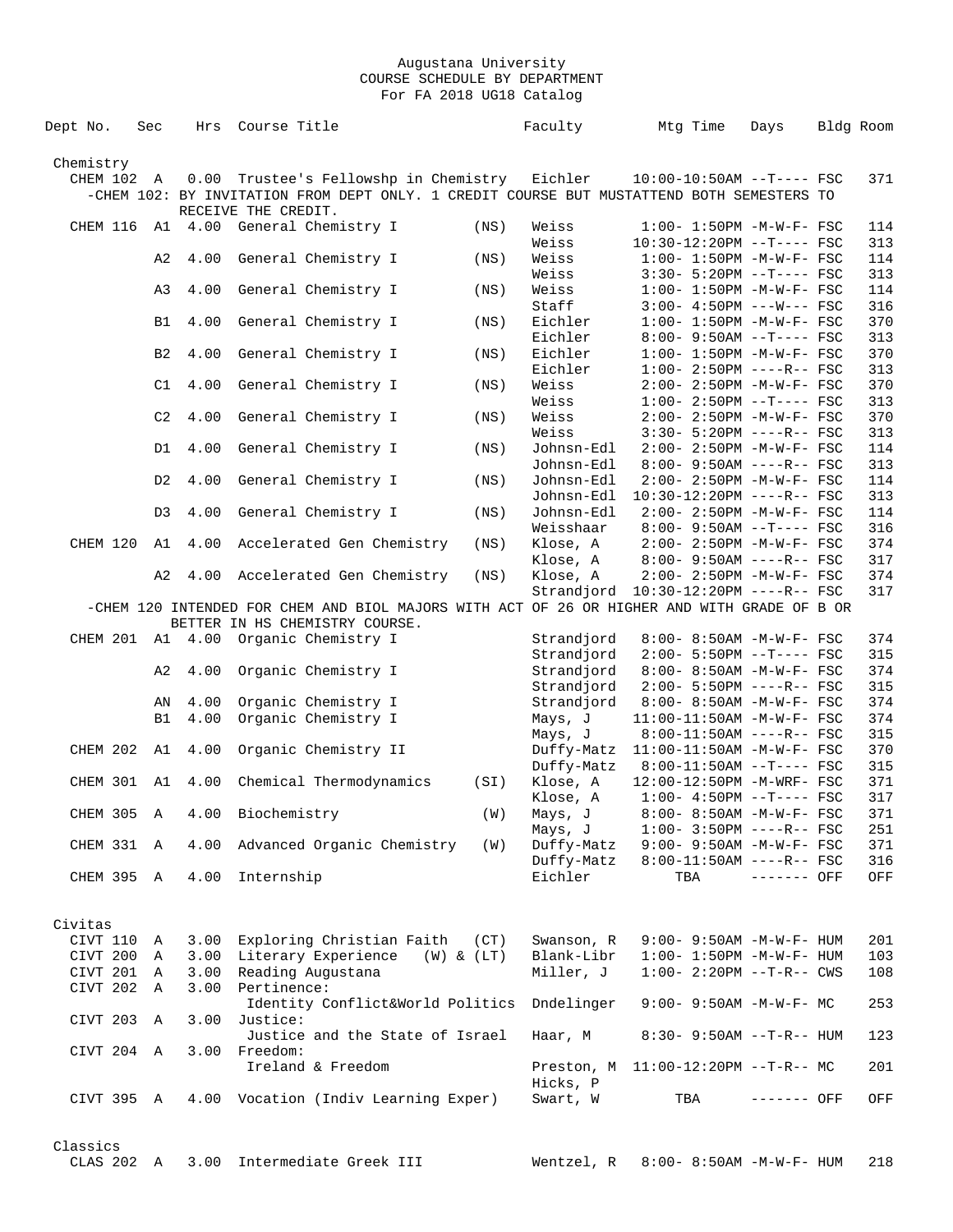| Dept No.                      | Sec           | Hrs                     | Course Title                                                         |      | Faculty                                |     | Mtg Time | Days                                                          | Bldg Room  |
|-------------------------------|---------------|-------------------------|----------------------------------------------------------------------|------|----------------------------------------|-----|----------|---------------------------------------------------------------|------------|
|                               |               |                         |                                                                      |      |                                        |     |          |                                                               |            |
| CLAS 205                      | $\mathbb A$   | 3.00                    | Elementary Latin I                                                   | (L1) | Wentzel, R                             |     |          | 9:00- 9:50AM -M-W-F- HUM                                      | 227        |
| CLAS 220                      | Α             | 3.00                    | Our Phil Heritage I                                                  | (WT) | O'Hara, D                              |     |          | $1:00 - 1:50PM -M-W-F - HUM$                                  | 201        |
|                               |               |                         |                                                                      |      |                                        |     |          |                                                               |            |
|                               |               | Communication Disorders |                                                                      |      |                                        |     |          |                                                               |            |
| CMDS 170                      | $\mathbf{A}$  | 2.00                    | Intro to Communication Disorders                                     |      | Mahan, K                               |     |          | $9:00 - 9:50AM - M-W--- MC$                                   | 102        |
| CMDS 201 A                    |               | 3.00                    | Language Development                                                 |      | Mahan, K                               |     |          | $11:00-11:50AM$ -M-W-F- MC                                    | 101        |
| CMDS 221                      | A             | 4.00                    | Intro to Audiology                                                   |      | Hanavan, P                             |     |          | 8:00- 8:50AM -M-W-F- MC                                       | 161        |
|                               |               |                         |                                                                      |      | Hanavan, P                             |     |          | $9:00 - 9:50AM -T--- MC$                                      | 156        |
|                               | B             | 4.00                    | Intro to Audiology                                                   |      | Hanavan, P                             |     |          | $8:00-8:50AM$ -M-W-F- MC                                      | 161        |
|                               |               |                         |                                                                      |      | Hanavan, P                             |     |          | $10:00-10:50AM$ --T---- MC                                    | 156        |
|                               | C             | 4.00                    | Intro to Audiology                                                   |      | Hanavan, P                             |     |          | $8:00 - 8:50AM - M - W - F - MC$                              | 161        |
|                               |               | 3.00                    | Speech Science                                                       |      | Hanavan, P                             |     |          | $11:00-11:50AM$ --T---- MC                                    | 156<br>161 |
| CMDS 274 A<br><b>CMDS 288</b> | A             | 1.00                    | Observation Practicum                                                |      | Hanavan, P<br>Mahan, K                 | TBA |          | $9:00 - 9:50AM - M - W - F - MC$<br>------- OFF               | OFF        |
|                               |               |                         | -CMDS 288: REQUIRES INSTRUCTOR SIGNATURE.                            |      |                                        |     |          |                                                               |            |
| CMDS 372 A                    |               | 2.00                    | Voice & Fluency Disorders                                            | (W)  | Mahan, K                               |     |          | $1:00-1:50PM -M-W--- MC$                                      | 102        |
|                               |               | CMDS 388 A 10.00        | Clinical Practicum                                                   |      | Mahan, K                               | TBA |          | ------- OFF                                                   | OFF        |
|                               |               |                         | -CMDS 388A: REQUIRES INSTRUCTOR SIGNATURE.                           |      |                                        |     |          |                                                               |            |
|                               |               |                         | CMDS 488 A 10.00 Adv Clinical Prct: Comm Disorders                   |      | Mahan, K                               | TBA |          | ------- OFF                                                   | OFF        |
|                               |               |                         | -CMDS 488A: REQUIRES INSTRUCTOR SIGNATURE.                           |      |                                        |     |          |                                                               |            |
|                               |               |                         |                                                                      |      |                                        |     |          |                                                               |            |
|                               |               |                         |                                                                      |      |                                        |     |          |                                                               |            |
| COMM 210                      |               | Communication Studies   |                                                                      |      |                                        |     |          |                                                               |            |
| COMM 250                      | Α             | 3.00<br>3.00            | Rhetorical Criticism                                                 | (W)  | Bart, H<br>Bart, J                     |     |          | $8:30 - 9:50AM -T-R-- HUM$                                    | 331<br>331 |
|                               | A<br>B        | 3.00                    | Interpersonal Communication (WB)<br>Interpersonal Communication (WB) |      | Bart, J                                |     |          | 9:00- 9:50AM -M-W-F- HUM                                      | 331        |
| COMM 290                      | A             | 3.00                    | Communication Research                                               |      | Nitz, M                                |     |          | 2:00- 2:50PM -M-W-F- HUM<br>$9:00 - 9:50AM - M - W - F - HUM$ | 323        |
| COMM 365                      | A             | 3.00                    | Public Relations                                                     |      | Nitz, M                                |     |          | $1:00 - 1:50PM - M - W - F - HUM$                             | 331        |
| COMM 395                      | A             | 4.00                    | Internship                                                           |      | Nitz, M                                | TBA |          | ------- OFF                                                   | OFF        |
| COMM 397 A                    |               | 3.00                    | TOPICS:                                                              |      |                                        |     |          |                                                               |            |
|                               |               |                         | Gender, Race, Class in Media                                         |      | $McCollough 11:00-12:20PM --T-R-- HUM$ |     |          |                                                               | 302        |
|                               |               |                         |                                                                      |      |                                        |     |          |                                                               |            |
| Computer Science              |               |                         |                                                                      |      |                                        |     |          |                                                               |            |
| COSC 130                      | A             | 3.00                    | Ethical Issues in Tech $A3.3 \& (W)$                                 |      | Gray, S                                |     |          | $1:00 - 2:20PM -T-R--FSC$                                     | 372        |
| COSC 205                      | A             | 3.00                    | Management Information Systems I                                     |      | Entwistle                              |     |          | $8:30 - 9:50AM -T-R--MC$                                      | 002        |
|                               | B             | 3.00                    | Management Information Systems I                                     |      | Entwistle                              |     |          | $11:00-12:20PM --T-R--MC$                                     | 002        |
| COSC 210                      | Α             | 4.00                    | Computer Science I                                                   |      | Steinwand                              |     |          | 8:40- 9:50AM -M-W-F- FSC                                      | 372        |
|                               | B             | 4.00                    | Computer Science I                                                   |      | Olson-Mann                             |     |          | $11:00-12:50PM$ --T-R-- FSC                                   | 372        |
| COSC 212                      | A             | 3.00                    | Introduction to Data Science                                         |      | Steinwand                              |     |          | $1:00 - 1:50PM - M - W - F - FSC$                             | 372        |
| COSC 226                      | Α             | 3.00                    | C++ Programming                                                      |      | Shum, S                                |     |          | 2:00- 2:50PM -M-W-F- FSC                                      | 372        |
| COSC 235                      | Α             | 4.00                    | Comp Organization & Architecture                                     |      | Shum, S                                |     |          | 10:40-11:50AM -M-W-F- FSC                                     | 372        |
| COSC 241                      | Α             | 3.00                    | Management Information System II                                     |      | Mournet                                |     |          | $2:00-2:50PM -M-W-F-MC$                                       | 002        |
| COSC 260                      | Α             | 3.00                    | Computer Science III                                                 |      | Shum, S                                |     |          | 12:00-12:50PM -M-W-F- FSC                                     | 372        |
| COSC 315                      | Α             | 3.00                    | Data Analytics                                                       |      | Steinwand                              |     |          | $8:30 - 9:50AM -T-R--FSC$                                     | 372        |
|                               |               |                         |                                                                      |      |                                        |     |          |                                                               |            |
| Economics                     |               |                         |                                                                      |      |                                        |     |          |                                                               |            |
| ECON 120                      | Α             | 3.00                    | Principles of Economics I                                            | (SS) | Loginov                                |     |          | $1:00 - 1:50PM - M - W - F - HUM$                             | 202        |
|                               | В             | 3.00                    | Principles of Economics I                                            | (SS) | Loginov                                |     |          | 2:00- 2:50PM -M-W-F- HUM                                      | 202        |
|                               | $\mathcal{C}$ | 3.00                    | Principles of Economics I                                            | (SS) | Eggleston                              |     |          | $11:00-12:20PM$ --T-R-- MC                                    | 153        |
|                               | D             | 3.00                    | Principles of Economics I                                            | (SS) | Eqqleston                              |     |          | $1:00-2:20PM -T-R--MC$                                        | 153        |
| ECON 121                      | Α             | 3.00                    | Principles of Economics II                                           |      | Loginov                                |     |          | $8:30 - 9:50AM -T-R-- MC$                                     | 153        |
| ECON 270                      | Α             | 4.00                    | Statistics                                                           |      | Sorenson, D                            |     |          | 8:00- 8:50AM -M-W-F- MC                                       | 153        |
|                               | B             | 4.00                    | Statistics                                                           |      | Sorenson, D                            |     |          | $9:00 - 9:50AM - M - W - F - MC$                              | 153        |
|                               | C             | 4.00                    | Statistics                                                           |      | Jeppsen                                |     |          | $1:00 - 1:50PM - M - W - F - MC$                              | 103        |
|                               | D             | 4.00                    | Statistics                                                           |      | Jeppsen                                |     |          | 2:00- 2:50PM -M-W-F- MC                                       | 103        |
| ECON 270L A                   |               | 0.00                    | -ECON 270: MUST ALSO REGISTER FOR AN ECON 270L LAB.<br>ECON 270: Lab |      |                                        |     |          | $7:00-7:50PM$ ---W--- MC                                      |            |
|                               | B             | 0.00                    | $ECON$ 270: Lab                                                      |      | Sorenson, D<br>Sorenson, D             |     |          | $9:00-9:50AM$ ----R-- MC                                      | 001<br>001 |
|                               | C             | 0.00                    | $ECON$ 270: Lab                                                      |      | Sorenson, D                            |     |          | $10:00-10:50AM$ ----R-- MC                                    | 001        |
|                               | D             | 0.00                    | ECON 270: Lab                                                        |      | Sorenson, D                            |     |          | $11:00-11:50AM$ ----R-- MC                                    | 001        |
| ECON 321                      | Α             | 3.00                    | Intermediate Macroeconomics                                          |      | Eggleston                              |     |          | 11:00-11:50AM -M-W-F- MC                                      | 120        |
|                               |               |                         |                                                                      |      |                                        |     |          |                                                               |            |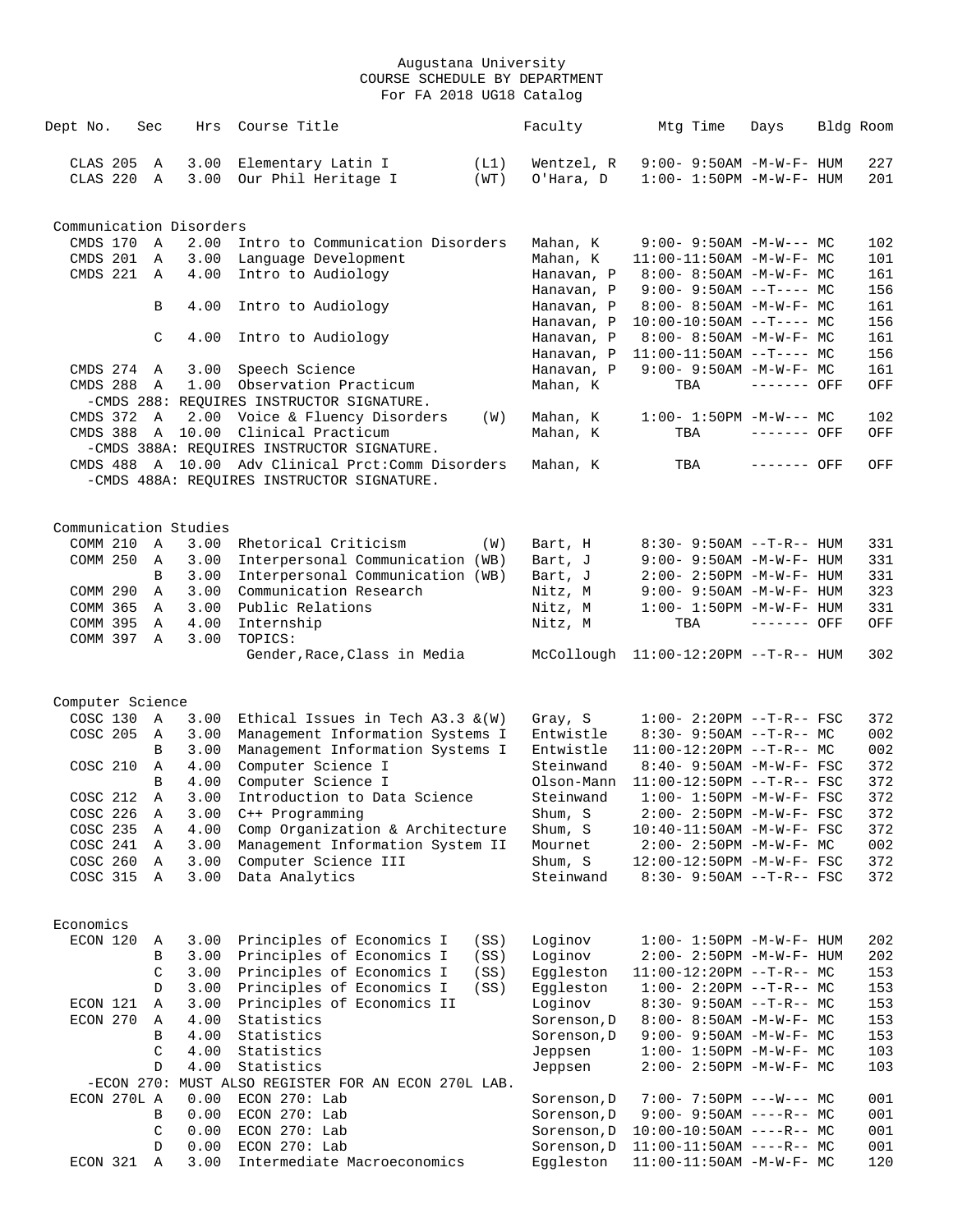| Dept No.  |                      | Sec              | Hrs          | Course Title                                                                                                                                                              |     | Faculty                               | Mtg Time | Days                             | Bldg Room |
|-----------|----------------------|------------------|--------------|---------------------------------------------------------------------------------------------------------------------------------------------------------------------------|-----|---------------------------------------|----------|----------------------------------|-----------|
|           | ECON 373<br>ECON 397 | $\mathbb A$<br>Α | 3.00<br>3.00 | Econometrics<br>TOPICS:                                                                                                                                                   |     | Sorenson, D                           |          | $2:00 - 2:50PM -M-W-F-MC$        | 120       |
|           |                      |                  |              | Amer Econ & Business History (W)                                                                                                                                          |     | Wright, R                             |          | $8:30 - 9:50AM -T-R-- MC$        | 120       |
|           | ECON 495 A           |                  | 4.00         | Internship in Economic Analysis                                                                                                                                           |     | Sorenson, D                           | TBA      | $-----$ OFF                      | OFF       |
| Education |                      |                  |              |                                                                                                                                                                           |     |                                       |          |                                  |           |
|           | EDUC 000             | Α                |              | 0.00 Admitted to Teacher Educ Program                                                                                                                                     |     | Fiala, R                              | TBA      | $------$ OFF                     | OFF       |
|           | EDUC 110             | Α                | 3.00         | Found of American Education (SS)                                                                                                                                          |     | Uthe-Burow                            |          | $8:30-9:50AM --T-R--MC$          | 202       |
|           |                      | B                | 3.00         | Found of American Education (SS)<br>-EDUC 110: INTENDED FOR STUDENTS PURSUING ENTRANCE TO TEACHER EDUC PROGRAM. COURSE INCLUDES A<br>FIELD EXPERIENCE OF APPROX 10 HOURS. |     | VanBockern                            |          | $1:00-2:20PM -T-R--MC$           | 257       |
|           | EDUC 200L A          |                  | 0.00         | Program Admission ePortfolio Lab                                                                                                                                          |     | Andrews, SE                           |          | $10:00-10:50AM$ --T---- MC       | 001       |
|           |                      | B                | 0.00         | Program Admission ePortfolio Lab                                                                                                                                          |     | Andrews, SE                           |          | $12:00-12:50PM$ --T---- MC       | 001       |
|           |                      |                  |              | -EDUC 200L: SHOULD REGISTER FOR EDUC 200L IN THE SAME SEMESTER YOU ENROLL IN EDUC 275.                                                                                    |     |                                       |          |                                  |           |
|           | EDUC 219             | A                | 3.00         | Technology in Education                                                                                                                                                   |     | Hanavan, P                            |          | $2:00 - 2:50PM -M-W-F - MC$      | 001       |
|           | EDUC 245 A           |                  | 3.00         | Educational Psychology                                                                                                                                                    |     | Kinsinger                             |          | $8:00 - 8:50AM - M - W - F - MC$ | 255       |
|           |                      | B                | 3.00         | Educational Psychology<br>EDUC 245: NOT OPEN TO FRESHMEN.                                                                                                                 |     | Kinsinger                             |          | $9:00 - 9:50AM - M - W - F - MC$ | 255       |
|           | EDUC 275 A           |                  | 3.00         | Teach Learn Connect Method                                                                                                                                                | (W) | Ashworth                              |          | $9:00 - 9:50AM$ --T-R-- MC       | 164       |
|           |                      | B                | 3.00         | Teach Learn Connect Method                                                                                                                                                | (W) | Ashworth                              |          | $11:00-11:50AM$ --T-R-- MC       | 164       |
|           |                      |                  |              | -EDUC 275: EDUC 245 IS A PREREO AND/OR COREO FOR EDUC 275. NOT OPEN TO FRESHMEN AND REOUIRES 4                                                                            |     |                                       |          |                                  |           |
|           |                      |                  |              | HRS OF PRACTICUM PER WK SCHEDULED BETWEEN 8AM-3PM.                                                                                                                        |     |                                       |          |                                  |           |
|           | EDUC 290 A           |                  |              | 2.00 Children's Literature                                                                                                                                                |     | Ashworth                              |          | $1:00 - 1:50PM -T-R--MC$         | 164       |
|           |                      |                  |              | -EDUC 290: MAY INCLUDE FIELD EXPERIENCE OF APPROX 10 HRS.                                                                                                                 |     |                                       |          |                                  |           |
|           | EDUC 300L A          | B                | 0.00<br>0.00 | Pre-Student Teach ePortfolio Lab                                                                                                                                          |     | Andrews,SE                            |          | $10:00-10:50AM$ --T---- MC       | 001       |
|           |                      |                  |              | Pre-Student Teach ePortfolio Lab<br>-EDUC 300L: SHOULD REGISTER FOR EDUC 300L IN THE SEMESTER PRIOR TO STUDENT TEACHING.                                                  |     | Andrews, SE                           |          | $12:00-12:50PM$ --T---- MC       | 001       |
|           | EDUC 301 A           |                  |              | 3.00 Content, Meth, MatTeachSciK-8Clsrm                                                                                                                                   |     | Sun, L                                |          | $9:00 - 9:50AM - M - W - F - MC$ | 164       |
|           |                      |                  |              | -EDUC 301: REQUIRES OBSERVATION AND TEACHING IN ELEM SCHOOLS.                                                                                                             |     |                                       |          |                                  |           |
|           | EDUC 313 A           |                  |              | 3.00 Methods of Teach Elem/MS Math                                                                                                                                        |     | Sun, L                                |          | $8:00 - 8:50AM - M - W - F - MC$ | 164       |
|           |                      |                  |              | -EDUC 313: ADMITTED TEACHER EDUC STUDENTS ONLY. PLAN TO SPEND 1 HR PER WEEK IN THE FIELD.                                                                                 |     |                                       |          |                                  |           |
|           | EDUC 320 A           |                  | 3.00         | Methods Teach and Assess Writing                                                                                                                                          |     | Manning                               |          | 11:00-11:50AM -M-W-F- MC         | 164       |
|           |                      |                  |              | -EDUC 320: ADMITTED TEACHER EDUC STUDENTS ONLY. MUST ALSO REGISTER FOR EDUC 325. PLAN TO SPEND<br>2 HRS IN THE FIELD 1 MORNING PER WEEK.                                  |     |                                       |          |                                  |           |
|           | EDUC 325 A           |                  |              | 3.00 Methods Teach and Assess Reading                                                                                                                                     |     | Manning                               |          | 12:00-12:50PM -M-W-F- MC         | 164       |
|           |                      |                  |              | -EDUC 325: ADMITTED TEACHER EDUC STUDENTS ONLY. MUST ALSO REGISTER FOR EDUC 320. PLAN TO SPEND<br>2 HOURS IN THE FIELD 1 MORNING PER WEEK.                                |     |                                       |          |                                  |           |
|           | EDUC 330 A           |                  |              | 3.00 Foundations&Methods-Middle Level<br>-EDUC 330: ADMITTED TEACHER EDUC STUDENTS ONLY.                                                                                  |     | Sun, L                                |          | $2:00 - 2:50PM -M-W-F-MC$        | 164       |
|           | EDUC 335 A           |                  |              | 3.00 Literacy in the Content Area<br>-EDUC 335: ADMITTED TEACHER EDUC STUDENTS ONLY.                                                                                      |     |                                       |          |                                  | 153       |
|           |                      |                  |              | EDUC 345 A 3.00 Adolescent Development A1.2<br>-EDUC 345: ADMITTED TEACHER EDUC STUDENTS ONLY.                                                                            |     | Kinsinger                             |          | $1:00 - 1:50PM - M - W - F - MC$ | 102       |
|           | EDUC 350 A           |                  |              | 3.00 Content, Meth, MatTeachSS K-8Clsrm                                                                                                                                   |     | Sackreiter                            |          | $2:00 - 2:50PM -M-W-F - MC$      | 157       |
|           |                      |                  |              | EDUC 350: ADMITTED TEACHER EDUC STUDENTS ONLY. REQUIRES 4-6 HRS OF OBSERVATION AND PARTICIPATION-<br>IN AREA SCHOOLS.                                                     |     |                                       |          |                                  |           |
|           | EDUC 355 A           |                  |              | 3.00 Human Relations in Education                                                                                                                                         |     | VanBockern $11:00-12:30PM$ --T-R-- MC |          |                                  | 257       |
|           | EDUC 360 A           |                  |              | 3.00 Found of English as New Language                                                                                                                                     |     | Sackreiter                            |          | $1:00 - 1:50PM - M - W - F - MC$ | 164       |
|           | EDUC 400L A          |                  |              | 0.00 Student Teacher ePortfolio Lab                                                                                                                                       |     | Andrews, SE                           | TBA      | ------- OFF                      | OFF       |
|           |                      |                  |              | -EDUC 400L: SHOULD REGISTER FOR EDUC 400L DURING THE SEMESTER OF STUDENT TEACHING.<br>EDUC 470 A 12.00 Student Teach: All Grades                                          |     | Fiala, R                              | TBA      | ------- OFF                      |           |
|           |                      |                  |              | -EDUC 470A: SIGNATURE OF FIELD EXPERIENCE COORDINATOR IS REQUIRED.                                                                                                        |     |                                       |          |                                  | OFF       |
|           |                      |                  |              | EDUC 471 A 12.00 Student Teach: Middle School<br>-EDUC 471A: SIGNATURE OF FIELD EXPERIENCE COORDINATOR IS REQUIRED.                                                       |     | Fiala, R                              | TBA      | ------- OFF                      | OFF       |
|           |                      |                  |              | EDUC 472 A 12.00 Student Teach: Elementary                                                                                                                                |     | Fiala, R                              | TBA      | ------- OFF                      | OFF       |
|           |                      |                  |              | -EDUC 472A: SIGNATURE OF FIELD EXPERIENCE COORDINATOR IS REQUIRED.<br>EDUC 473 A 12.00 Student Teach: Kindergarten                                                        |     | Fiala, R                              | TBA      | ------- OFF                      | OFF       |
|           |                      |                  |              | -EDUC 473A: SIGNATURE OF FIELD EXPERIENCE COORDINATOR IS REQUIRED.                                                                                                        |     |                                       |          |                                  |           |
|           |                      |                  |              | EDUC 474 A 12.00 Student Teach: Secondary<br>-EDUC 474A: SIGNATURE OF FIELD EXPERIENCE COORDINATOR IS REQUIRED.                                                           |     | Fiala, R                              | TBA      | ------- OFF                      | OFF       |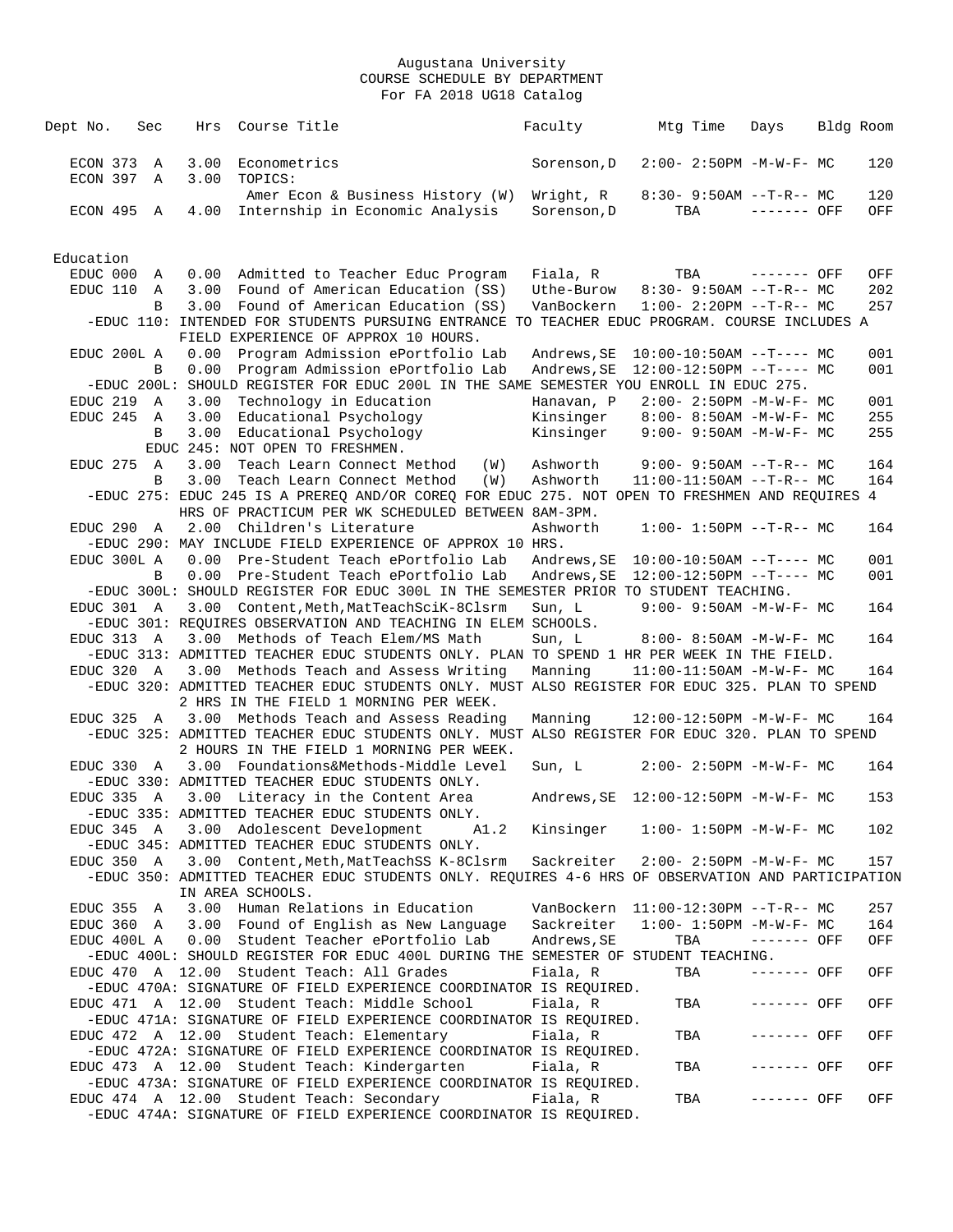| Dept No.           | Sec                  | Hrs  | Course Title                                                         | Faculty     | Mtg Time                          | Days        | Bldg Room |
|--------------------|----------------------|------|----------------------------------------------------------------------|-------------|-----------------------------------|-------------|-----------|
| English            |                      |      |                                                                      |             |                                   |             |           |
| ENGL 110           |                      |      |                                                                      |             |                                   |             |           |
|                    | Α                    | 3.00 | First-Year Composition<br>(W)                                        | Nelson, C   | $1:00 - 1:50PM - M - W - F - HUM$ |             | 226       |
| ENGL 111           | Α                    | 3.00 | Eng Comp & Conv for Intl Stu $(W)$                                   | Gerling     | 3:00- 3:50PM -M-W-F- HUM          |             | 102       |
| ENGL 115           | Α                    | 3.00 | News Reporting & Writing<br>(W)                                      | Blank-Libr  | 9:00- 9:50AM -M-W-F- HUM          |             | 103       |
| ENGL 200           | Α                    | 3.00 | Literary Experience<br>$(W)$ & $(LT)$<br>African American Literature | Rives, D    | 8:00- 8:50AM -M-W-F- HUM          |             | 102       |
|                    | B                    | 3.00 | Women's Literature                                                   | Rives, D    | $9:00 - 9:50AM - M - W - F - HUM$ |             | 102       |
|                    |                      |      |                                                                      |             |                                   |             |           |
|                    | C                    | 3.00 | Trauma Literature                                                    | Boyens, B   | $1:00 - 1:50PM - M - W - F - HUM$ |             | 102       |
|                    | D                    | 3.00 | Literary Experience<br>$(W)$ & $(LT)$                                | Nelson, C   | 12:00-12:50PM -M-W-F- HUM         |             | 102       |
|                    | $\mathbf E$          | 3.00 | Literary Experience<br>$(W)$ & $(LT)$                                | Boyens, B   | $1:00 - 2:20PM -T-R--HUM$         |             | 102       |
|                    | $\mathbf F$          | 3.00 | Literary Experience<br>$(W)$ & $(LT)$                                | Nelson, C   | $8:30 - 9:50AM -T-R-- HUM$        |             | 102       |
| ENGL 226           | Α                    | 3.00 | World Literature II<br>(NW)                                          | Hanson, D   | 12:00-12:50PM -M-W-F- HUM         |             | 103       |
| ENGL 230           | Α                    | 3.00 | Intro to British Lit Hist<br>(LT)                                    | Harris, Mit | $9:00 - 9:50AM - M - W - F - HUM$ |             | 123       |
| ENGL 239           | A                    | 3.00 | Advanced Journalism<br>(W)                                           | Gale, D.    | $1:00 - 2:20PM -T-R--HUM$         |             | 103       |
| ENGL 300           | Α                    | 3.00 | Seminar in Earlier British Liter                                     | Harris, Mit | $6:00 - 9:00PM$ ---W--- HUM       |             | 106       |
| ENGL 306           | Α                    | 3.00 | Creative Writing: Drama<br>(W)                                       | Hanson, D   | $2:00 - 2:50PM -M-W-F - HUM$      |             | 106       |
| ENGL 311           | A                    | 3.00 | Advanced Composition<br>(W)                                          | Hicks, P    | $1:00 - 1:50PM - M - W - F - HUM$ |             | 106       |
| ENGL 320           | Α                    | 3.00 | Seminar in Earlier American Lit                                      |             |                                   |             |           |
|                    |                      |      | Edgar Allan Poe                                                      | Rives, D    | 12:00-12:50PM -M-W-F- HUM         |             | 106       |
| ENGL 340           | A                    | 3.00 | Seminar in Non-Western Lit (NW)                                      | Hanson, D   | 11:00-11:50AM -M-W-F- HUM         |             | 106       |
| ENGL 395 A         |                      | 4.00 | Internship                                                           | Blank-Libr  | TBA                               | ------- OFF | OFF       |
|                    |                      |      |                                                                      |             |                                   |             |           |
| Exercise Science   |                      |      |                                                                      |             |                                   |             |           |
| EXSC 120           | A                    | 3.00 | Intro to Exercise & Sport Scienc                                     | Scholten, S | 2:00- 2:50PM -M-W-F- FSC          |             | 116       |
|                    | B                    | 3.00 | Intro to Exercise & Sport Scienc                                     | Scholten, S | $1:00 - 1:50PM - M - W - F - FSC$ |             | 116       |
| EXSC 265           | Α                    | 2.00 | Theory & Tech of Strenth & Cond                                      | Chambers    |                                   |             | 177       |
|                    |                      |      |                                                                      |             | $11:30-12:20PM --T-R--ELMN$       |             | 272       |
| EXSC 277           | Α                    | 2.00 | Motor Development                                                    | Gorres-Mar  | $11:00-11:50AM$ --T-R-- FSC       |             |           |
| EXSC 322           | Α                    | 3.00 | Structural Kinesiology                                               | Gorres-Mar  | $8:30 - 9:50AM -T-R--FSC$         |             | 272       |
| EXSC 355           | A                    | 3.00 | Curr Topics Exercse/Sport Sci(W)                                     | Gorres-Mar  | $11:00-11:50AM$ -M-W-F- FSC       |             | 273       |
| EXSC 360           | A                    | 3.00 | Fitness Measure & Exerc Prescrip                                     | Barkley, S  | 9:00- 9:50AM -M-W-F- FSC          |             | 273       |
| EXSC 395           | Α                    | 4.00 | Internship                                                           |             |                                   |             |           |
|                    |                      |      | Fitness                                                              | Scholten, S | TBA                               | ------- OFF | OFF       |
| EXSC 450           | A                    | 2.00 | Exercise Leadership                                                  | Scholten, S | 2:00- 2:50PM --T-R-- FSC          |             | 272       |
|                    |                      |      |                                                                      |             |                                   |             |           |
| French             |                      |      |                                                                      |             |                                   |             |           |
| FREN 110           | Α                    | 3.00 | Intro to French I<br>(L1)                                            | Fish        | 9:00- 9:50AM -M-W-F- HUM          |             | 320       |
| FREN 210           | Α                    | 4.00 | Intermediate French I                                                | Fish        | $2:00 - 2:50PM - MTWR - - HUM$    |             | 320       |
| FREN 321           | A                    | 4.00 | French Conv & Comp II<br>(W)                                         | Fish        | 12:00-12:50PM -MTWR-- HUM         |             | 320       |
| <b>FREN 395</b>    | Α                    | 4.00 | Internship                                                           | Fish        | TBA                               | ------- OFF | OFF       |
| FREN 400           | Α                    | 1.00 | Honors Thesis                                                        | Fish        | TBA                               | ------- OFF | OFF       |
|                    |                      |      |                                                                      |             |                                   |             |           |
| First Year Seminar |                      |      |                                                                      |             |                                   |             |           |
| <b>FYS 110</b>     | Α                    | 4.00 | First Year Seminar I<br>(FS)                                         |             |                                   |             |           |
|                    |                      |      | Discussing Religion and Politics                                     | Wanless, E  | $10:40-11:50AM$ -M-W-F- MC        |             | 255       |
|                    | AA                   | 4.00 | The Curies, a Remarkable Family                                      | Engebretsn  | 10:40-11:50AM -M-W-F- FSC         |             | 114       |
|                    | B                    | 4.00 | Fecal Matters: Global Sanitation                                     | Gerling     | 10:40-11:50AM -M-W-F- HUM         |             | 123       |
|                    | <b>BB</b>            | 4.00 | Verdier: Ideals to Live Our Lives                                    | Gohl, J     | 10:40-11:50AM -M-W-F- HUM         |             | 319       |
|                    |                      |      |                                                                      |             |                                   |             |           |
|                    | $\mathsf{C}^-$<br>CC | 4.00 | War and Memory                                                       | Hicks, P    | 10:40-11:50AM -M-W-F- HUM         |             | 102       |
|                    |                      | 4.00 | Prairie Roots: Discover Heritage                                     | Lhotzky, M  | $10:40 - 11:50$ AM $-M-W-F-$ HUM  |             | 121       |
|                    | D                    | 4.00 | Coming of Age in American Lit                                        | Harris, Mit | 10:40-11:50AM -M-W-F- HUM         |             | 301       |
|                    | E                    | 4.00 | For Tradition's Sake                                                 | Kolbrek, A  | 10:40-11:50AM -M-W-F- FSC         |             | 116       |
|                    | F                    | 4.00 | The Rise and Fall of Nations                                         | Conover     | $10:40-11:50AM$ -M-W-F- MC        |             | 253       |
|                    | H                    | 4.00 | Radicalism in American History                                       | Pehl, M     | 10:40-11:50AM -M-W-F- MC          |             | 264       |
|                    | $\mathbf{I}$         | 4.00 | Cuba and the Superpowers                                             | Cabrera     | $10:40 - 11:50$ AM $-M-W-F-$ HUM  |             | 320       |
|                    | J                    | 4.00 | Get Lost: The Art of Wandering                                       | Boyens, B   | 10:40-11:50AM -M-W-F- HUM         |             | 103       |
|                    | K                    | 4.00 | Music is Education                                                   | Petersen, L | $10:40 - 11:50AM$ -M-W-F- HUM     |             | 145       |
|                    | L                    | 4.00 | Dying to Know                                                        | Schrader, S | $10:40-11:50AM$ -M-W-F- MC        |             | 257       |
|                    | М                    | 4.00 | A Passage into India                                                 | Preston, M  | $10:40-11:50AM$ -M-W-F- MC        |             | 102       |
|                    | N                    | 4.00 | Politics of Seeing                                                   | Reich, A    | $10:40 - 11:50$ AM $-M-W-F-$ CVA  |             | 182       |
|                    | $\circ$              | 4.00 | Nevertheless, She Persisted                                          | Bart, H     | 10:40-11:50AM -M-W-F- HUM         |             | 302       |
|                    | $\mathbf{P}$         | 4.00 | Rhetoric, Life Exper, Soc Fabric                                     | Bart, J     | 10:40-11:50AM -M-W-F- HUM         |             | 331       |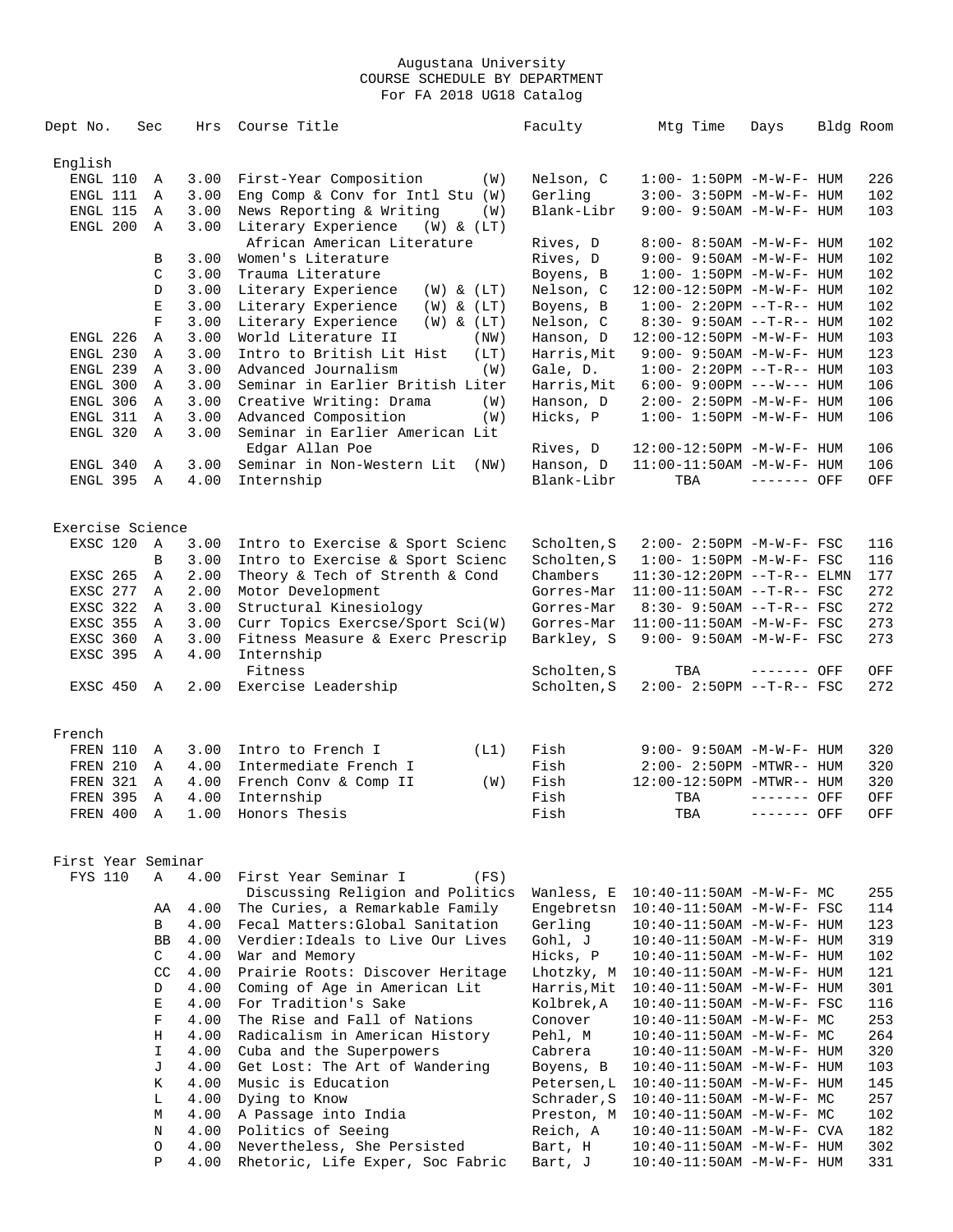| Dept No.                    | Sec            | Hrs            | Course Title                                                  |      | Faculty                | Mtg Time                          | Days                             | Bldg Room   |
|-----------------------------|----------------|----------------|---------------------------------------------------------------|------|------------------------|-----------------------------------|----------------------------------|-------------|
|                             | Q              | 4.00           | Sasquatch Meets Science                                       |      | Nitz, M                | $10:40 - 11:50AM$ $-M-W-F-$ HUM   |                                  | 325         |
|                             | R              | 4.00           | HA! Laughter, Humor, Comedy                                   |      | Bowman, R              | $10:40 - 11:50AM$ -M-W-F- HUM     |                                  | 226         |
|                             | S              | 4.00           | What Does It Mean To Be Human?                                |      | Minister               | $10:40 - 11:50AM$ -M-W-F- HUM     |                                  | 321         |
|                             | T              | 4.00           | Philosophy/Science of Happiness                               |      | Vicens                 | $10:40 - 11:50AM$ -M-W-F- HUM     |                                  | 201         |
|                             | $\mathbf v$    | 4.00           | Reality of Disability in Society                              |      | Johnson, M             | $10:40 - 11:50AM$ -M-W-F- CWS     |                                  | 108         |
|                             | W              | 4.00           | Myth in Movies                                                |      | Wentzel, R             | $10:40 - 11:50AM$ -M-W-F- HUM     |                                  | 202         |
|                             | Χ              | 4.00           | Mythbusters: Psychology Edition                               |      | Babcock, E             | $10:40-11:50AM$ -M-W-F- MC        |                                  | 153         |
|                             | Y              | 4.00           | Food Fights                                                   |      | Barkley, S             | $10:40 - 11:50AM$ -M-W-F- FSC     |                                  | 214         |
|                             | Ζ              | 4.00           | Politics in Drama                                             |      | Workman, D             | $10:40 - 11:50AM$ -M-W-F- EMC     |                                  | 203         |
|                             |                |                |                                                               |      |                        |                                   |                                  |             |
| General Studies<br>GENL 100 | A              | 2.00           | Career Exploration/Engagemnt(WB)                              |      | Kolbrek,A              | $10:00-10:50AM$ --T-R-- HUM       |                                  | 123         |
|                             |                |                | -GENL $100$ : MEETS 2ND $1/2$ TERM - OCT 18 THROUGH DEC 13.   |      |                        |                                   |                                  |             |
| GENL 105                    | $\mathbb A$    | 12.00          | Off Campus Study Programs                                     |      | Grinager, D            | TBA                               | -------                          |             |
|                             |                | 12.00          | University of Exeter, ENGLAND                                 |      |                        | TBA                               |                                  |             |
|                             | B              |                |                                                               |      | Krueger, J             |                                   | ------- OFF<br>$- - - - - - - -$ | SEM         |
|                             | C              | 12.00          | Bethel University, SPAIN                                      |      | Grinager, D            | TBA                               |                                  |             |
|                             | D              | 12.00          | CIEE Russian Studies-StPetersbrg                              |      | Krueger, J             | TBA                               | ------- OFF                      | SEM         |
|                             | Ε              | 12.00<br>16.00 | Sanford Medical Lab Science Prgm<br>The Washington Semester   |      | Krueger, J             | TBA                               | ------- OFF<br>------- OFF       | OFF         |
| GENL 107                    | Α              | 1.00           |                                                               |      | Wanless, E<br>Homan, T | TBA                               |                                  | SEM         |
| GENL 116<br>GENL 255        | Α              | 3.00           | Becoming a Master Student<br>Nav Diverse Soc Equity STEM (WB) |      | Blackburn              | $10:00-10:50AM$ --T---- MC        |                                  | 103<br>302  |
| GENL 330                    | A<br>Α         | 4.00           | Ethical Issues & Public Affairs:                              |      | Wanless, E             | $1:00 - 1:50PM - M - W - F - HUM$ | ------- OFF                      |             |
|                             |                |                | The Global Agenda                                             |      |                        | TBA                               |                                  | INTR        |
| GENL 334                    | $\overline{A}$ | 4.00           | Violence & Values                                             |      | Wanless, E             | TBA                               | ------- OFF                      | INTR        |
| GENL 337                    | Α              | 4.00           | American Diversity                                            |      | Wanless, E             | TBA                               | ------- OFF                      | INTR        |
| GENL 339                    | Α              | 4.00           | Public Policy Issues                                          |      | Wanless, E             | TBA                               | $------$ OFF                     | INTR        |
| GENL 342                    | Α              | 4.00           | Controversy & US Supreme Court                                |      | Wanless, E             | TBA                               | $-----$ OFF                      | INTR        |
| GENL 344                    | Α              | 4.00           | Art of Comm in Nation's Capital                               |      | Wanless, E             | TBA                               | ------- OFF                      | <b>INTR</b> |
| GENL 394                    | A              | 2.00           | Directed Readings                                             |      | Wanless, E             | TBA                               | $-----$ OFF                      | INTR        |
| GENL 395                    | A              | 6.00           | Internship                                                    |      | Wanless, E             | TBA                               | ------- OFF                      | INTR        |
|                             |                |                |                                                               |      |                        |                                   |                                  |             |
| German<br>GERM 110          | A              | 3.00           | Intro to German I                                             | (L1) | Lhotzky, S             | 12:00-12:50PM -M-W-F- HUM         |                                  | 319         |
| GERM 210                    | Α              | 4.00           | Intermediate German I                                         |      | Lhotzky, S             | $2:00 - 2:50PM - MTW - F - HUM$   |                                  | 319         |
| GERM 321                    | A              | 4.00           | German Conv & Comp II                                         | (W)  | Lhotzky, S             | $1:00-1:50PM -MTW-F-HUM$          |                                  | 319         |
| <b>GERM 395</b>             | Α              | 4.00           | Internship                                                    |      | Lhotzky, S             | TBA                               | $------$ OFF                     | OFF         |
| GERM 400                    | Α              | 1.00           | Honors Thesis                                                 |      | Lhotzky, S             | TBA                               | ------- OFF                      | OFF         |
| Government/Intl Affairs     |                |                |                                                               |      |                        |                                   |                                  |             |
| GOVT 110                    | Α              | 3.00           | Intro to Government                                           | (SS) | Johnson, Jl            | $9:00 - 9:50AM - M - W - F - MC$  |                                  | 202         |
|                             | B              | 3.00           | Intro to Government                                           | (SS) | Johnson, Jl            | $1:00 - 1:50PM - M - W - F - MC$  |                                  | 253         |
|                             | C              | 3.00           | Intro to Government                                           | (SS) | Golemboski             | $11:00-12:20PM$ --T-R-- MC        |                                  | 202         |
| GOVT 120                    | Α              | 3.00           | Politics in a Diverse World (NW)                              |      | Dndelinger             | $8:30 - 9:50AM -T-R--MC$          |                                  | 201         |
|                             | B              | 3.00           | Politics in a Diverse World (NW)                              |      | Dndelinger             | $1:00-2:20PM -T-R--MC$            |                                  | 201         |
| GOVT 200                    | Α              | 3.00           | American Government                                           | (US) | Wanless, E             | 12:00-12:50PM -M-W-F- MC          |                                  | 255         |
| GOVT 285                    | Α              | 3.00           | The Quest for Justice                                         |      | Johnson, Jl            | $2:00 - 2:50PM -M-W-F - MC$       |                                  | 102         |
| GOVT 335                    | Α              | 3.00           | Elections, Public Opinion & Media                             |      | Wanless, E             | $8:00 - 8:50AM - M - W - F - MC$  |                                  | 253         |
| GOVT 345                    | Α              | 3.00           | Ident Cnflct & Wld Pol A3.6 & (W)                             |      | Dndelinger             | $9:00 - 9:50AM - M - W - F - MC$  |                                  | 253         |
| GOVT 350                    | Α              | 4.00           | Soc Sci Research Methods                                      | (W)  | Schrader, S            | $8:00 - 9:50AM -T-R-- MC$         |                                  | 253         |
| GOVT 360                    | Α              | 4.00           | Con Law: Government Powers                                    |      | Golemboski             | $1:00-2:50PM -T-R--MC$            |                                  | 264         |
| GOVT 390                    | Α              | 2.00           | Research Seminar                                              | (W)  | Johnson, Jl            | TBA                               | ------- OFF                      | OFF         |
| GOVT 391                    | A              | 2.00           | Honors Seminar                                                | (W)  | Johnson, Jl            | TBA                               | ------- OFF                      | OFF         |
| GOVT 395                    | Α              | 4.00           | Internship                                                    |      | Johnson, Jl            | TBA                               | ------- OFF                      | OFF         |
| GOVT 396                    | Α              | 7.00           | Internship                                                    |      | Johnson, Jl            | TBA                               | ------- OFF                      | OFF         |
|                             |                |                |                                                               |      |                        |                                   |                                  |             |
| History                     |                |                |                                                               |      |                        |                                   |                                  |             |
| HIST 110                    | Α              | 3.00           | Western Civilization I                                        | (WT) | Pehl, M                | $2:00-2:50PM -M-W-F-MC$           |                                  | 255         |
|                             | B              | 3.00<br>3.00   | Western Civilization I<br>Western Civilization II             | (WT) | Babb                   | $2:00-2:50PM -M-W-F-MC$           |                                  | 101         |
| HIST 111                    | Α<br>Α         |                | Art Hist I: Prehist-Renaiss                                   | (WT) | Preston, M             | $1:00 - 1:50PM - M - W - F - MC$  |                                  | 255         |
| HIST 112                    |                | 3.00           |                                                               | (WT) | Twa, L                 | 9:00- 9:50AM -M-W-F- FSC          |                                  | 113B        |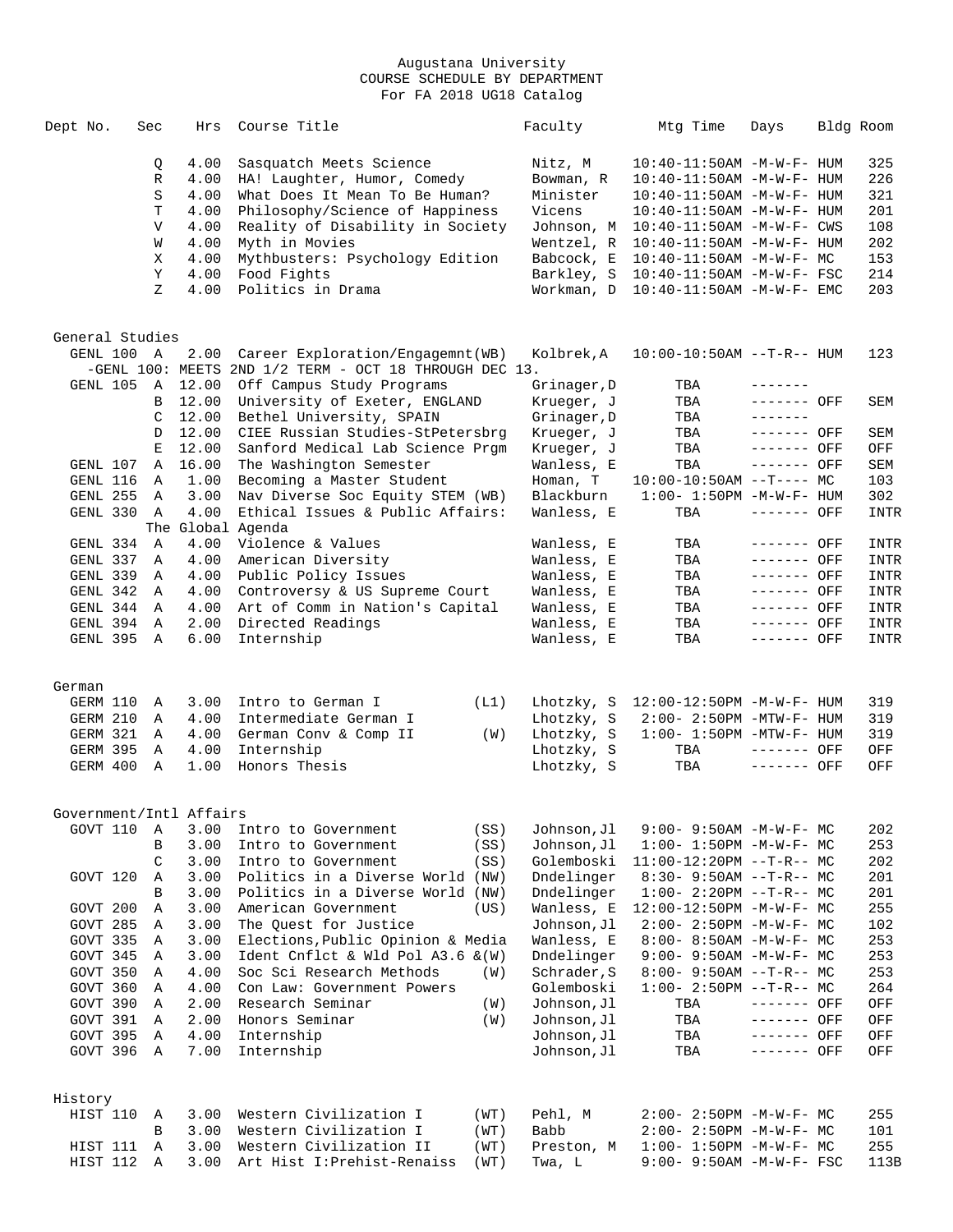| Dept No.             | Sec           | Hrs                     | Course Title                                                         |              | Faculty                | Mtg Time                                                          | Days         | Bldg Room  |
|----------------------|---------------|-------------------------|----------------------------------------------------------------------|--------------|------------------------|-------------------------------------------------------------------|--------------|------------|
| HIST 120             | Α             | 3.00                    | American Exper. to 1877                                              | (US)         | Amundson               | 8:00- 8:50AM -M-W-F- MC                                           |              | 257        |
|                      | B             | 3.00                    | American Exper. to 1877                                              | (US)         | Amundson               | 9:00- 9:50AM -M-W-F- MC                                           |              | 257        |
| HIST 130             | Α             | 3.00                    | World Civilizations                                                  | (NW)         | Conover                | 12:00-12:50PM -M-W-F- MC                                          |              | 253        |
| HIST 251             | Α             | 3.00                    | Method & Phil of History                                             | (W)          | Conover                | $8:30 - 9:50AM -T-R-- MC$                                         |              | 102        |
| HIST 274             | Α             | 3.00                    | Religious Pluralism in Amer (RT)                                     |              | Pehl, M                | $1:00-2:20PM -T-R--MC$                                            |              | 102        |
| HIST 397             | Α             | 3.00                    | TOPICS:                                                              |              |                        |                                                                   |              |            |
|                      |               |                         | Amer Econ & Business History (W)                                     |              | Wright, R              | $8:30-9:50AM --T-R--MC$                                           |              | 120        |
|                      |               |                         |                                                                      |              |                        |                                                                   |              |            |
| Health               |               |                         |                                                                      |              |                        |                                                                   |              |            |
| HLTH 216             | Α             | 2.00                    | Stress Management                                                    | (WB2)        | VanLaecken             | $9:00 - 9:50AM -T-R--FSC$                                         |              | 373        |
| HLTH 222             | Α             | 3.00                    | Nutrition                                                            | (WB)         | Scholten, S            | 12:00-12:50PM -M-W-F- FSC                                         |              | 374        |
| HLTH 242 A           |               | 2.00                    | Personal Health                                                      | (WB2)        | VanLaecken             | $1:00-1:50PM -T-R--FSC$                                           |              | 272        |
|                      |               | International Studies   |                                                                      |              |                        |                                                                   |              |            |
| INST 390 A           |               |                         | 1.00 Senior Research Project                                         |              | Nitz, M                | TBA                                                               | ------- OFF  | OFF        |
| INST 395 A           |               | 3.00                    | Internship                                                           |              | Nitz, M                | TBA                                                               | ------- OFF  | OFF        |
|                      |               |                         |                                                                      |              |                        |                                                                   |              |            |
|                      |               | Sign Lang. Interpreting |                                                                      |              |                        |                                                                   |              |            |
| <b>INTR 201</b>      | Α             | 2.00                    | Intro to Interpreting                                                |              | Gundersn, C            | $12:00-12:50PM -M-W--- MC$                                        |              | 161        |
| INTR 340<br>INTR 344 | A<br>A        | 3.00<br>3.00            | Interpretation I                                                     | (W)          | Dyce, M                | $10:40-11:50AM$ --T-R-- MC                                        |              | 254<br>254 |
| INTR 345 A           |               | 3.00                    | Amer Sign Language to English II<br>English to Amer Sign Language II |              | Dyce, M<br>Gundersn, C | $8:30 - 9:50AM - M-W--- MC$<br>$8:30-9:50AM --T-R--MC$            |              | 254        |
|                      |               |                         |                                                                      |              |                        |                                                                   |              |            |
| Journalism           |               |                         |                                                                      |              |                        |                                                                   |              |            |
| <b>JOUR 095</b>      | A             | 1.00                    | Journalism Participation                                             |              |                        |                                                                   |              |            |
|                      |               |                         | MIRROR                                                               |              | Miller, J              | TBA                                                               | $------$ HUM | 222        |
|                      | В             | 1.00                    | <b>EDDA</b>                                                          |              | Blank-Libr             | TBA                                                               | $------$ HUM | 221        |
| <b>JOUR 115</b>      | Α             | 3.00                    | News Reporting & Writing                                             | (W)          | Blank-Libr             | $9:00 - 9:50AM - M - W - F - HUM$                                 |              | 103        |
| <b>JOUR 239</b>      | Α             | 3.00                    | Advanced Journalism                                                  | (W)          | Gale, D.               | $1:00 - 2:20PM -T-R--HUM$                                         |              | 103        |
| <b>JOUR 243</b>      | Α             | 3.00                    | Editorial Skills                                                     |              | Miller, J              | 11:00-11:50AM -M-W-F- CVA                                         |              | 181A       |
| <b>JOUR 245</b>      | Α             | 3.00                    | Photojournalism                                                      |              | Blank-Libr             | 2:00- 2:50PM -M-W-F- CVA                                          |              | 181A       |
| <b>JOUR 395</b>      | $\mathbb A$   | 4.00                    | Internship                                                           |              | Blank-Libr             | TBA                                                               | ------- OFF  | OFF        |
| <b>JOUR 495</b>      | A             | 4.00                    | Internship                                                           |              | Blank-Libr             | TBA                                                               | $------$ OFF | OFF        |
|                      |               | Luther House of Study   |                                                                      |              |                        |                                                                   |              |            |
| LHOS 431 A           |               |                         | 3.00 Lutheran Heritage: History A4.2                                 |              | Croghan                | $1:00 - 1:50PM - M - W - F - SFS$                                 |              | 204B       |
|                      |               |                         |                                                                      |              |                        |                                                                   |              |            |
| Mathematics          |               |                         |                                                                      |              |                        |                                                                   |              |            |
| MATH 130 A           |               | 3.00                    | Numbers & Operation for Teachers                                     |              | Olimb, C               | $9:00 - 9:50AM - M - W - F - FSC$                                 |              | 373        |
| MATH 140             | Α             | 3.00                    | Quantitative Reasoning                                               | (MT)         | Sorenson, T            | 8:00- 8:50AM -M-W-F- FSC                                          |              | 376        |
|                      | B             | 3.00                    | Quantitative Reasoning                                               | (MT)         | Gregg, M               | $11:00-12:20PM$ --T-R-- FSC                                       |              | 376        |
|                      | C             | 3.00                    | Quantitative Reasoning                                               | (MT)         | Sorenson, T            | 2:00- 2:50PM -M-W-F- FSC                                          |              | 272<br>370 |
| MATH 150             | Α             | 4.00                    | Pre-Calculus                                                         | (MT)         | Regas                  | $9:00 - 9:50AM - MTW - F - FSC$                                   |              |            |
| MATH 151             | Α<br>B        | 4.00<br>4.00            | Calculus I<br>Calculus I                                             | (MT)         | Vorland<br>Vorland     | 12:00-12:50PM -MTW-F- FSC                                         |              | 373<br>373 |
|                      | $\mathcal{C}$ | 4.00                    | Calculus I                                                           | (MT)<br>(MT) | Vorland                | $1:00-1:50PM -MTW-F-FSC$<br>8:00- 8:50AM -MTW-F- FSC              |              | 370        |
|                      |               |                         | Calculus II                                                          |              |                        |                                                                   |              |            |
| MATH 152             | Α<br>B        | 4.00<br>4.00            | Calculus II                                                          |              | Erickson, L            | 8:00- 8:50AM -MTW-F- FSC<br>Erickson, L 12:00-12:50PM -MTW-F- FSC |              | 373<br>370 |
| MATH 200             | Α             | 3.00                    | Foundations of Mathematics                                           |              | Gregg, M               |                                                                   |              | 374        |
| MATH 310             | Α             | 3.00                    | Differential Equations                                               |              | Gregg, M               | $8:30 - 9:50AM -T-R--FSC$<br>$2:00 - 2:50PM -M-W-F - FSC$         |              | 373        |
| MATH 320             | $\mathbb{A}$  | 3.00                    | Discrete Structures                                                  |              | Erickson, L            | $9:00 - 9:50AM - M-W-F - FSC$                                     |              | 374        |
| MATH 340 A           |               | 3.00                    | Abstract Algebra                                                     |              | Sorenson, T            | $11:00-12:20PM$ --T-R-- FSC                                       |              | 116        |
|                      |               |                         |                                                                      |              |                        |                                                                   |              |            |
| Media Studies        |               |                         |                                                                      |              |                        |                                                                   |              |            |
| MDST 110             | Α             | 3.00                    | Media and Society                                                    | (SS)         |                        | McCollough 12:00-12:50PM -M-W-F- HUM                              |              | 331        |
| MDST 150             | $\mathbb{A}$  | 3.00                    | Introduction to New Media                                            |              | McCollough             | $8:30 - 9:50AM -T-R-- HUM$                                        |              | 301        |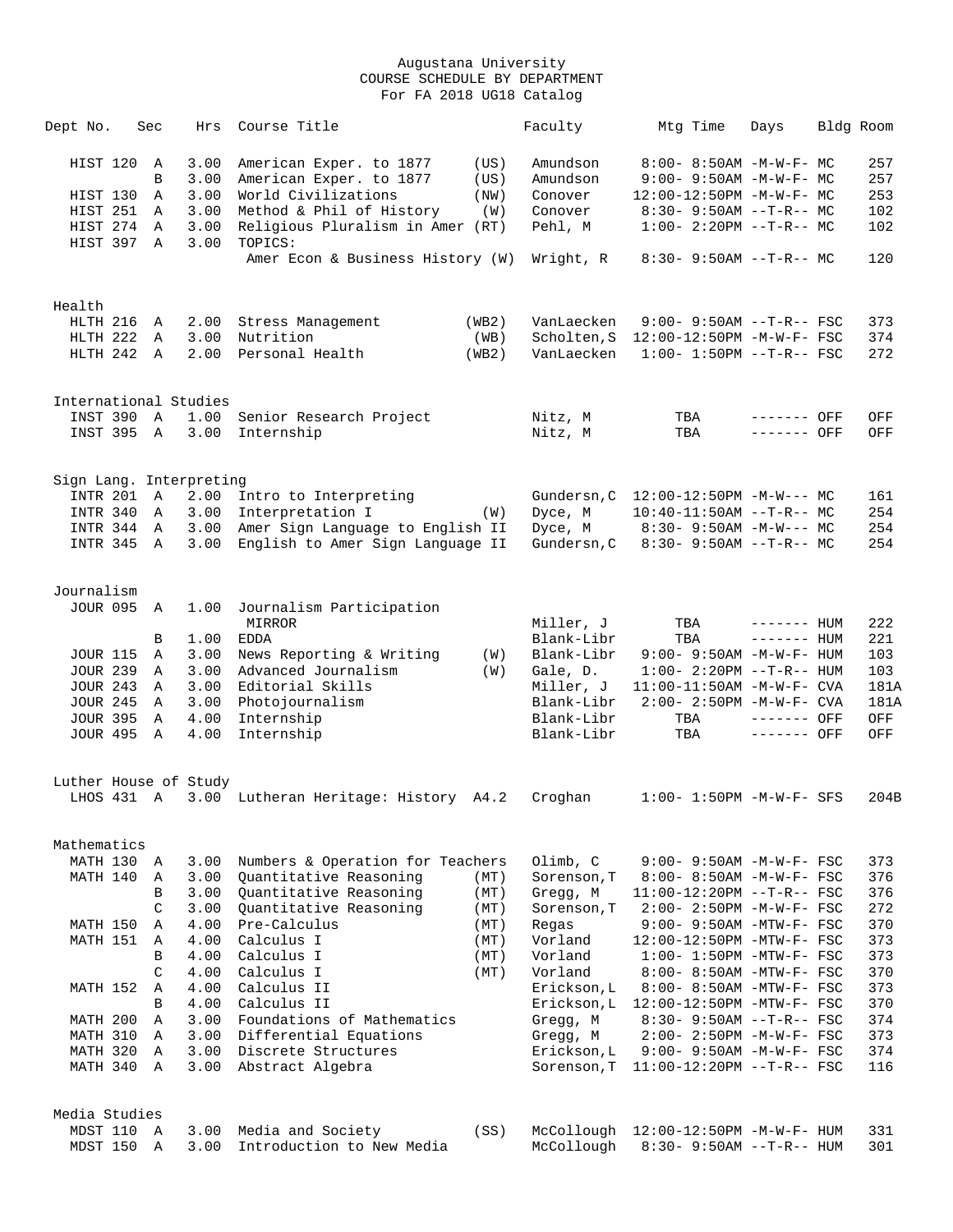| Dept No.    | Sec          | Hrs          | Course Title                          | Faculty                 | Mtg Time                                                 | Days         | Bldg Room  |
|-------------|--------------|--------------|---------------------------------------|-------------------------|----------------------------------------------------------|--------------|------------|
|             |              |              |                                       |                         |                                                          |              |            |
| Music       |              |              |                                       |                         |                                                          |              |            |
| MUSI 095    | Α            | 1.00         | Music Ensemble:<br>A3.5B              |                         |                                                          |              |            |
|             | В            | 1.00         | Augustana Choir<br>University Chorale | Nesheim<br>Svenningsn   | 3:55- 5:10PM -MTWR-- HUM<br>3:00- 3:50PM -MTW-F- CHPL    |              | 173        |
|             | D            | 1.00         | Angelus                               | Grevlos, L              | 3:00- 3:50PM -MTW-F- HUM                                 |              | 173        |
|             | $\mathbf E$  | 1.00         | Augustana Concert Band                | Unger                   | 4:00- 5:30PM -MTWR-- HUM                                 |              | 168        |
|             | F            | 1.00         | Blue and Gold Band                    | Petersen, L             | 7:00- 9:20PM ----R-- HUM                                 |              | 168        |
|             | Κ            | 1.00         | Aug Orchestra (Woods, Brass, Perc)    | Folliard                | $6:30 - 9:00AM$ U------ HUM                              |              | 168        |
|             |              |              |                                       | Folliard                | $3:00-4:30PM -T--- HUM$                                  |              | 168        |
|             | L            | 1.00         | Augustana Orchestra (Strings)         | Folliard                | 6:30- 9:00PM U------ HUM                                 |              | 168        |
|             |              |              |                                       | Folliard                | $3:00-4:30PM -T--- HUM$                                  |              | 168        |
|             |              |              |                                       | Folliard                | $3:00-4:30PM$ ---W--- HUM                                |              | 178        |
|             | М            | 1.00         | Symphonic Chorus                      | Johnson, J              | 7:00-10:00PM -M----- HUM                                 |              | 173        |
| MUSI 096    | B            | 1.00         | Chamber Music:                        |                         |                                                          |              |            |
|             |              |              | Brass Quintet                         | Unger                   | TBA                                                      | $------$ HUM |            |
|             | C            | 1.00         | Saxophone Quartet                     | Hanegan, B              | TBA                                                      | $------$ HUM | 155        |
|             | D            | 1.00         | String Ensemble                       | Folliard                | TBA                                                      | $------HH$   | 152        |
|             | Е            | 1.00         | Clarinet                              | Larson, A               | $4:30 - 5:20PM -T--- HUM$                                |              | 155        |
|             | Η            | 1.00         | Woodwind Quintet                      | Hanegan, B              | TBA                                                      | $------$ HUM |            |
|             | I            | 1.00         | Percussion Ensemble<br>Trombone Choir | Mogen                   | $6:00 - 8:00PM$ ---W--- HUM<br>$4:30 - 5:30PM -T--- HUM$ |              | 168        |
|             | Κ<br>L       | 1.00<br>1.00 | String Ouartet                        | Roseth<br>Folliard      | TBA                                                      | $------$ HUM | 178<br>50  |
|             | М            | 1.00         | Jazz Lab                              | Hanegan, B              | $6:40-7:30PM -T--- HUM$                                  |              | 168        |
|             | Ν            | 1.00         | Northlanders Jazz Combo               | Hanegan, B              | 5:30- 6:40PM ---W--- HUM                                 |              | 177        |
|             | Q            | 1.00         | Mallet Keyboard Ensemble              | Mogen                   | $6:00-8:00PM$ --T---- HUM                                |              | 144        |
|             | R            | 1.00         | Piano Ensemble                        | Andrews, R              | TBA                                                      | $------$ HUM | 160        |
| MUSI 097    | Α            | 1.00         | Chamber Music Ensemble:               |                         |                                                          |              |            |
|             |              |              | Chamber Choir                         | Nesheim                 | 5:15- 6:15PM -M--R-- HUM                                 |              | 173        |
|             | В            | 1.00         | Brass Choir                           | Unger                   | $6:00 - 7:00PM$ ----R-- HUM                              |              | 177        |
|             | C            | 1.00         | Northlanders Jazz Band                | Hanegan, B              | $5:40-6:30PM -MT--- HUM$                                 |              | 168        |
| MUSI 108    | Α            | 1.00         | Vocal Lab                             | Nesheim                 | $8:00 - 8:50AM$ -----F- HUM                              |              | 173        |
| MUSI 110    | Α            | 3.00         | The Understanding of Music<br>(A)     | Vorhes, A               | $9:00 - 9:50AM - M - W - F - HUM$                        |              | 121        |
| MUSI 118    | Α            | 3.00         | Blues, Jazz, and Rock<br>(US)         | Hanegan, B              | $11:00-12:20PM$ --T-R-- HUM                              |              | 121        |
| MUSI 120    | Α            | 2.00         | Music Theory I<br>(A)                 | Andrews, R              | $1:00 - 1:50PM - M - W - F - HUM$                        |              | 121        |
| MUSI 120L A |              | 1.00         | Aural Skills Lab<br>(A)               | Svenningsn              | $1:00 - 1:50PM -T-R-- HUM$                               |              | 121        |
| MUSI 152    | Α            | 1.00         | Beg Class Piano: Music Majors         | Schempp, M              | $8:00 - 8:50AM - M-W--- HUM$                             |              | 146        |
| MUSI 161    | $\mathbb A$  | 1.00         | Private Instruction: Strings          |                         |                                                          |              |            |
|             |              |              | Violin-30 min.                        | Modzelewsk              | TBA                                                      | $------$ HUM | 135        |
|             | AΜ<br>B      | 1.00<br>1.00 | Violin-50 min.<br>Viola-30 min        | Modzelewsk<br>Peters, M | $3:00 - 3:50PM$ ----R-- HUM                              | $------HUM$  | 135<br>11  |
|             | BM           | 1.00         | Viola-50 min.                         | Peters, M               | TBA<br>$3:00 - 3:50PM$ ----R-- HUM                       |              | 11         |
|             | $\mathsf{C}$ |              | 1.00 Violoncello-30 min.              | Melik-Step              | TBA ------- HUM                                          |              | 152        |
|             | CM           | 1.00         | Violoncello-50 min                    | Melik-Step              | $3:00 - 3:50PM$ ----R-- HUM                              |              | 152        |
|             | D            | 1.00         | Bass-30 min.                          | Casey, J                | TBA                                                      | $------$ HUM | 5          |
|             | DM           | 1.00         | Bass-50 min.                          | Casey, J                | $3:00 - 3:50PM$ ----R-- HUM                              |              | 5          |
|             | Е            | 1.00         | Guitar-30 min.                        | Gundersn, G             | TBA                                                      | $------$ HUM | 34         |
|             | EМ           | 1.00         | Guitar-50 min.                        | Gundersn, G             | $3:00 - 3:50PM$ ----R-- HUM                              |              | 34         |
|             | F            | 1.00         | Harp-30 min.                          | Vorhes, A               | TBA                                                      | ------- HUM  | 161        |
|             | FM           | 1.00         | Harp-50 min.                          | Vorhes, A               | $3:00 - 3:50PM$ ----R-- HUM                              |              | 161        |
| MUSI 161A A |              | 1.00         | Private Instruction: Strings          |                         |                                                          |              |            |
|             |              |              | Violin-30 min.                        | Lin                     | TBA                                                      | $------$ HUM | 135        |
|             | AΜ           | 1.00         | Violin-50 min.                        | Lin                     | 3:00- 3:50PM ----R-- HUM                                 |              | 135        |
| MUSI 162    | A            | 1.00         | Private Instruction: Woodwinds        |                         |                                                          |              |            |
|             |              |              | Flute-30 min.                         | Masek, P                | TBA                                                      | $------$ HUM | 158        |
|             | AΜ           | 1.00         | Flute-50 min.                         | Masek, P                | $3:00 - 3:50PM$ ----R-- HUM                              |              | 158        |
|             | В            | 1.00         | Oboe-30 min.                          | Paul, J                 | TBA                                                      | $------$ HUM | 10         |
|             | ΒM           | 1.00         | Oboe-50 min.                          | Paul, J                 | $3:00 - 3:50PM$ ----R-- HUM                              |              | 10         |
|             | C            | 1.00         | Clarinet-30 min.                      | Hill, C                 | TBA                                                      | $------$ HUM | 157        |
|             | <b>CM</b>    | 1.00         | Clarinet-50 min.                      | Hill, C                 | $3:00-3:50PM$ ----R-- HUM                                |              | 157        |
|             | D<br>DM      | 1.00<br>1.00 | Bassoon-30 min.<br>Bassoon-50 min.    | Tomkins,J<br>Tomkins, J | TBA<br>$3:00-3:50PM$ ----R-- HUM                         | $------$ HUM | 157<br>157 |
|             | Е            | 1.00         | Saxophone-30 min.                     | Hanegan, B              | TBA                                                      | ------- HUM  | 155        |
|             | EМ           | 1.00         | Saxophone-50 min.                     | Hanegan, B              | $3:00 - 3:50PM$ ----R-- HUM                              |              | 155        |
|             |              |              |                                       |                         |                                                          |              |            |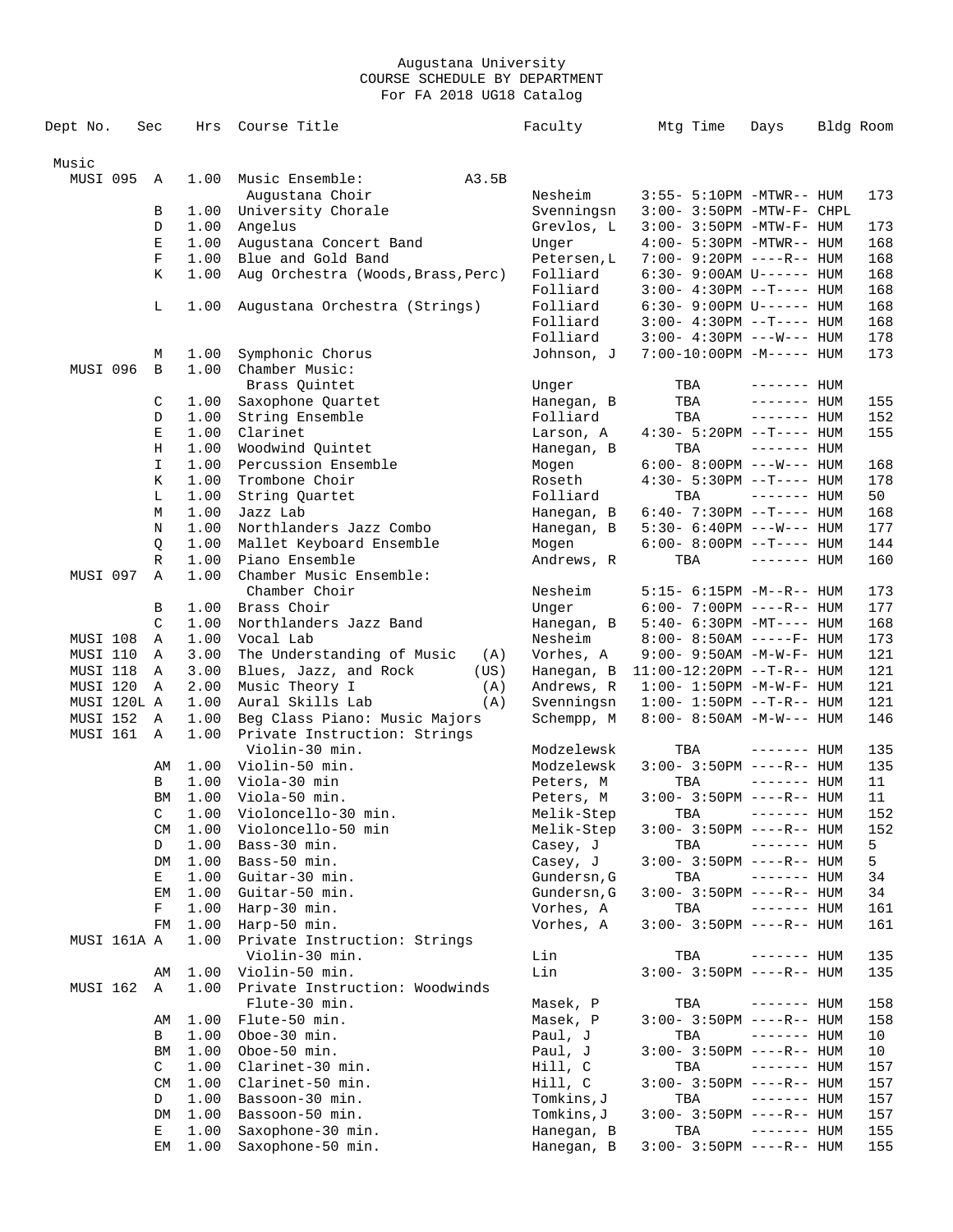| Dept No.             | Sec |           | Hrs          | Course Title                                                  | Faculty                  | Mtg Time                                                   | Days         | Bldg Room           |
|----------------------|-----|-----------|--------------|---------------------------------------------------------------|--------------------------|------------------------------------------------------------|--------------|---------------------|
|                      |     |           |              |                                                               |                          |                                                            |              |                     |
| MUSI 162A C          |     |           | 1.00         | Private Instruction: Woodwinds                                |                          |                                                            |              |                     |
|                      |     |           |              | Clarinet-30 min.                                              | Larson, A                | TBA                                                        | ------- HUM  | 157                 |
| MUSI 163             |     | A         | 1.00         | Private Instruction: Brass Winds                              |                          |                                                            |              |                     |
|                      |     |           | 1.00         | Horn-30 min.<br>Horn-50 min.                                  | Carlson, A<br>Carlson, A | TBA<br>$3:00 - 3:50PM$ ----R-- HUM                         | $------$ HUM | 7<br>$7\phantom{.}$ |
|                      |     | AΜ<br>В   | 1.00         | Trumpet-30 min.                                               | Linder                   | TBA                                                        | $------$ HUM | 10                  |
|                      |     | <b>BM</b> | 1.00         | Trumpet-50 min.                                               | Linder                   | $3:00 - 3:50PM$ ----R-- HUM                                |              | 10                  |
|                      |     | C         | 1.00         | Trombone-30 min.                                              | Roseth                   | TBA                                                        | $------$ HUM | 149                 |
|                      |     | <b>CM</b> | 1.00         | Trombone-50 min.                                              | Roseth                   | $3:00-3:50PM$ ----R-- HUM                                  |              | 149                 |
|                      |     | D         | 1.00         | Euphonium-30 min.                                             | Roseth                   | TBA                                                        | $------$ HUM | 149                 |
|                      |     | DM        | 1.00         | Euphonium-50 min.                                             | Roseth                   | $3:00 - 3:50PM$ ----R-- HUM                                |              | 149                 |
|                      |     | Е         | 1.00         | Tuba-30 min.                                                  | Andersen, M              | TBA                                                        | $------$ HUM | 4                   |
|                      |     | EМ        | 1.00         | Tuba-50 min.                                                  | Andersen, M              | $3:00 - 3:50PM$ ----R-- HUM                                |              | 4                   |
| MUSI 164             |     | Α         | 1.00         | Private Instruction: Percussion                               |                          |                                                            |              |                     |
|                      |     |           |              | Percussion-30 min.                                            | Mogen                    | TBA                                                        | $------$ HUM | 144                 |
|                      |     | AΜ        | 1.00         | Percussion-50 min.                                            | Mogen                    | $3:00 - 3:50PM$ ----R-- HUM                                |              | 144                 |
| MUSI 165             |     | Α         | 1.00         | Private Instruction: Piano<br>Piano-30 min.                   | Andrews, R               | TBA                                                        | $------$ HUM | 160                 |
|                      |     | AΜ        | 1.00         | Piano-50 min.                                                 | Andrews, R               | $3:00-3:50PM$ ----R-- HUM                                  |              | 160                 |
|                      |     | АX        | 1.00         | Piano-30 min.                                                 | Andrews, R               | TBA                                                        | $------$ HUM | 160                 |
|                      |     | В         | 1.00         | Piano-30 min                                                  | Schempp, M               | TBA                                                        | $------$ HUM | 159                 |
|                      |     | <b>BM</b> | 1.00         | Piano-50 min.                                                 | Schempp, M               | $3:00-3:50PM$ ----R-- HUM                                  |              | 159                 |
|                      |     | <b>BX</b> | 1.00         | Piano-30 min.                                                 | Schempp, M               | TBA                                                        | $------$ HUM | 159                 |
| MUSI 166             |     | Α         | 1.00         | Private Instruction: Keyboard                                 |                          |                                                            |              |                     |
|                      |     |           |              | Organ-30 min.                                                 | Schempp, M               | TBA                                                        | $------$ HUM | 159                 |
|                      |     | AΜ        | 1.00         | Organ-50 min.                                                 | Schempp, M               | $3:00 - 3:50PM$ ----R-- HUM                                |              | 159                 |
|                      |     | B         | 1.00         | Harpsichord-30 min.                                           | Schempp, M               | TBA                                                        | $------$ HUM | 159                 |
|                      |     | BM        | 1.00         | Harpsichord-50 min.                                           | Schempp, M               | 3:00- 3:50PM ----R-- HUM                                   |              | 159                 |
| MUSI 167             |     | Α         | 1.00         | Private Instruction: Voice                                    |                          |                                                            |              |                     |
|                      |     | AΜ        | 1.00         | Voice-30 min.<br>Voice-50 min.                                | Staff<br>Staff           | TBA<br>$3:00-3:50PM$ ----R-- HUM                           | $------$ HUM |                     |
|                      |     | B         | 1.00         | Voice-30 min.                                                 | Grevlos, L               | TBA                                                        | $------$ HUM | 139                 |
|                      |     | BM        | 1.00         | Voice-50 min.                                                 | Grevlos, L               | $3:00-3:50PM$ ----R-- HUM                                  |              | 139                 |
|                      |     | C         | 1.00         | Voice-30 min.                                                 | Schreck, J               | TBA                                                        | $------$ HUM | 153                 |
|                      |     | <b>CM</b> | 1.00         | Voice-50 min.                                                 | Schreck, J               | $3:00 - 3:50PM$ ----R-- HUM                                |              | 153                 |
|                      |     | D         | 1.00         | Voice-30 min.                                                 | Campbell                 | TBA                                                        | $------$ HUM | 150                 |
|                      |     | DM        | 1.00         | Voice-50 min.                                                 | Campbell                 | $3:00 - 3:50PM$ ----R-- HUM                                |              | 150                 |
|                      |     | Е         | 1.00         | Voice-30 min.                                                 | Svenningsn               | TBA                                                        | $------$ HUM | 140                 |
|                      |     | ΕM        | 1.00         | Voice-50 min.                                                 | Svenningsn               | $3:00-3:50PM$ ----R-- HUM                                  |              | 140                 |
|                      |     | F         | 1.00         | Voice-30 min.                                                 | Barnard, M               | TBA                                                        | $------$ HUM | 140                 |
|                      |     | FM        | 1.00         | Voice-50 min.                                                 | Barnard, M               | 3:00- 3:50PM ----R-- HUM                                   |              | 140                 |
|                      |     | G         |              | 1.00 Voice-30 min.                                            | Nesheim                  | TBA                                                        | $------HH$   |                     |
| MUSI 191<br>MUSI 210 |     | A<br>Α    | 1.00<br>3.00 | Intro to Music Technology<br>Music Hist & Lit to 1750<br>(WT) | Folliard<br>Unger        | $11:00-11:50AM$ --T---- HUM<br>$11:00-12:20PM -T-R--HUM$   |              | 146<br>145          |
| MUSI 214             |     | A         | 3.00         | MusHist/Lit-NonWest<br>$(W)$ & $(NW)$                         | Vorhes, A                | $1:00 - 2:20PM -T-R--HUM$                                  |              | 201                 |
| MUSI 220             |     | Α         | 2.00         | Music Theory III                                              | Andrews, R               | $2:00 - 2:50PM -M-W-F - HUM$                               |              | 121                 |
| MUSI 220L A          |     |           | 1.00         | Aural Skills III                                              | Svenningsn               | $2:00 - 2:50PM -T-R--HUM$                                  |              | 121                 |
| MUSI 230             |     | Α         | 2.00         | Music, Theatre&Dance in ElemClass                             | Petersen, L              | $6:00 - 7:50PM -M--- HUM$                                  |              | 121                 |
| MUSI 236             |     | Α         | 2.00         | Singers Diction                                               | Grevlos, L               | $11:00-11:50AM$ --T-R-- HUM                                |              | 173                 |
| MUSI 251             |     | Α         | 2.00         | String Pedagogy & Performance                                 | Folliard                 | $9:00 - 9:50AM - M - W - F - HUM$                          |              | 145                 |
|                      |     |           |              |                                                               | Folliard                 | $9:00 - 9:50AM - M - W - F - HUM$                          |              | 47                  |
| MUSI 281             |     | Α         | 3.00         | Music and Worship I<br>A3.5                                   | Nesheim                  | $1:00 - 1:50PM - M - W - F - HUM$                          |              | 173                 |
| MUSI 300             |     | Α         | 3.00         | Fundamentals of Conducting                                    | Folliard                 | $11:00-12:20PM -M-W---$ HUM                                |              | 168                 |
| MUSI 361             |     | AΜ        | 1.00         | Private Instruction: Strings                                  |                          |                                                            |              |                     |
|                      |     |           | 1.00         | Violin-50 min.<br>Violin-50 min. (Degree Recital)             | Modzelewsk<br>Modzelewsk | $3:00 - 3:50PM$ ----R-- HUM<br>$3:00 - 3:50PM$ ----R-- HUM |              | 135<br>135          |
|                      |     | AR<br>ΒM  | 1.00         | Viola-50 min.                                                 | Peters, M                | $3:00 - 3:50PM$ ----R-- HUM                                |              | 11                  |
|                      |     | BR        | 1.00         | Viola-50 min. (Degree Recital)                                | Peters, M                | 3:00- 3:50PM ----R-- HUM                                   |              | 11                  |
|                      |     | CM        | 1.00         | Violoncello-50 min.                                           | Melik-Step               | 3:00- 3:50PM ----R-- HUM                                   |              | 152                 |
|                      |     | CR        | 1.00         | Violoncello-50 min. (Degree Rec)                              | Melik-Step               | $3:00-3:50PM$ ----R-- HUM                                  |              | 152                 |
|                      |     | DM        | 1.00         | Bass-50 min.                                                  | Casey, J                 | 3:00- 3:50PM ----R-- HUM                                   |              | 5                   |
|                      |     | DR        | 1.00         | Bass-50 min. (Degree Recital)                                 | Casey, J                 | $3:00-3:50PM$ ----R-- HUM                                  |              | 5                   |
|                      |     | FM        | 1.00         | Harp-50 min.                                                  | Vorhes, A                | 3:00- 3:50PM ----R-- HUM                                   |              | 161                 |
|                      |     | FR        | 1.00         | Harp-50 min. (Degree Recital)                                 | Vorhes, A                | $3:00 - 3:50PM$ ----R-- HUM                                |              | 161                 |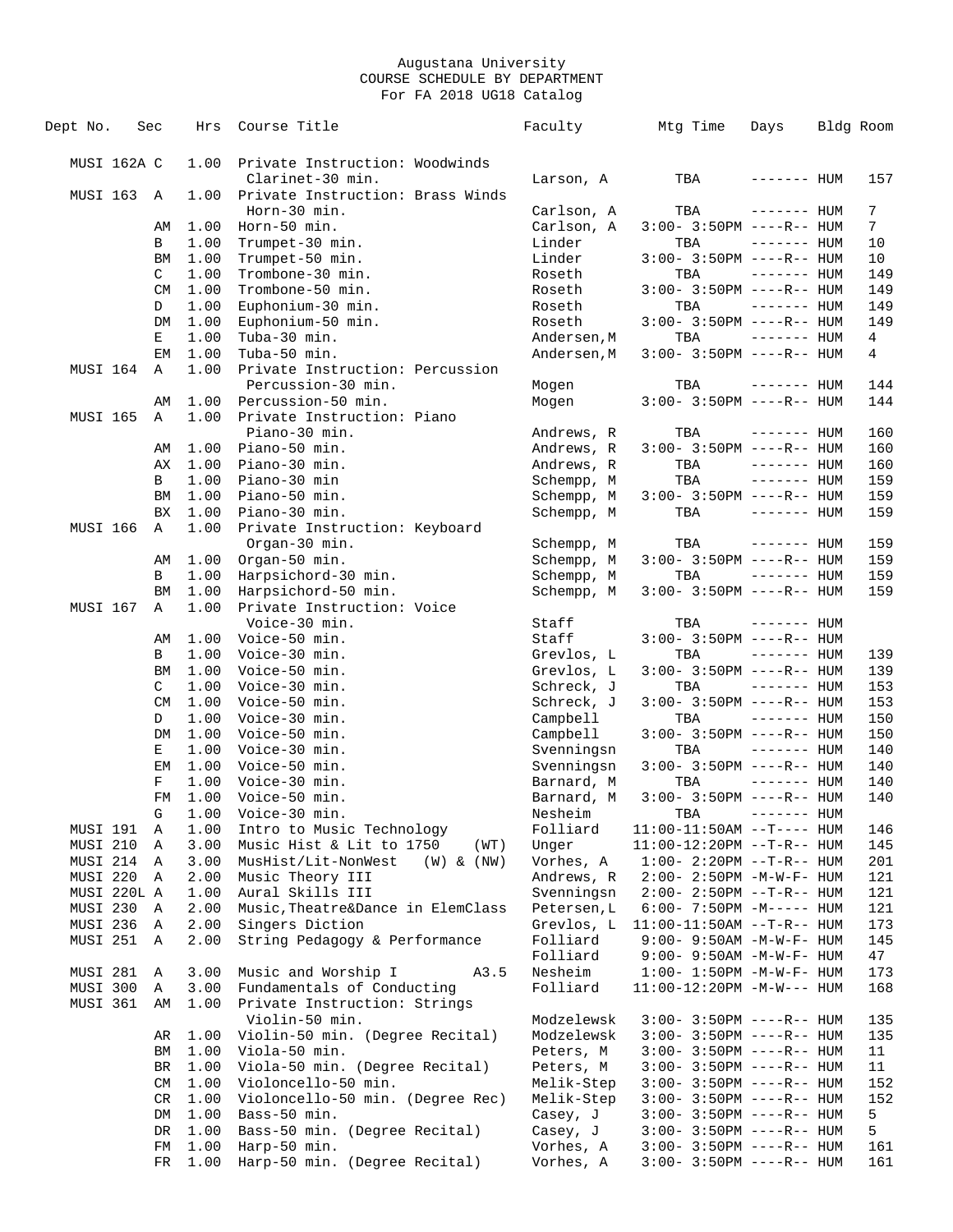| Dept No.                | Sec          | Hrs          | Course Title                                   | Faculty                  | Mtg Time | Days                        | Bldg Room |
|-------------------------|--------------|--------------|------------------------------------------------|--------------------------|----------|-----------------------------|-----------|
| MUSI 361A AM            |              | 1.00         | Private Instruction: Strings                   |                          |          |                             |           |
|                         |              |              | Violin-50 min.                                 | Lin                      |          | $3:00-3:50PM$ ----R-- HUM   | 135       |
|                         | AR           | 1.00         | Violin-50 min. (Degree Recital)                | Lin                      |          | $3:00 - 3:50PM$ ----R-- HUM | 135       |
| MUSI 362                | AM           | 1.00         | Private Instruction: Woodwinds                 |                          |          |                             |           |
|                         |              |              | Flute-50 min.                                  | Masek, P                 |          | $3:00 - 3:50PM$ ----R-- HUM | 158       |
|                         | AR           | 1.00         | Flute-50 min. (Degree Recital)                 | Masek, P                 |          | $3:00-3:50PM$ ----R-- HUM   | 158       |
|                         | BM           | 1.00         | Oboe-50 min.                                   | Paul, J                  |          | $3:00 - 3:50PM$ ----R-- HUM | 10        |
|                         | BR           | 1.00         | Oboe-50 min (Degree Recital)                   | Paul, J                  |          | $3:00 - 3:50PM$ ----R-- HUM | 10        |
|                         | CM           | 1.00         | Clarinet-50 min.                               | Hill, C                  |          | $3:00 - 3:50PM$ ----R-- HUM | 157       |
|                         | CR           | 1.00         | Clarinet-50 min. (Degree Recital)              | Hill, C                  |          | $3:00 - 3:50PM$ ----R-- HUM | 157       |
|                         | DM           | 1.00         | Bassoon-50 min.                                | Tomkins, J               |          | $3:00 - 3:50PM$ ----R-- HUM | 157       |
|                         | DR           | 1.00         | Bassoon-50 min. (Degree Recital)               | Tomkins, J               |          | $3:00 - 3:50PM$ ----R-- HUM | 157       |
|                         | EМ           | 1.00         | Saxophone-50 min.                              | Hanegan, B               |          | $3:00 - 3:50PM$ ----R-- HUM | 155       |
|                         | ER           | 1.00         | Saxophone-50 min. (Degree Rec)                 | Hanegan, B               |          | $3:00 - 3:50PM$ ----R-- HUM | 155       |
| MUSI 363                | AΜ           | 1.00         | Private Instruction: Brass Winds               |                          |          |                             |           |
|                         |              |              | Horn-50 min.                                   | Carlson, A               |          | $3:00 - 3:50PM$ ----R-- HUM | 7         |
|                         | AR           | 1.00         | Horn-50 min. (Degree Recital)                  | Carlson, A               |          | $3:00 - 3:50PM$ ----R-- HUM | 7         |
|                         | ΒM           | 1.00         | Trumpet-50 min.                                | Linder                   |          | $3:00 - 3:50PM$ ----R-- HUM | 10        |
|                         | BR           | 1.00         | Trumpet-50 min. (Degree Recital)               | Linder                   |          | $3:00 - 3:50PM$ ----R-- HUM | 10        |
|                         | CM           | 1.00         | Trombone-50 min.                               | Roseth                   |          | $3:00 - 3:50PM$ ----R-- HUM | 149       |
|                         | CR           | 1.00         | Trombone-50 min. (Degree Rec)                  | Roseth                   |          | $3:00 - 3:50PM$ ----R-- HUM | 149       |
|                         | DM           | 1.00         | Euphonium-50 min                               | Roseth                   |          | $3:00 - 3:50PM$ ----R-- HUM | 149       |
|                         | DR           | 1.00         | Euphonium-50 min. (Degree Rec)                 | Roseth                   |          | $3:00 - 3:50PM$ ----R-- HUM | 149       |
|                         | EМ           | 1.00         | Tuba-50 min.                                   | Andersen, M              |          | $3:00 - 3:50PM$ ----R-- HUM | 4         |
|                         | ER           | 1.00         | Tuba-50 min. (Degree Recital)                  | Andersen, M              |          | $3:00 - 3:50PM$ ----R-- HUM | 4         |
| MUSI 364                | AΜ           | 1.00         | Private Instruction: Percussion                |                          |          |                             |           |
|                         |              |              | Percussion-50 min.                             | Mogen                    |          | $3:00 - 3:50PM$ ----R-- HUM | 144       |
|                         | AR           | 1.00         | Percussion-50 min. (Degree Rec)                | Mogen                    |          | $3:00-3:50PM$ ----R-- HUM   | 144       |
| <b>MUSI 365</b>         | AM           | 1.00         | Private Instruction: Piano                     |                          |          |                             |           |
|                         |              |              | Piano-50 min.                                  | Andrews, R               |          | $3:00 - 3:50PM$ ----R-- HUM | 160       |
|                         | AR           | 1.00         | Piano-50 min. (Degree Recital)                 | Andrews, R               |          | $3:00 - 3:50PM$ ----R-- HUM | 160       |
|                         | ΒM           | 1.00         | Piano-50 min.                                  | Schempp, M               |          | $3:00 - 3:50PM$ ----R-- HUM | 159       |
|                         | BR<br>AΜ     | 1.00<br>1.00 | Piano-50 min. (Degree Recital)                 | Schempp, M               |          | $3:00 - 3:50PM$ ----R-- HUM | 159       |
| MUSI 366                |              |              | Private Instruction: Keyboard<br>Organ-50 min. |                          |          | $3:00 - 3:50PM$ ----R-- HUM | 159       |
|                         | AR           | 1.00         | Organ-50 min. (Degree Recital)                 | Schempp, M<br>Schempp, M |          | $3:00 - 3:50PM$ ----R-- HUM | 159       |
|                         | BM           | 1.00         | Harpsichord-50 min.                            | Schempp, M               |          | $3:00-3:50PM$ ----R-- HUM   | 159       |
|                         | BR           | 1.00         | Harpsichord-50 min. (Degree Rec)               | Schempp, M               |          | $3:00 - 3:50PM$ ----R-- HUM | 159       |
| MUSI 367                | ΒM           | 1.00         | Private Instruction: Voice                     |                          |          |                             |           |
|                         |              |              | Voice-50 min.                                  | Grevlos, L               |          | $3:00 - 3:50PM$ ----R-- HUM | 139       |
|                         | BR           | 1.00         | Voice-50 min. (Degree Recital)                 | Grevlos, L               |          | $3:00-3:50PM$ ----R-- HUM   | 139       |
|                         |              |              | CM 1.00 Voice-50 min.                          | Schreck, J               |          | $3:00 - 3:50PM$ ----R-- HUM | 153       |
|                         | CR.          | 1.00         | Voice-50 min. (Degree Recital)                 | Schreck, J               |          | $3:00-3:50PM$ ----R-- HUM   | 153       |
|                         | DM           | 1.00         | Voice-50 min.                                  | Campbell                 |          | $3:00-3:50PM$ ----R-- HUM   | 150       |
|                         | DR           | 1.00         | Voice-50 min. (Degree Recital)                 | Campbell                 |          | $3:00-3:50PM$ ----R-- HUM   | 150       |
|                         | EМ           | 1.00         | Voice-50 min.                                  | Svenningsn               |          | $3:00 - 3:50PM$ ----R-- HUM | 140       |
|                         | ER           | 1.00         | Voice-50 min. (Degree Recital)                 | Svenningsn               |          | $3:00 - 3:50PM$ ----R-- HUM | 140       |
|                         | FМ           | 1.00         | Voice-50 min.                                  | Barnard, M               |          | $3:00-3:50PM$ ----R-- HUM   | 140       |
|                         | FR           | 1.00         | Voice-50 min. (Degree Recital)                 | Barnard, M               |          | $3:00-3:50PM$ ----R-- HUM   | 140       |
| MUSI 397                | Α            | 1.00         | TOPICS:                                        |                          |          |                             |           |
|                         |              |              | Middle & High Sch Wind Repetoire               | Unger                    |          | $3:00-3:50PM -M-----$ HUM   | 145       |
| Native American Studies |              |              |                                                |                          |          |                             |           |
| NAST 320                | $\mathbb{A}$ |              | 3.00 Native American Social Sys<br>(NW)        | Bunger                   |          | $6:00 - 9:00PM -M--- MC$    | 202       |
|                         | B            |              | 3.00 Native American Social Sys<br>(NW)        | Bunger                   |          | $6:00-9:00PM --T---MC$      | 202       |
|                         |              |              |                                                |                          |          |                             |           |
| Nursing                 |              |              |                                                |                          |          |                             |           |
| NURS 200 A              |              |              | 3.00 Intro to Professional Nursing             | Nelson, Mry              |          | 8:00- 8:50AM -M-W-F- FSC    | 270       |
|                         |              |              |                                                | Aukerman                 |          |                             |           |
|                         | B            | 3.00         | Intro to Professional Nursing                  | Nelson, Mry              |          | 9:00- 9:50AM -M-W-F- FSC    | 272       |
|                         |              |              |                                                | Aukerman                 |          |                             |           |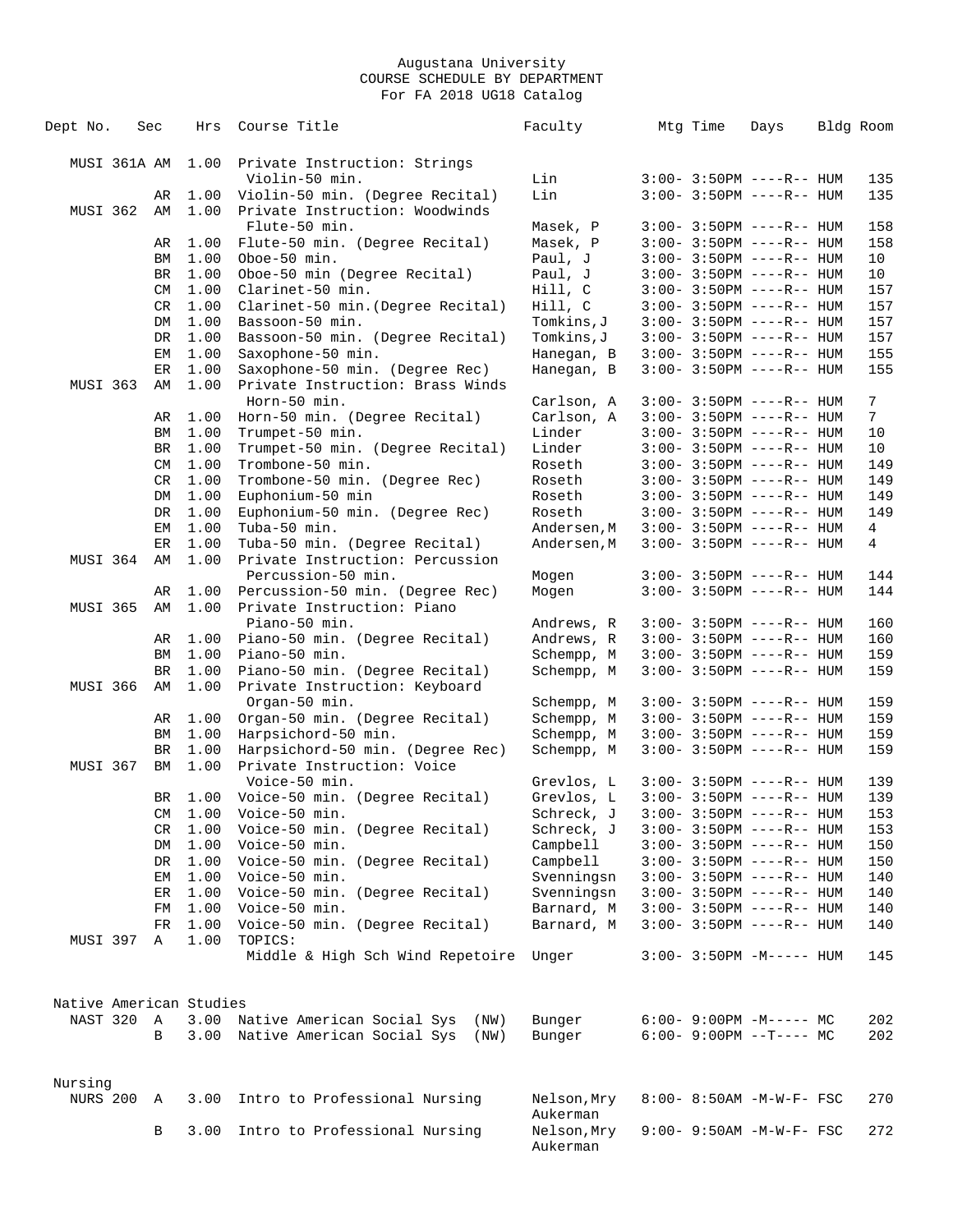| Dept No.          | Sec          | Hrs  | Course Title                                                                                     | Faculty             | Mtg Time                          | Days         | Bldg Room |      |
|-------------------|--------------|------|--------------------------------------------------------------------------------------------------|---------------------|-----------------------------------|--------------|-----------|------|
| NURS 324          | $\mathbb{A}$ | 3.00 | Health Pattern Recognition/Nutri                                                                 | Barthle             | 11:00-11:50AM -M-W-F- FSC         |              |           | 270  |
|                   | B            | 3.00 | Health Pattern Recognition/Nutri                                                                 | Barthle             | $1:00 - 1:50PM -M-W-F - FSC$      |              |           | 272  |
|                   | C            | 3.00 | Health Pattern Recognition/Nutri                                                                 | Barthle             | 2:00- 2:50PM -M-W-F- FSC          |              |           | 270  |
|                   | $\mathbf I$  | 2.00 | Health Pattern Recognition/Nutri                                                                 | Kruse               | TBA                               | $-----$ FSC  |           | 270  |
|                   |              |      | -NURS 324 I: OPEN TO INTL STUDENTS ONLY. CLASS BEGINS IN AUGUST.                                 |                     |                                   |              |           |      |
| NURS 324L A       |              | 0.00 | Hlth Pattrn Recogntn/Nutritn Lab                                                                 | Aukerman            | $9:00 - 9:50AM -T--- FSC$         |              |           | 114  |
|                   | B            | 0.00 | Hlth Pattrn Recogntn/Nutritn Lab                                                                 | Aukerman            | 9:00- 9:50AM ----R-- FSC          |              |           | 114  |
|                   |              |      | -NURS 324L: MUST ALSO BE REGISTERED IN NURS 324.                                                 |                     |                                   |              |           |      |
| <b>NURS 326 A</b> |              | 4.00 | Nursing Therapeutics                                                                             | Mueller, A          | $9:00 - 9:50AM - M-W--- FSC$      |              |           | 270  |
|                   |              |      |                                                                                                  | Nelson, Mry         |                                   |              |           |      |
|                   |              |      |                                                                                                  | Mueller, A          | $9:00 - 9:50AM$ -----F- FSC       |              |           | 270  |
|                   |              |      |                                                                                                  | Karel, B            |                                   |              |           |      |
|                   | В            | 4.00 | Nursing Therapeutics                                                                             | Mueller, A          | $11:00-11:50AM$ -M-W--- FSC       |              |           | 272  |
|                   |              |      |                                                                                                  | Nelson, Mry         |                                   |              |           |      |
|                   |              |      |                                                                                                  | Mueller, A          | $11:00-11:50AM$ -----F- FSC       |              |           | 272  |
|                   |              |      |                                                                                                  | Karel, B            |                                   |              |           |      |
|                   | C            | 4.00 | Nursing Therapeutics                                                                             | Mueller, A          | 12:00-12:50PM -M-W--- FSC         |              |           | 272  |
|                   |              |      |                                                                                                  | Nelson, Mry         |                                   |              |           |      |
|                   |              |      |                                                                                                  | Mueller, A          | 12:00-12:50PM -----F- FSC         |              |           | 272  |
|                   |              |      |                                                                                                  | Karel, B            |                                   |              |           |      |
| NURS 326X XA      |              | 0.00 | Nursing Therapeutics Clinical                                                                    | Petersen, K         | 7:00- 3:30PM --T---- OFF          |              |           |      |
|                   |              |      | Nursing Therapeutics Clinical                                                                    |                     | $7:00 - 3:30PM -T---$ OFF         |              |           | OFF  |
|                   | XВ           | 0.00 |                                                                                                  | Nordstrom<br>Durfee | $7:00 - 3:30PM -T---$ OFF         |              |           | OFF  |
|                   | ХC           | 0.00 | Nursing Therapeutics Clinical                                                                    |                     |                                   |              |           | OFF  |
|                   | XD           | 0.00 | Nursing Therapeutics Clinical                                                                    | Olinger             | 7:00- 3:30PM --T---- OFF          |              |           | OFF  |
|                   | ΧE           | 0.00 | Nursing Therapeutics Clinical                                                                    | Larkin              | 7:00- 3:30PM --T---- OFF          |              |           | OFF  |
|                   | ΧF           | 0.00 | Nursing Therapeutics Clinical                                                                    | Luecke              | 7:00- 3:30PM --T---- OFF          |              |           | OFF  |
|                   | ΧG           | 0.00 | Nursing Therapeutics Clinical                                                                    | Sanyour             | 7:00- 3:30PM ----R-- OFF          |              |           | OFF  |
|                   | ΧH           | 0.00 | Nursing Therapeutics Clinical                                                                    | Kopplow             | 7:00- 3:30PM ----R-- OFF          |              |           | OFF  |
|                   | ΧI           | 0.00 | Nursing Therapeutics Clinical                                                                    | Heupel              | 7:00- 3:30PM ----R-- OFF          |              |           | OFF  |
|                   | XJ           | 0.00 | Nursing Therapeutics Clinical                                                                    | Nelson, M           | 7:00- 3:30PM ----R-- OFF          |              |           | OFF  |
|                   | ΧK           | 0.00 | Nursing Therapeutics Clinical                                                                    | Glanzer             | 7:00- 3:30PM ----R-- OFF          |              |           | OFF  |
|                   | XL           | 0.00 | Nursing Therapeutics Clinical                                                                    | King, M             | 7:00- 3:30PM ----R-- OFF          |              |           | OFF  |
| <b>NURS 330</b>   | Α            | 3.00 | Pharmacotherapeutics                                                                             | White, L            | 8:00- 8:50AM -M-W-F- FSC          |              |           | 113B |
|                   |              |      |                                                                                                  | Aukerman            |                                   |              |           |      |
|                   | В            | 3.00 | Pharmacotherapeutics                                                                             | White, L            | 12:00-12:50PM -M-W-F- FSC         |              |           | 270  |
|                   |              |      |                                                                                                  | Aukerman            |                                   |              |           |      |
|                   | $\mathsf C$  | 3.00 | Pharmacotherapeutics                                                                             | White, L            | $1:00 - 1:50PM - M - W - F - FSC$ |              |           | 270  |
|                   |              |      |                                                                                                  | Aukerman            |                                   |              |           |      |
| <b>NURS 395</b>   | Α            | 2.00 | Internship                                                                                       | Abbott, K           | TBA                               | ------- OFF  |           | OFF  |
| NURS 406          | $\mathbf I$  | 2.00 | Nursing & Health Care in the US                                                                  | Abbott, K           | 3:30- 5:30PM -M----- FSC          |              |           | 363  |
|                   |              |      |                                                                                                  | Christenso          |                                   |              |           |      |
|                   |              |      | -NURS 406: OPEN TO INTL STUDENTS ONLY.                                                           |                     |                                   |              |           |      |
| NURS 420          | A            | 5.00 | Behavioral Health Nursing                                                                        | Abbott, K           | 8:00- 8:50AM -M-W-F- FSC          |              |           | 272  |
|                   | I.           | 5.00 | Behavioral Health Nursing                                                                        | Abbott, K           | 8:00- 8:50AM -M-W-F- FSC          |              |           | 272  |
|                   |              |      | -NURS 420 I: OPEN TO INTL STUDENTS ONLY. WILL COMBINE WITH A NURS 420 TRADITIONAL CLASS SECTION. |                     |                                   |              |           |      |
| NURS 420X I       |              | 0.00 | Behav Health Nursing Clinical                                                                    | Abbott, K           | $6:45-3:15PM$ ----R-- OFF         |              |           | OFF  |
|                   |              |      |                                                                                                  | Christenso          |                                   |              |           |      |
|                   |              |      | -NURS 420X I: OPEN TO INTL STUDENTS ONLY. MEETS $10/4/18$ - $11/8/18$ .                          |                     |                                   |              |           |      |
|                   |              |      | XA 0.00 Behav Health Nursing Clinical                                                            | Christenso          | 6:45- 3:15PM ----R-- OFF          |              |           | OFF  |
|                   |              |      | -NURS 420X XA: MEETS $9/6/18$ - $10/11/18$ .                                                     |                     |                                   |              |           |      |
|                   | XB           |      | 0.00 Behav Health Nursing Clinical                                                               | Schlemmer           | $6:45-3:15PM$ ----R-- OFF         |              |           | OFF  |
|                   |              |      | -NURS 420X XB: MEETS $10/04/18$ - $11/08/18$ .                                                   |                     |                                   |              |           |      |
|                   | XC.          |      | 0.00 Behav Health Nursing Clinical                                                               | Kalda               | $6:45-3:15PM$ ----R-- OFF         |              |           | OFF  |
|                   |              |      | -NURS 42X XC: MEETS $11/01/18$ - $12/06/18$ .                                                    |                     |                                   |              |           |      |
| NURS 430          | A            | 5.00 | Community Health Nursing                                                                         | Waltman, P          | $1:00-3:50PM -T---FSC$            |              |           | 376  |
|                   | В            | 5.00 | Community Health Nursing                                                                         | Waltman, P          | $1:00-3:50PM$ ----R-- FSC         |              |           | 376  |
|                   | I            | 5.00 | Community Health Nursing                                                                         | Waltman, P          | TBA                               | $--T---$ FSC |           | 376  |
|                   |              |      | -NURS 430 I: OPEN TO INTL STUDENTS ONLY. WILL COMBINE WITH A NURS 430 TRADITIONAL CLASS SECTION. |                     |                                   |              |           |      |
| NURS 430X I       |              | 0.00 | Comm Health Nursing Clinical                                                                     | Waltman, P          | TBA                               | ------- OFF  |           | OFF  |
|                   |              |      | -NURS 430X I: OPEN TO INTL STUDENTS ONLY.                                                        |                     |                                   |              |           |      |
|                   |              | 0.00 | Comm Health Nursing Clinical                                                                     |                     |                                   |              |           |      |
|                   | ΧA           |      |                                                                                                  | Waltman, P          | 7:30-11:50AM -M----- OFF          |              |           | OFF  |
|                   | ΧB           | 0.00 | Comm Health Nursing Clinical                                                                     | Poppens             | 7:30-11:50AM --T---- OFF          |              |           | OFF  |
|                   | ХC           | 0.00 | Comm Health Nursing Clinical                                                                     | Poppens             | 7:30-11:50AM ---W--- OFF          |              |           | OFF  |
|                   | XD           | 0.00 | Comm Health Nursing Clinical                                                                     | Hohn                | 7:30-11:50AM ----R-- OFF          |              |           | OFF  |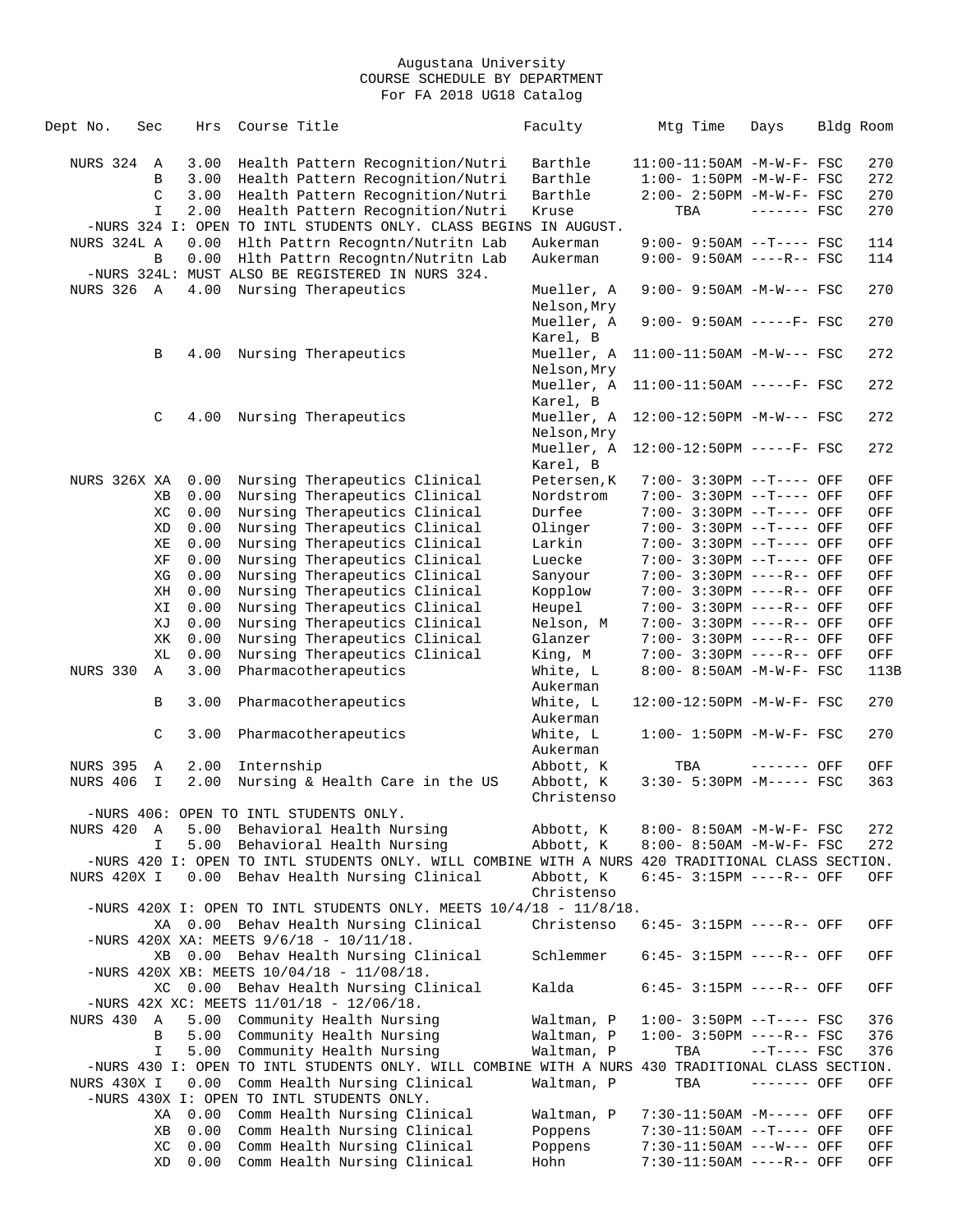| Dept No.           | Sec         |      | Hrs Course Title                             |                                                                                                  | Faculty     | Mtg Time | Days                         | Bldg Room |      |
|--------------------|-------------|------|----------------------------------------------|--------------------------------------------------------------------------------------------------|-------------|----------|------------------------------|-----------|------|
|                    | ΧE          |      |                                              | 0.00 Comm Health Nursing Clinical                                                                | Hohn        |          | 7:30-11:50AM --T---- OFF     |           | OFF  |
| NURS 441 A         |             |      | 4.00 Adult Health Nursing II                 |                                                                                                  | Serfling    |          | $9:00 - 9:50AM - M-W--- FSC$ |           | 376  |
|                    |             |      |                                              |                                                                                                  | Serfling    |          | $9:00 - 9:50AM$ -----F- FSC  |           | 376  |
|                    |             |      |                                              |                                                                                                  | Karel, B    |          |                              |           |      |
|                    |             |      |                                              |                                                                                                  |             |          |                              |           |      |
|                    |             |      |                                              |                                                                                                  | White, L    |          |                              |           |      |
|                    | B           |      | 4.00 Adult Health Nursing II                 |                                                                                                  | Serfling    |          | 11:00-11:50AM -M-W--- FSC    |           | 376  |
|                    |             |      |                                              |                                                                                                  | Serfling    |          | $11:00-11:50AM$ -----F- FSC  |           | 376  |
|                    |             |      |                                              |                                                                                                  | Karel, B    |          |                              |           |      |
|                    |             |      |                                              |                                                                                                  | White, L    |          |                              |           |      |
|                    | C           |      | 4.00 Adult Health Nursing II                 |                                                                                                  | Serfling    |          | $1:00 - 1:50PM - M-W--- FSC$ |           | 113A |
|                    |             |      |                                              |                                                                                                  | Serfling    |          | $1:00-1:50PM$ -----F- FSC    |           | 113A |
|                    |             |      |                                              |                                                                                                  | Karel, B    |          |                              |           |      |
|                    |             |      |                                              |                                                                                                  | White, L    |          |                              |           |      |
|                    | I.          |      | 4.00 Adult Health Nursing II                 |                                                                                                  | Serfling    | TBA      | $-M-W---$ FSC                |           |      |
|                    |             |      |                                              | -NURS 441 I: OPEN TO INTL STUDENTS ONLY. WILL COMBINE WITH A NURS 441 TRADITIONAL CLASS SECTION. |             |          |                              |           |      |
| NURS 441L I        |             |      |                                              | 0.00 Adult Health Nursing II Lab                                                                 | Serfling    | TBA      | $---FF-$ FSC                 |           |      |
|                    |             |      |                                              |                                                                                                  | Karel, B    |          |                              |           |      |
|                    |             |      | -NURS 441L I: OPEN TO INTL STUDENTS ONLY.    |                                                                                                  |             |          |                              |           |      |
|                    |             |      |                                              | NURS 441X XA 0.00 Adult Health Nursing II Clinical                                               | Graves      |          | 7:00- 3:30PM --T---- OFF     |           | OFF  |
|                    |             |      | -NURS 441X XA: MEETS $9/4/18$ - $10/9/18$ .  |                                                                                                  |             |          |                              |           |      |
|                    |             |      |                                              | XB 0.00 Adult Health Nursing II Clinical                                                         | Christensn  |          | 7:00- 3:30PM --T---- OFF     |           | OFF  |
|                    |             |      | -NURS 441X XB: MEETS $9/4/18$ - $10/9/18$ .  |                                                                                                  |             |          |                              |           |      |
|                    |             |      |                                              | XC 0.00 Adult Health Nursing II Clinical                                                         | Hagerty     |          | 7:00- 3:30PM --T---- OFF     |           | OFF  |
|                    |             |      | -NURS 441X XC: MEETS $10/23/18 - 11/27/18$ . |                                                                                                  |             |          |                              |           |      |
|                    |             |      |                                              | XD 0.00 Adult Health Nursing II Clinical                                                         | Barse       |          | 7:00- 3:30PM ----R-- OFF     |           | OFF  |
|                    |             |      | -NURS 441X XD: MEETS $9/6/18$ - $10/11/18$ . |                                                                                                  |             |          |                              |           |      |
|                    |             |      |                                              | XE 0.00 Adult Health Nursing II Clinical                                                         | Gruenig     |          | 7:00- 3:30PM ----R-- OFF     |           | OFF  |
|                    |             |      | -NURS 441X XE: MEETS $9/6/18$ - $10/11/18$ . |                                                                                                  |             |          |                              |           |      |
|                    |             |      |                                              | XF 0.00 Adult Health Nursing II Clinical                                                         | Olson, H    |          | 7:00- 3:30PM ----R-- OFF     |           | OFF  |
|                    |             |      | -NURS 441X XF: MEETS $9/6/18$ - $10/11/18$ . |                                                                                                  |             |          |                              |           |      |
|                    |             |      |                                              | XG 0.00 Adult Health Nursing II Clinical                                                         | Lucas       |          | 7:00- 3:30PM ----R-- OFF     |           | OFF  |
|                    |             |      | -NURS 441X XG: MEETS $10/18/18 - 11/29/18$ . |                                                                                                  |             |          |                              |           |      |
|                    |             |      |                                              | XH 0.00 Adult Health Nursing II Clinical                                                         | DeHaan      |          | 7:00- 3:30PM ----R-- OFF     |           | OFF  |
|                    |             |      | -NURS 441X XH: MEETS $10/18/18 - 11/29/18$ . |                                                                                                  |             |          |                              |           |      |
|                    |             |      |                                              | XI 0.00 Adult Health Nursing II Clinical                                                         | Douglass    |          | 7:00- 3:30PM ----R-- OFF     |           | OFF  |
|                    |             |      | -NURS 441X XI: MEETS $10/18/18 - 11/29/18$ . |                                                                                                  |             |          |                              |           |      |
|                    |             |      |                                              | NURS 450 A 3.00 Perspectives Prof Nursing(W)(SI)                                                 | Gierach     |          | $2:00 - 2:50PM -M-W-F - FSC$ |           | 376  |
|                    |             |      |                                              |                                                                                                  | White, L    |          |                              |           |      |
|                    | В           | 3.00 |                                              | Perspectives Prof Nursing(W)(SI)                                                                 | Gierach     |          | 2:00- 2:50PM -M-W-F- FSC     |           | 376  |
|                    |             |      |                                              |                                                                                                  | White, L    |          |                              |           |      |
|                    | C           | 3.00 |                                              | Perspectives Prof Nursing(W)(SI)                                                                 | Gierach     |          | $2:00 - 2:50PM -M-W-F - FSC$ |           | 376  |
|                    |             |      |                                              |                                                                                                  | White, L    |          |                              |           |      |
| NURS 468 A         |             |      | 1.00 NCLEX Review                            |                                                                                                  | Nelson, Mry |          | $3:00 - 3:50PM -M--- FSC$    |           | 272  |
|                    |             |      | -NURS 468: ACCELERATED STUDENTS ONLY.        |                                                                                                  |             |          |                              |           |      |
| NURS 495 A         |             | 3.00 | Internship                                   |                                                                                                  | Nelson, Mry | TBA      | ------- OFF                  |           | OFF  |
|                    | I.          | 3.00 | Internship                                   |                                                                                                  | Abbott, K   | TBA      | ------- OFF                  |           | OFF  |
|                    |             |      | -NURS 495I: OPEN TO INTL STUDENTS ONLY.      |                                                                                                  |             |          |                              |           |      |
|                    |             |      |                                              |                                                                                                  |             |          |                              |           |      |
|                    |             |      |                                              |                                                                                                  |             |          |                              |           |      |
| Physical Education |             |      |                                              |                                                                                                  |             |          |                              |           |      |
| PE 095             | Α           | 1.00 | Intercollegiate Athletics                    | A1.3                                                                                             |             |          |                              |           |      |
|                    |             |      | Cross Country                                |                                                                                                  | Hellman, T  | TBA      | $-----ELMN$                  |           | 105  |
|                    | В           | 1.00 | Football                                     |                                                                                                  | Olszewski   | TBA      | $------ELMN$                 |           | 105  |
|                    | $\mathsf C$ | 1.00 | Golf                                         |                                                                                                  | Pierson, D  | TBA      | ------- ELMN                 |           | 105  |
|                    | D           | 1.00 | Soccer                                       |                                                                                                  | Barkus, B   | TBA      | $------ELMN$                 |           | 105  |
|                    | Е           | 1.00 | Volleyball                                   |                                                                                                  | Jacobs, Jen | TBA      | $------ELMN$                 |           | 105  |
|                    | F           | 1.00 | Spirit Squad                                 |                                                                                                  | Pierson, D  | TBA      | $------ELMN$                 |           | 105  |
|                    | G           | 1.00 |                                              |                                                                                                  |             |          |                              |           |      |
|                    |             |      | Basketball (Men)                             |                                                                                                  | Billeter    | TBA      | $------ELMN$                 |           | 105  |
|                    | Η           | 1.00 | Basketball (Women)                           |                                                                                                  | Krauth, D   | TBA      | $------ELMN$                 |           | 105  |
|                    | I           | 1.00 | Wrestling                                    |                                                                                                  | Reitmeier   | TBA      | $------ELMN$                 |           | 105  |
|                    | J           | 1.00 | Tennis (Men)                                 |                                                                                                  | Pierson, D  | TBA      | $------$ ELMN                |           | 105  |
|                    | К           | 1.00 | Tennis (Women)                               |                                                                                                  | Pierson, D  | TBA      | ------- ELMN                 |           | 105  |
|                    | L           | 1.00 | Swimming                                     |                                                                                                  | Micko       | TBA      | ------- ELMN                 |           | 105  |
|                    | M           | 1.00 | Softball                                     |                                                                                                  | VanSchepen  | TBA      | ------- OFF                  |           | OFF  |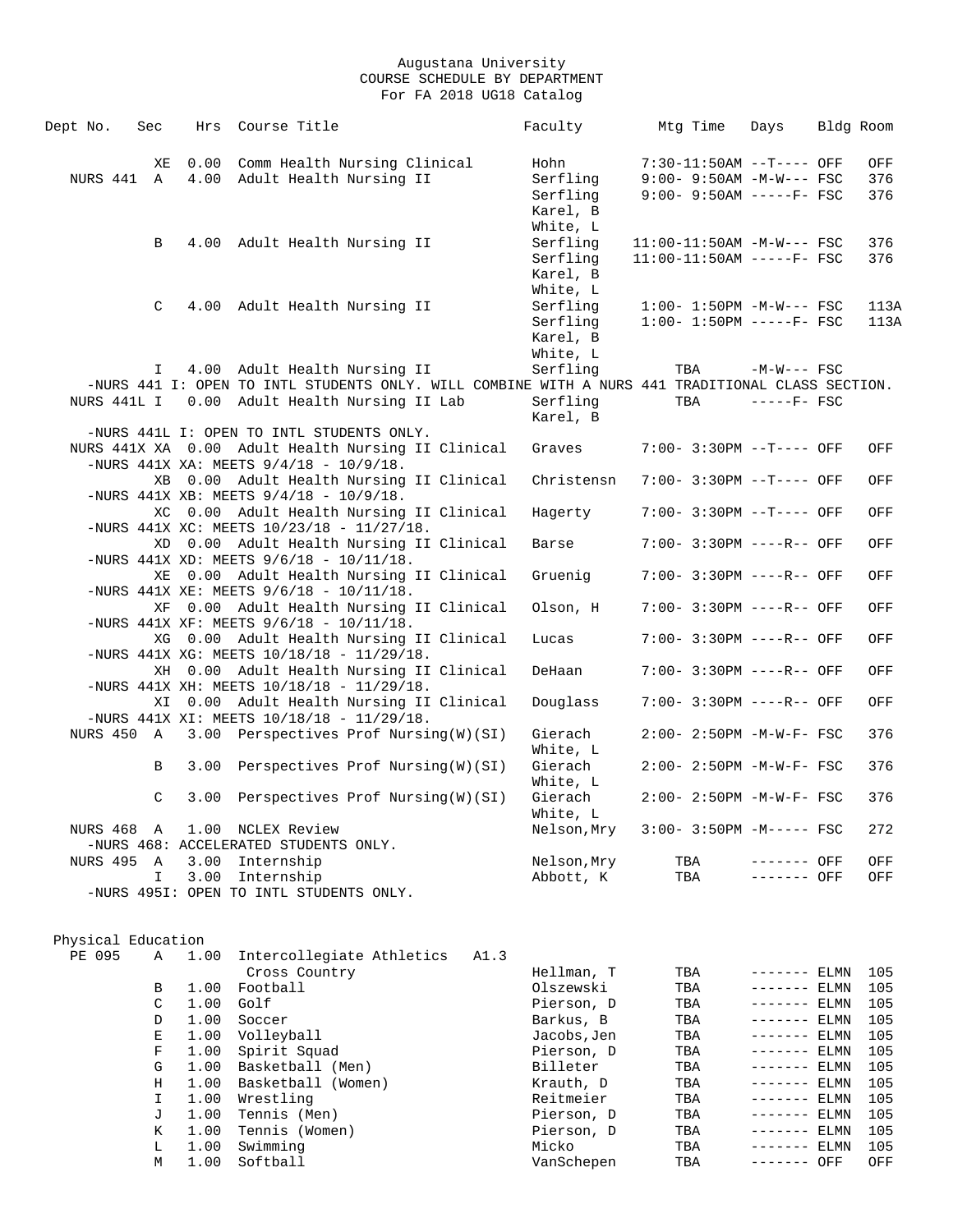| Dept No.        | Sec          | Hrs  | Course Title                                             |       | Faculty              | Mtg Time                                                       | Days        | Bldg Room  |
|-----------------|--------------|------|----------------------------------------------------------|-------|----------------------|----------------------------------------------------------------|-------------|------------|
|                 | N            | 1.00 | Baseball                                                 |       | Huber, T             | TBA                                                            | ------- OFF | OFF        |
|                 | $\circ$      | 1.00 | Track                                                    |       | Hellman, T           | TBA                                                            | ------- OFF | OFF        |
|                 |              |      | -PE 095: CAN BE TAKEN ONCE PER YEAR PER SPORT.           |       |                      |                                                                |             |            |
| PE 102          | Α            | 1.00 | Bicycling                                                | (WB1) | Schrenk              | 12:30- 2:00PM --T-R-- ELMN                                     |             | 105        |
|                 |              |      | $-PE$ 102: MEETS 1ST 1/2 OF TERM - AUG 29 THRU OCT 12.   |       |                      |                                                                |             |            |
| PE 103          | Α            | 1.00 | Boot Camp Fitness                                        | (WB1) | Waqner               | $9:00 - 9:50AM -M-W---$ ELMN                                   |             | 105        |
| PE 112          | Α            | 1.00 | Hatha Yoga                                               | (WB1) | Dickinson            | 8:00- 8:50AM --T-R-- ELMN                                      |             | 224        |
| PE 115          | Α            | 1.00 | Physical Conditioning                                    | (WB1) | Malone, J            | $1:00 - 1:50PM -M-W---$ ELMN                                   |             | 105        |
| PE 118          | Α            | 1.00 | Tennis and Net Sports                                    | (WB1) | King, C              | 12:00-12:50PM -M-W--- ELMN                                     |             | 105        |
| PE 119          | Α            | 1.00 | Walking and Hiking                                       | (WB1) | Scholten, K          | $1:00 - 2:20PM -M-W---$ ELMN                                   |             | 105        |
|                 |              |      | -PE 119: MEETS 1ST 1/2 OF TERM - AUG 29 THRU OCT 12.     |       |                      |                                                                |             |            |
| PE 120          | Α            | 1.00 | Weight Training                                          | (WB1) |                      |                                                                |             |            |
|                 |              |      | (Women only)                                             |       | Bourk                | $8:00 - 8:50AM - M-W---$ ELMN                                  |             | 233        |
|                 | В            | 1.00 | Weight Training                                          | (WB1) | Bacoulis             | $1:00 - 1:50PM -T-R-- ELMN$                                    |             | 233        |
| PE 129          | Α            | 1.00 | Self Defense                                             |       | Azzara, C            | $9:00 - 9:50AM -T-R--ELMN$                                     |             | 224        |
| PE 210          | Α            | 3.00 | Introduction to Sport Management                         |       |                      | VanLaecken  11:00-12:20PM --T-R-- FSC                          |             | 374        |
| PE 230          | Α            | 1.00 | First Aid & CPR                                          |       | Fox, B               | 12:00-12:50PM -M-W-F- ELMN                                     |             | 230        |
|                 |              |      |                                                          |       | Duffy                |                                                                |             |            |
|                 |              |      | -PE 230A: MEETS 1ST 1/2 OF TERM -AUG 29 THRU OCT 12.     |       |                      |                                                                |             |            |
|                 | B            |      | 1.00 First Aid & CPR                                     |       | Fox, B               | $12:00-12:50PM -M-W-F- ELMN$                                   |             | 230        |
|                 |              |      |                                                          |       | Duffy                |                                                                |             |            |
|                 |              |      | $-PE$ 230B: MEETS 2ND 1/2 OF TERM - OCT 18 THRU DEC 6.   |       |                      |                                                                |             |            |
| PE 232          | Α            | 2.00 | Theory of Coaching Basketball                            |       | Authier              | $1:00-1:50PM -MTWR--ELMN$                                      |             | 230        |
|                 |              |      | $-PE$ 232: MEETS 2ND 1/2 OF TERM - OCT 18 THRU DEC 6.    |       |                      |                                                                |             |            |
| PE 240          | Α            | 2.00 | Principles of Coaching                                   |       | Binstock             | $2:00 - 2:50PM -T-R-- ELMN$                                    |             | 230        |
| PE 252          | Α            | 1.00 | Outdoor Education                                        |       | Hellman, T           | $8:30 - 9:50AM -T---$ OFF                                      |             | OFF        |
| PE 265          | $\mathbb{A}$ | 1.00 | Health, PE & Movement in Elem Cl                         |       | Fiala, R             | $12:00-12:50PM -T-R--ELMN$                                     |             | 230        |
|                 |              |      | $-PE$ 265: MEETS 1ST $1/2$ OF TERM - AUG 29 THRU OCT 12. |       |                      |                                                                |             |            |
| PE 280          | Α            | 3.00 | Prevention & Care of Athl Injuri                         |       | Day, J               | $11:00-11:50AM$ -M-W-F- ELMN                                   |             | 230        |
|                 |              |      |                                                          |       |                      |                                                                |             |            |
|                 |              |      |                                                          |       |                      |                                                                |             |            |
| PE 395          | Α            |      | 4.00 Internship                                          |       |                      |                                                                |             |            |
|                 |              |      | Coaching                                                 |       | Chambers             | TBA                                                            | ------- OFF | OFF        |
|                 | B            | 4.00 | Sport Management I                                       |       | Pierson, D           | TBA                                                            | ------- OFF | OFF        |
| PE 495          | Α            | 4.00 | Internship                                               |       |                      |                                                                |             |            |
|                 |              |      | Sport Management II                                      |       | Pierson, D           | TBA                                                            | ------- OFF | OFF        |
|                 |              |      |                                                          |       |                      |                                                                |             |            |
| Philosophy      |              |      |                                                          |       |                      |                                                                |             |            |
| PHIL 200        | A            | 3.00 | Reason,Faith,Srch Meaning                                | (RT)  | Vicens               | $9:00 - 9:50AM - M - W - F - HUM$                              |             | 301        |
|                 | B            | 3.00 | Reason, Faith, Srch Meaning                              | (RT)  | Swanstrom            | $9:00 - 9:50AM - M - W - F - HUM$                              |             | 202        |
| PHIL 220        | A            | 3.00 | Our Phil Heritage I                                      | (WT)  | O'Hara, D            | $1:00 - 1:50PM - M - W - F - HUM$                              |             | 201        |
| <b>PHIL 282</b> | Α            | 3.00 | Ethics in America                                        | (US)  | Minister             | $11:00-12:20PM$ --T-R-- HUM                                    |             | 202        |
| PHIL 303        | $\mathsf{A}$ | 3.00 | Environmental Philosophy                                 |       | O'Hara, D            | 2:00- 2:50PM -M-W-F- HUM                                       |             | 301        |
| PHIL 395        | Α            | 4.00 | Internship                                               |       | O'Hara, D            | TBA                                                            | ------- OFF | OFF        |
| PHIL 400        | S            | 3.00 | Senior Thesis                                            |       | O'Hara, D            | TBA                                                            | ------- OFF | OFF        |
|                 |              |      |                                                          |       |                      |                                                                |             |            |
|                 |              |      |                                                          |       |                      |                                                                |             |            |
| Physics         |              |      |                                                          |       |                      |                                                                |             |            |
| PHYS 190        | Α            | 4.00 | Astronomy                                                | (NS)  | Grau, N              | 8:30- 9:50AM --T-R-- FSC                                       |             | 376        |
|                 |              |      |                                                          |       | Grau, N              | 8:00-10:00PM --T---- FSC                                       |             | 353        |
|                 | В            | 4.00 | Astronomy                                                | (NS)  | Grau, N              | $8:30 - 9:50AM -T-R--FSC$                                      |             | 376        |
|                 |              |      |                                                          |       | Grau, N              | $8:00-10:00PM$ ----R-- FSC                                     |             | 353        |
| <b>PHYS 201</b> | Α            | 4.00 | Physics for Life Science I                               | (NS)  | Engebretsn           | $1:00 - 1:50PM - M - W - F - FSC$                              |             | 376        |
|                 |              |      |                                                          |       | Engebretsn           | 10:30-12:20PM --T---- FSC                                      |             | 353        |
|                 | В            | 4.00 | Physics for Life Science I                               | (NS)  | Engebretsn           | $1:00 - 1:50PM - M - W - F - FSC$                              |             | 376        |
|                 |              |      |                                                          |       | Engebretsn           | $1:00-2:50PM -T---FSC$                                         |             | 353        |
| PHYS 221        | Α            | 4.00 | General Physics I                                        | (NS)  | Alton                | $1:00 - 1:50PM - M - W - F - FSC$                              |             | 374        |
|                 |              |      |                                                          |       | Alton                | $8:30-10:20AM$ ----R-- FSC                                     |             | 353        |
|                 | В            | 4.00 | General Physics I                                        | (NS)  | Alton                | $1:00 - 1:50PM - M - W - F - FSC$                              |             | 374        |
|                 |              |      |                                                          |       | Alton                | $11:00-12:50PM$ ----R-- FSC                                    |             | 353        |
| PHYS 222        | $\mathbb{A}$ | 4.00 | General Physics II                                       |       | Wells, E<br>Wells, E | $1:00 - 1:50PM - M - W - F - FSC$<br>$1:00-2:50PM$ ----R-- FSC |             | 371<br>353 |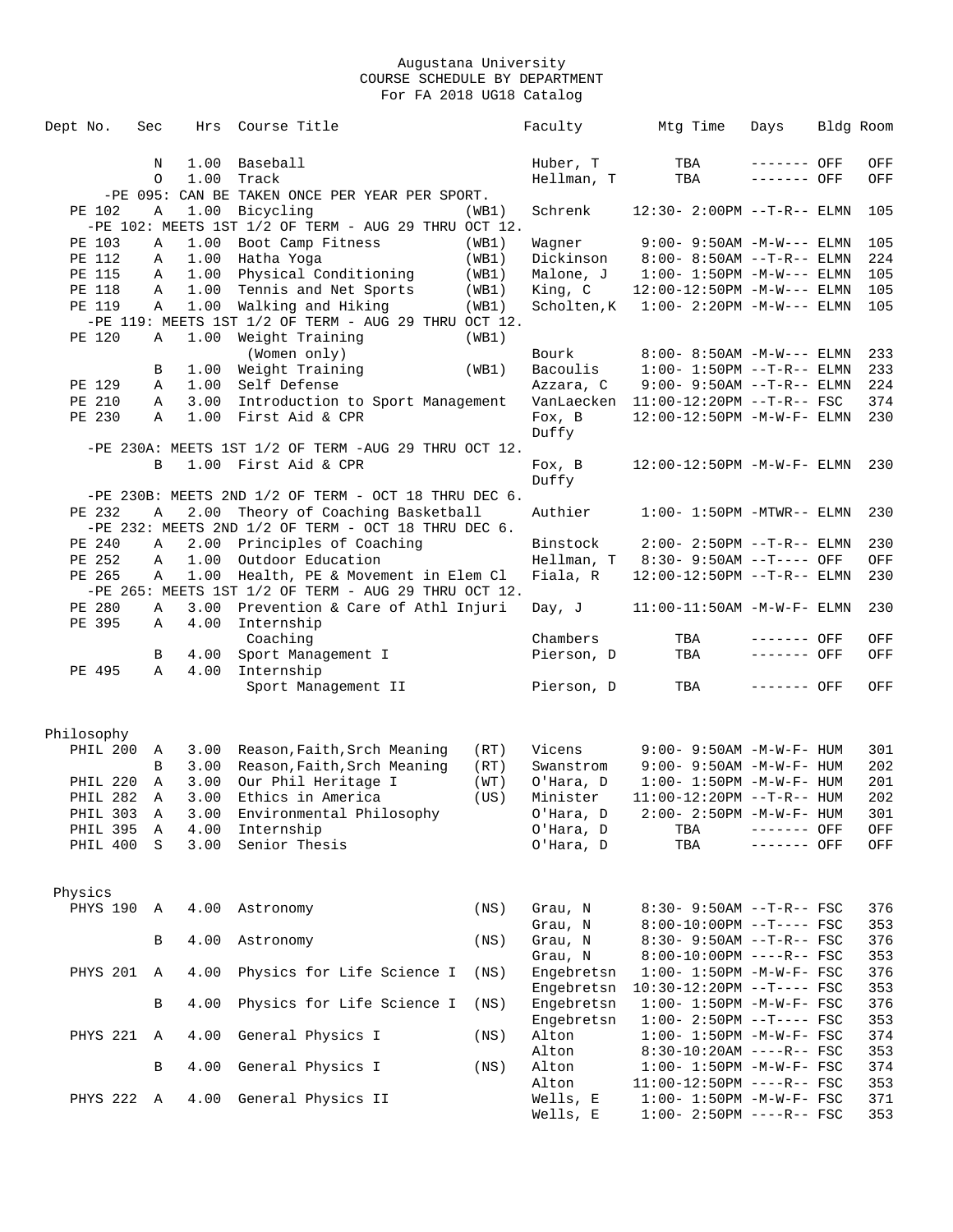| Dept No.            | Sec           | Hrs  | Course Title                                                          | Faculty                      | Mtg Time                         | Days        | Bldg Room |
|---------------------|---------------|------|-----------------------------------------------------------------------|------------------------------|----------------------------------|-------------|-----------|
| PHYS 281 A          |               | 3.00 | Intermediate Laboratory                                               | Wells, E<br>Grau, N<br>Alton | $1:00-5:00PM$ --T---- FSC        |             | 355       |
|                     |               |      |                                                                       | Wells, E<br>Grau, N<br>Alton | $2:00 - 5:00PM$ ----R-- FSC      |             | 355       |
| PHYS 321            | A             | 3.00 | Computational Physics                                                 | Alton                        | $9:00 - 9:50AM - M - W - F - MC$ |             | 002       |
| PHYS 361            | A             | 3.00 | Electromagnetic Theory                                                | Wells, E                     | 11:00-11:50AM -M-W-F- FSC        |             | 371       |
| PHYS 391            | A             | 3.00 | Senior Thesis                                                         | Alton                        | TBA                              | ------- OFF | OFF       |
| PHYS 395            | A             | 4.00 | Internship                                                            | Grau, N                      | TBA                              | ------- OFF | OFF       |
| Psychology          |               |      |                                                                       |                              |                                  |             |           |
| <b>PSYC 115</b>     | A             | 3.00 | General Psychology<br>(SS)                                            | Trainor                      | $9:00 - 9:50AM - M-W-F - MC$     |             | 201       |
|                     | В             | 3.00 | General Psychology<br>(SS)                                            | Zell, A                      | 12:00-12:50PM -M-W-F- MC         |             | 264       |
|                     | $\mathcal{C}$ | 3.00 | General Psychology<br>(SS)                                            | Zell, A                      | $1:00 - 1:50PM - M - W - F - MC$ |             | 264       |
| <b>PSYC 210</b>     | Α             | 3.00 | Life-Span Human Development (WB)                                      | Hanna                        | $8:00 - 8:50AM - M - W - F - MC$ |             | 201       |
|                     | B             | 3.00 | Life-Span Human Development (WB)                                      | Lima, O                      | $1:00 - 1:50PM - M - W - F - MC$ |             | 257       |
|                     | $\mathcal{C}$ | 3.00 | Life-Span Human Development (WB)                                      | Lima, O                      | $2:00 - 2:50PM -M-W-F - MC$      |             | 257       |
|                     | D             | 3.00 | Life-Span Human Development (WB)                                      | Andal                        | $6:00-9:00PM -M--- MC$           |             | 264       |
| PSYC 232            | Α             | 4.00 | Abnormal Psychology                                                   | Trainor                      | $8:00 - 9:50AM -T-R-- MC$        |             | 255       |
|                     | В             | 4.00 | Abnormal Psychology                                                   | Trainor                      | $11:00-12:50PM$ --T-R-- MC       |             | 255       |
| <b>PSYC 235</b>     | Α             | 4.00 | Counseling & Psychotherapy                                            | Jeppsen                      | $1:00 - 2:50PM -T-R--FSC$        |             | 374       |
| PSYC 240            | Α             | 3.00 | Cognitive Psychology                                                  | Babcock, E                   | $2:00 - 2:50PM -M-W-F - MC$      |             | 264       |
| <b>PSYC 270</b>     | Α             | 4.00 | Statistics                                                            | Sorenson, D                  | $8:00 - 8:50AM - M - W - F - MC$ |             | 153       |
|                     | B             | 4.00 | Statistics                                                            | Sorenson, D                  | $9:00 - 9:50AM - M - W - F - MC$ |             | 153       |
|                     | C             | 4.00 | Statistics                                                            | Jeppsen                      | $1:00 - 1:50PM - M - W - F - MC$ |             | 103       |
|                     | D             | 4.00 | Statistics                                                            | Jeppsen                      | $2:00 - 2:50PM -M-W-F - MC$      |             | 103       |
|                     |               |      | -PSYC 270: MUST ALSO REGISTER FOR A PSYC 270L LAB.                    |                              |                                  |             |           |
| PSYC 270L A         |               | 0.00 | PSYC 270: Lab                                                         | Sorenson, D                  | $7:00 - 7:50PM$ ---W--- MC       |             | 001       |
|                     | B             | 0.00 | PSYC 270: Lab                                                         | Sorenson, D                  | $9:00 - 9:50AM$ ----R-- MC       |             | 001       |
|                     | C             | 0.00 | PSYC 270: Lab                                                         | Sorenson, D                  | $10:00-10:50AM$ ----R-- MC       |             | 001       |
|                     | D             | 0.00 | PSYC 270: Lab                                                         | Sorenson, D                  | $11:00-11:50AM$ ----R-- MC       |             | 001       |
| PSYC 350            | $\mathbb{A}$  | 4.00 | Soc Sci Research Methods<br>(W)                                       | Schrader, S                  | $8:00 - 9:50AM -T-R-- MC$        |             | 253       |
| <b>PSYC 355</b>     | Α             | 3.00 | Positive Psychology                                                   | Zell, A                      | $11:00-12:20PM --T-R--MC$        |             | 120       |
| <b>PSYC 391</b>     | A             | 4.00 | Practicum                                                             | Jeppsen                      | TBA                              | ------- OFF | OFF       |
|                     |               |      | -PSYC 391: INSTRUCTOR SIGNATURE REQUIRED. VARIABLE CREDIT 2-4 CR HRS. |                              |                                  |             |           |
| PSYC 393 A          |               | 3.00 | Directed Research I                                                   | Zell, A                      | TBA                              | $------$ MC |           |
|                     |               |      | -PSYC 383: INSTRUCTOR SIGNATURE REQUIRED. VARIABLE CREDIT 1-3 CR HRS. |                              |                                  |             |           |
| PSYC 394 A          |               |      | 3.00 Directed Research II                                             | Zell, A                      | TBA                              | $------$ MC |           |
|                     |               |      | -PSYC 394: INSTRUCTOR SIGNATURE REQUIRED. VARIABLE CREDIT 1-3 CR HRS. |                              |                                  |             |           |
| PSYC 400 A          |               |      | 3.00 Senior Seminar                                                   | Lima, O                      | 11:00-11:50AM -M-W-F- FSC        |             | 113A      |
| Religion            |               |      |                                                                       |                              |                                  |             |           |
| RELI 110            | Α             | 3.00 | Exploring Christian Faith<br>(CT)                                     | Bowman, R                    | $1:00 - 2:20PM -T-R--HUM$        |             | 226       |
|                     | В             | 3.00 | Exploring Christian Faith<br>(CT)                                     | Bowman, R                    | $3:00-4:20PM -T-R--HUM$          |             | 226       |
|                     | C             | 3.00 | Exploring Christian Faith<br>(CT)                                     | Haar, M                      | 9:00- 9:50AM -M-W-F- HUM         |             | 226       |
|                     | D             | 3.00 | Exploring Christian Faith<br>(CT)                                     | Pederson, A                  | 2:00- 2:50PM -M-W-F- HUM         |             | 201       |
|                     | Е             | 3.00 | Exploring Christian Faith<br>(CT)                                     | Swanstrom                    | 12:00-12:50PM -M-W-F- HUM        |             | 226       |
|                     | $\mathbf F$   | 3.00 | Exploring Christian Faith<br>(CT)                                     | Swanstrom                    | 2:00- 2:50PM -M-W-F- HUM         |             | 226       |
| RELI <sub>200</sub> | Α             | 3.00 | Reason, Faith, Srch Meaning<br>(RT)                                   | Vicens                       | 9:00- 9:50AM -M-W-F- HUM         |             | 301       |
|                     | B             | 3.00 | Reason, Faith, Srch Meaning<br>(RT)                                   | Swanstrom                    | 9:00- 9:50AM -M-W-F- HUM         |             | 202       |
| RELI 214            | Α             | 3.00 | Telling Story, Disrupt Order (RT)                                     | Swanson, R                   | 8:00- 8:50AM -M-W-F- EMC         |             | 203       |
| RELI <sub>245</sub> | Α             | 3.00 | After Auschwitz:<br>(RT)                                              | Haar, M                      | 11:00-12:20PM --T-R-- HUM        |             | 201       |
|                     |               |      | The Holocaust & Christian Faith                                       |                              |                                  |             |           |
| RELI 254            | A             | 3.00 | Theology, Medicine & Ethics (RT)                                      | Pederson, A                  | $6:15-9:15PM -M---HUM$           |             | 123       |
| RELI 255            | Α             | 3.00 | Reli, Politics & Violence<br>(RT)                                     | Haar, M                      | $8:30 - 9:50AM -T-R-- HUM$       |             | 123       |
| RELI 332            | Α             | 3.00 | Seminar in Contemporary Theology                                      | Pederson, A                  | 12:00-12:50PM -M-W-F- HUM        |             | 227       |
| RELI 395            | $\mathbb{A}$  | 3.00 | Internship                                                            | O'Hara, D                    | TBA                              | ------- OFF | OFF       |
|                     |               |      |                                                                       |                              |                                  |             |           |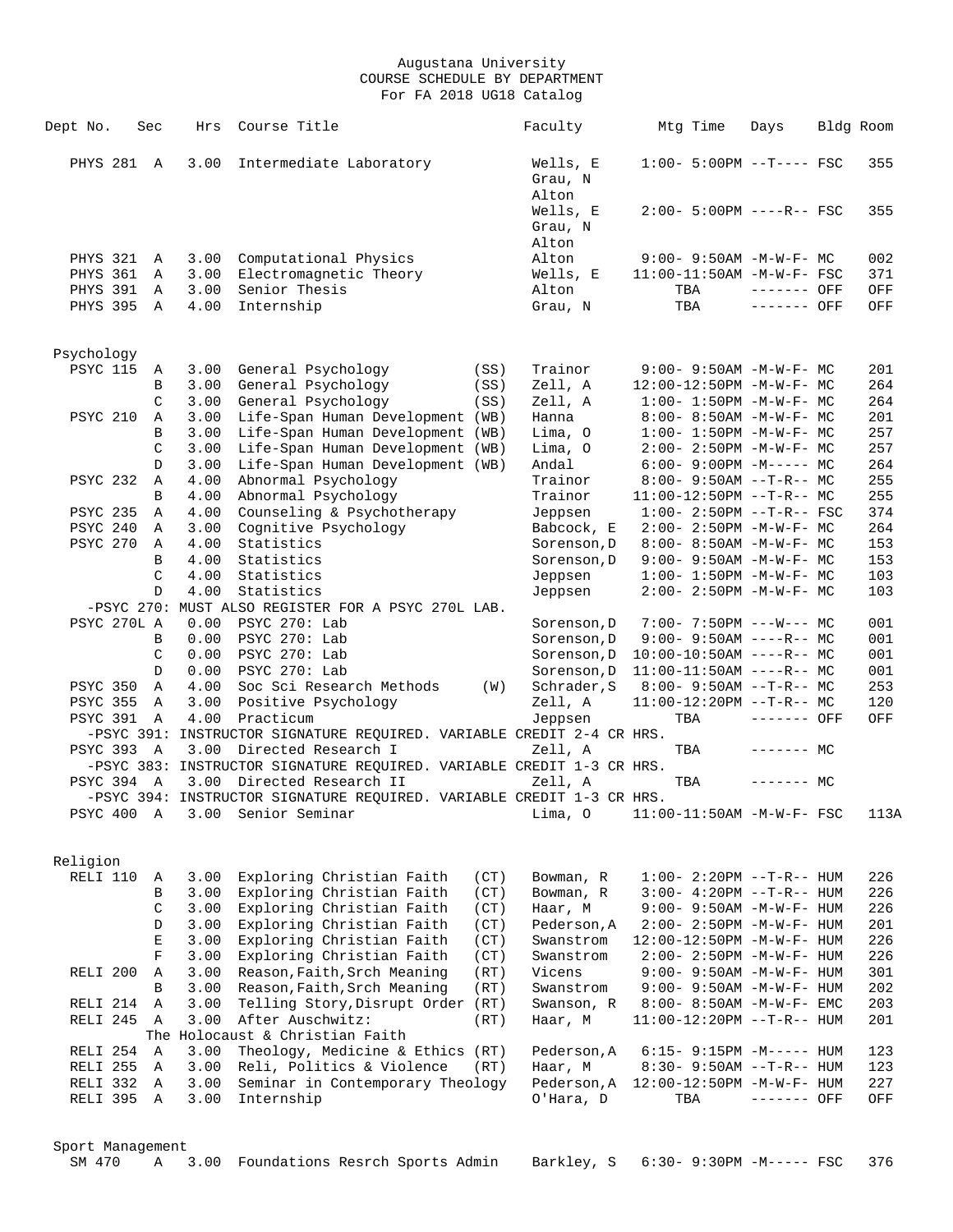| Dept No.          | Sec           | Hrs   | Course Title                                                       |      | Faculty     | Mtg Time                          | Days        | Bldg Room |
|-------------------|---------------|-------|--------------------------------------------------------------------|------|-------------|-----------------------------------|-------------|-----------|
| Sociology         |               |       |                                                                    |      |             |                                   |             |           |
| SOCI 110          | Α             | 3.00  | Contemporary Society                                               | (SS) | Ly, C       | $1:00 - 1:50PM - M - W - F - MC$  |             | 153       |
|                   | $\, {\bf B}$  | 3.00  | Contemporary Society                                               | (SS) | Ly, C       | 2:00- 2:50PM -M-W-F- MC           |             | 153       |
|                   | C             | 3.00  | Contemporary Society                                               | (SS) | Smith, S    | $12:00-12:50PM -M-W-F-MC$         |             | 257       |
|                   | D             | 3.00  | Contemporary Society                                               | (SS) | Hanson, J   | $8:00 - 8:50AM - M - W - F - MC$  |             | 101       |
|                   | E             | 3.00  | Contemporary Society                                               | (SS) | Spencer     | $11:00-12:20PM --T-R--MC$         |             | 264       |
| SOCI 210          | Α             | 3.00  | Sociology of Families                                              | (SS) | Bunger      | 11:00-12:20PM --T-R-- MC          |             | 253       |
| SOCI 271          | Α             | 3.00  | Cultural Anthropology                                              | (NW) | Carlson, K  | 11:00-12:20PM --T-R-- HUM         |             | 123       |
| SOCI 297          | Α             | 3.00  | TOPICS:                                                            |      |             |                                   |             |           |
|                   |               |       | Non-Profits in Theory & Practice                                   |      | Ly, C       | 11:00-11:50AM -M-W-F- MC          |             | 161       |
| SOCI 320          | Α             | 3.00  | Native American Social Sys                                         | (NW) | Bunger      | $6:00-9:00PM -M--- - M$           |             | 202       |
|                   | B             | 3.00  | Native American Social Sys                                         | (NW) | Bunger      | $6:00-9:00PM$ --T---- MC          |             | 202       |
|                   |               |       |                                                                    |      |             |                                   |             | 253       |
| SOCI 350          | Α             | 4.00  | Soc Sci Research Methods                                           | (W)  | Schrader, S | $8:00 - 9:50AM -T-R-- MC$         |             |           |
| SOCI 360          | Α             | 4.00  | Sociological Theory                                                |      | Swart, W    | $1:00-2:50PM -T-R--MC$            |             | 103       |
| SOCI 395          | $\mathbb{A}$  | 4.00  | Internship                                                         |      | Swart, W    | TBA                               | ------- OFF | OFF       |
| Spanish           |               |       |                                                                    |      |             |                                   |             |           |
| SPAN 110          | Α             | 3.00  | Intro to Spanish I                                                 | (L1) | Oqdie       | $8:00 - 8:50AM - M - W - F - HUM$ |             | 302       |
|                   | B             | 3.00  | Intro to Spanish I                                                 | (L1) | Ogdie       | 9:00- 9:50AM -M-W-F- HUM          |             | 302       |
|                   | $\mathcal{C}$ | 3.00  | Intro to Spanish I                                                 | (L1) | Oqdie       | 12:00-12:50PM -M-W-F- HUM         |             | 302       |
|                   | $\mathbb{D}$  | 3.00  | Intro to Spanish I                                                 | (L1) | Cabrera     | 11:00-12:20PM --T-R-- HUM         |             | 301       |
| SPAN 210          | Α             | 4.00  | Intermediate Spanish I                                             |      | Patteson    | 12:30- 2:20PM --T-R-- HUM         |             | 325       |
|                   | B             | 4.00  | Intermediate Spanish I                                             |      | Patteson    | $3:00-4:50PM -T-R--HUM$           |             | 325       |
| SPAN 230          | Α             | 3.00  | Spanish Conversation                                               |      | Cabrera     | $1:00-2:20PM -T-R--HUM$           |             | 301       |
| SPAN 320          | Α             | 4.00  | Spanish Conv & Comp I                                              | (W)  | Patteson    | $8:00 - 9:50AM -T-R--HUM$         |             | 325       |
|                   | $\mathbf{B}$  | 4.00  | Spanish Conv & Comp I                                              | (W)  | Patteson    | 8:40- 9:50AM -M-W-F- HUM          |             | 325       |
| SPAN 330          | Α             | 3.00  | Spanish Conversation                                               |      | Cabrera     | $1:00 - 2:20PM -T-R--HUM$         |             | 301       |
| <b>SPAN 395</b>   | Α             | 4.00  | Internship                                                         |      | Staff       | TBA                               | ------- OFF | OFF       |
| SPAN 400          | $\mathbb{A}$  | 1.00  | Honors Thesis                                                      |      | Staff       | TBA                               | ------- OFF | OFF       |
|                   |               |       |                                                                    |      |             |                                   |             |           |
| Special Education |               |       |                                                                    |      |             |                                   |             |           |
| SPED 120          | A             | 3.00  | Intro to Special Education                                         |      | Johnson, M  | 8:00- 8:50AM -M-W-F- MC           |             | 202       |
| SPED 236          | Α             | 3.00  | Foundations of LD and CI                                           |      | Powers      | 9:00- 9:50AM -M-W-F- MC           |             | 157       |
| SPED 240          | $\mathbb A$   | 3.00  | Teaching in Inclusive Schools                                      |      | Uhing, B    | $1:00-2:20PM -T-R--MC$            |             | 253       |
| SPED 257          | $\mathbb{A}$  | 3.00  | Foundations of ASD and EBD                                         |      | Cook, K     | $8:30 - 9:50AM -T-R--MC$          |             | 257       |
| SPED 312          | $\mathbb A$   | 3.00  | Collaboration & Assessment                                         |      | Cook, K     | $11:00-12:20PM$ --T-R-- MC        |             | 102       |
| SPED 336          | Α             | 3.00  | Methods in LD and CI                                               |      | Powers      | $2:00 - 2:50PM -M-W-F - MC$       |             | 253       |
| SPED 487          | $\mathbb A$   | 12.00 | Student Teach: Special Education                                   |      | Fiala, R    | TBA                               | ------- OFF | OFF       |
|                   |               |       | -SPED 487A: SIGNATURE OF FIELD EXPERIENCE COORDINATOR IS REOUIRED. |      |             |                                   |             |           |

# Theatre

|  |  | THEA 095 A 1.00 Theatre Backstage Practicum   |      |            | $Casarella$ 7:00- 9:30PM ---W--- EMC      |  | 207  |
|--|--|-----------------------------------------------|------|------------|-------------------------------------------|--|------|
|  |  | THEA 096 A 1.00 Theatre Performance Practicum |      | Workman, D | $\text{TBA}$ ------- OFF                  |  | OFF  |
|  |  | THEA 117 A 3.00 Acting I                      | (A)  |            | Ftzsmmn, J 11:00-12:20PM --T-R-- EMC      |  | 203  |
|  |  | THEA 136 A 3.00 Stagecraft                    |      |            | $Casarella$ $8:30-9:50AM$ --T-R-- EMC     |  |      |
|  |  | THEA 215 A 3.00 Theatre Hist & Lit I          | (WT) |            | $F$ tzsmmn, J $1:00-1:50$ PM $-M-W-F-HUM$ |  | 123  |
|  |  | THEA 325 A 3.00 Directing II                  |      |            | Workman, $D = 11:00-12:20PM -T-R--EMC$    |  | 207  |
|  |  | THEA 350 A 1.00 Senior Seminar                |      |            | Ftzsmmn, J TBA ------ EMC                 |  | 200C |
|  |  |                                               |      | Workman, D |                                           |  |      |
|  |  |                                               |      |            |                                           |  |      |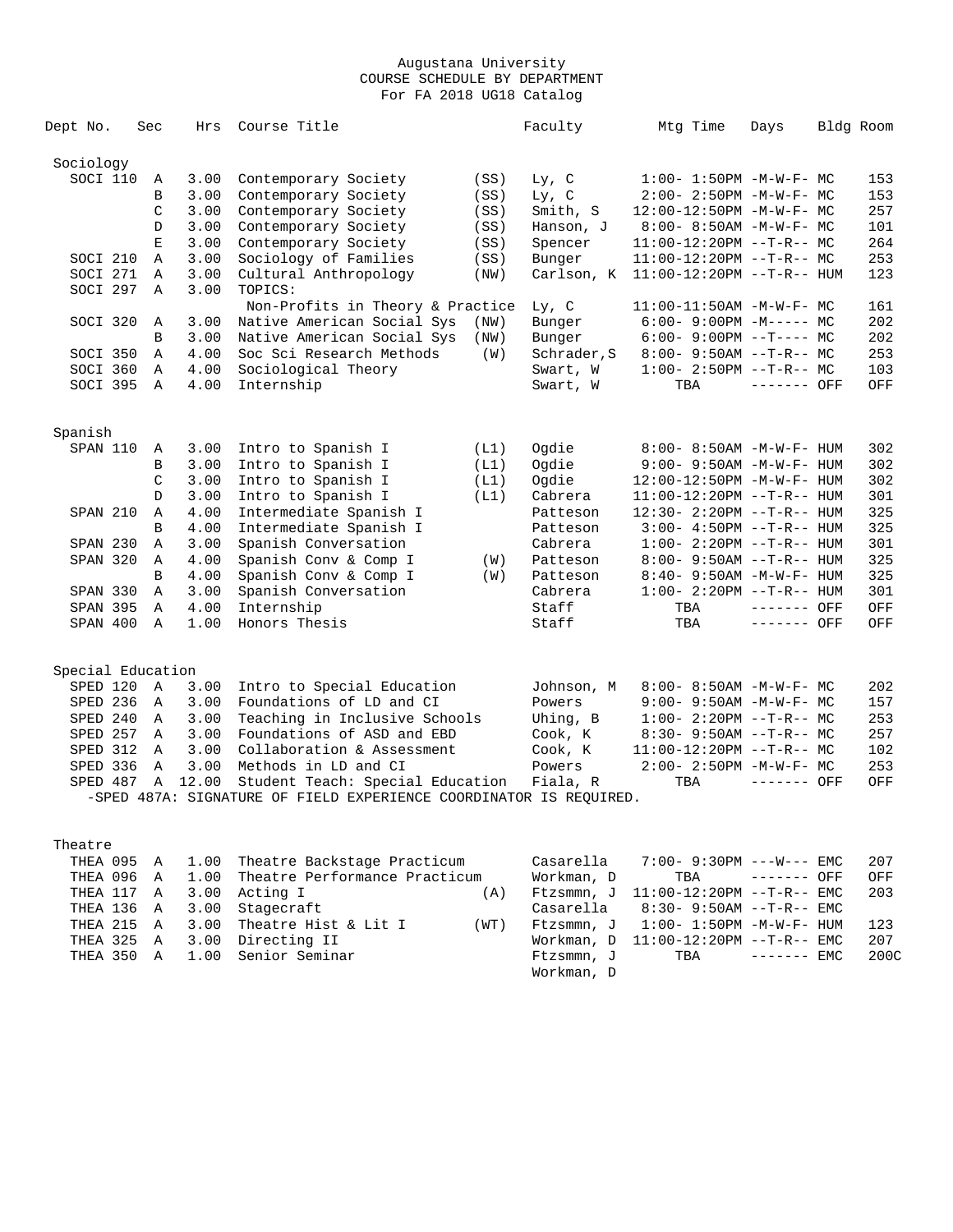| Dept No.                | Sec               | Hrs          | Course Title                                                         | Faculty                  | Mtg Time                                                    | Days                       | Bldg Room |              |
|-------------------------|-------------------|--------------|----------------------------------------------------------------------|--------------------------|-------------------------------------------------------------|----------------------------|-----------|--------------|
|                         |                   |              | <b>GRADUATE COURSES</b>                                              |                          |                                                             |                            |           |              |
| Accounting              |                   |              |                                                                      |                          |                                                             |                            |           |              |
| ACCT 600                | A                 | 3.00         | Topics                                                               |                          |                                                             |                            |           |              |
| ACCT 610                | A                 | 3.00         | Financial Reporting & Analysis<br>Not For Profit Accounting          | Olson, A<br>Hybertson    | $1:00 - 1:50PM - M - W - F - MC$<br>8:00- 8:50AM -M-W-F- MC |                            |           | 157<br>103   |
| ACCT 695                | A                 | 3.00         | Accounting Internship                                                | Gardner, S               | TBA                                                         | ------- OFF                |           | OFF          |
| Athletic Training       |                   |              |                                                                      |                          |                                                             |                            |           |              |
| AT 500                  | Α                 | 2.00         | Clin Exper in Sports Medicine I                                      | Day, J<br>Bortschllr     | $1:00 - 1:50PM -T-R-- ELMN$                                 |                            |           | 232          |
| AT 550                  | Α                 | 4.00         | Intro Injury Eval & Treatment                                        | Gerry, B                 | $9:00 - 9:50$ AM -MTW-F- ELMN                               |                            |           | 232          |
| AT 591                  | Α                 | 3.00         | Clinical Experiences in AT I                                         | Day, J<br>Erschens       | 12:00-12:50PM -M-W--- ELMN                                  |                            |           | 232          |
| Business Administration |                   |              |                                                                      |                          |                                                             |                            |           |              |
| BSAD 531                | $\overline{A}$    | 3.00         | Advanced Finance                                                     | Koepsell                 | $12:00-12:50PM -M-W-F-MC$                                   |                            |           | 201          |
| BSAD 640<br>BSAD 675    | Α<br>A            | 3.00<br>3.00 | Advanced Sport Management<br>Statistical Methods                     | Powell<br>Andal          | $6:00-9:00PM$ --T---- MC<br>$6:00 - 9:00PM$ ---W--- MC      |                            |           | 103<br>101   |
| Education               |                   |              |                                                                      |                          |                                                             |                            |           |              |
| EDUC 601                | A                 | 3.00         | History/Philosophy of Education                                      | VanBockern               | TBA                                                         | ------- OFF                |           | ONLN         |
|                         | B<br>$\mathbb{A}$ | 3.00         | History/Philosophy of Education                                      | Hennard                  | TBA                                                         | ------- OFF                |           | ONLN         |
| EDUC 607                | В                 | 3.00<br>3.00 | Foundations & Princ of Curriculm<br>Foundations & Princ of Curriculm | Cook, K                  | TBA<br>TBA                                                  | ------- OFF<br>------- OFF |           | ONLN<br>ONLN |
| EDUC 610                | Α                 | 3.00         | Issues in Education                                                  | Sackreiter               | TBA                                                         | ------- OFF                |           | ONLN         |
|                         | B                 | 3.00         | Issues in Education                                                  | Powers                   | TBA                                                         | ------- OFF                |           | ONLN         |
|                         | C                 | 3.00         | Issues in Education                                                  | Manning                  | TBA                                                         | ------- OFF                |           | ONLN         |
| EDUC 6110 A             | B                 | 3.00<br>3.00 | STEM Fundamentals<br>STEM Fundamentals                               | LearnerEdg<br>LearnerEdg | TBA<br>TBA                                                  | ------- OFF<br>------- OFF |           | ONLN<br>ONLN |
| EDUC 6111 A             |                   | 3.00         | STEM Bridges                                                         | LearnerEdg               | TBA                                                         | ------- OFF                |           | ONLN         |
|                         | B                 | 3.00         | STEM Bridges                                                         | LearnerEdg               | TBA                                                         | ------- OFF                |           | ONLN         |
| EDUC 6112 A             |                   | 3.00         | STEM Implementation                                                  | LearnerEdg               | TBA                                                         | ------- OFF                |           | ONLN         |
| EDUC 6120 A             | B                 | 3.00<br>3.00 | STEM Implementation<br>Tech & the 21st Century Learner               | LearnerEdg<br>LearnerEdg | TBA<br>TBA                                                  | ------- OFF<br>------- OFF |           | ONLN<br>ONLN |
|                         | В                 | 3.00         | Tech & the 21st Century Learner                                      | LearnerEdg               | TBA                                                         | ------- OFF                |           | ONLN         |
| EDUC 6121 A             |                   | 3.00         | Web Based Instruction                                                | LearnerEdg               | TBA                                                         | ------- OFF                |           | ONLN         |
|                         | В                 | 3.00         | Web Based Instruction                                                | LearnerEdg               | TBA                                                         | ------- OFF                |           | ONLN         |
| EDUC 6122 A             | В                 | 3.00<br>3.00 | Instructional Technology Tools<br>Instructional Technology Tools     | LearnerEdg               | TBA                                                         | ------- OFF<br>------- OFF |           | ONLN         |
| EDUC 6131 A             |                   | 3.00         | The Brain & Best Pract Teaching                                      | LearnerEdg<br>LearnerEdg | TBA<br>TBA                                                  | ------- OFF                |           | ONLN<br>ONLN |
|                         | B                 | 3.00         | The Brain & Best Pract Teaching                                      | LearnerEdg               | TBA                                                         | ------- OFF                |           | ONLN         |
| EDUC 6132 A             |                   | 3.00         | Inquiry Teaching and Learning                                        | LearnerEdg               | TBA                                                         | ------- OFF                |           | ONLN         |
|                         | В                 | 3.00         | Inquiry Teaching and Learning                                        | LearnerEdg               | TBA                                                         | ------- OFF                |           | ONLN         |
| EDUC 6142 A             | В                 | 3.00<br>3.00 | Autism Spectrum Pedagogy<br>Autism Spectrum Pedagogy                 | LearnerEdg<br>LearnerEdg | TBA<br>TBA                                                  | ------- OFF<br>------- OFF |           | ONLN<br>ONLN |
| EDUC 615                | Α                 | 3.00         | Technology in Education                                              | Sun, L                   | TBA                                                         | ------- OFF                |           | ONLN         |
|                         | В                 | 3.00         | Technology in Education                                              | Whiting                  | TBA                                                         | ------- OFF                |           | ONLN         |
|                         | C                 | 3.00         | Technology in Education                                              | Whiting                  | TBA                                                         | ------- OFF                |           | ONLN         |
|                         | D                 | 3.00         | Technology in Education                                              | Thomas, A                | TBA                                                         | ------- OFF                |           | ONLN         |
| EDUC 6150 A             | B                 | 3.00<br>3.00 | Lit Assess & Teacher Practice<br>Lit Assess & Teacher Practice       | LearnerEdg<br>LearnerEdg | TBA<br>TBA                                                  | ------- OFF<br>------- OFF |           | ONLN<br>ONLN |
| EDUC 6151 A             |                   | 3.00         | Read Undrstnd: Comprehen InstK-12                                    | LearnerEdg               | TBA                                                         | ------- OFF                |           | ONLN         |
|                         | B                 | 3.00         | Read Undrstnd: Comprehen InstK-12                                    | LearnerEdg               | TBA                                                         | ------- OFF                |           | ONLN         |
| EDUC 6152 A             |                   | 3.00         | Teaching Reading in Content Area                                     | LearnerEdg               | TBA                                                         | ------- OFF                |           | ONLN         |
|                         | B                 | 3.00         | Teaching Reading in Content Area                                     | LearnerEdg               | TBA                                                         | ------- OFF                |           | ONLN         |
| <b>EDUC 6160 A</b>      |                   | 3.00         | Inclusionary Practice Education                                      | LearnerEdg               | TBA                                                         | ------- OFF                |           | ONLN         |
| EDUC 6163 A             | B                 | 3.00<br>3.00 | Inclusionary Practice Education<br>Trauma-Informed Strategies        | LearnerEdg<br>LearnerEdg | TBA<br>TBA                                                  | ------- OFF<br>------- OFF |           | ONLN<br>ONLN |
|                         | B                 | 3.00         | Trauma-Informed Strategies                                           | LearnerEdg               | TBA                                                         | ------- OFF                |           | ONLN         |
|                         |                   |              |                                                                      |                          |                                                             |                            |           |              |